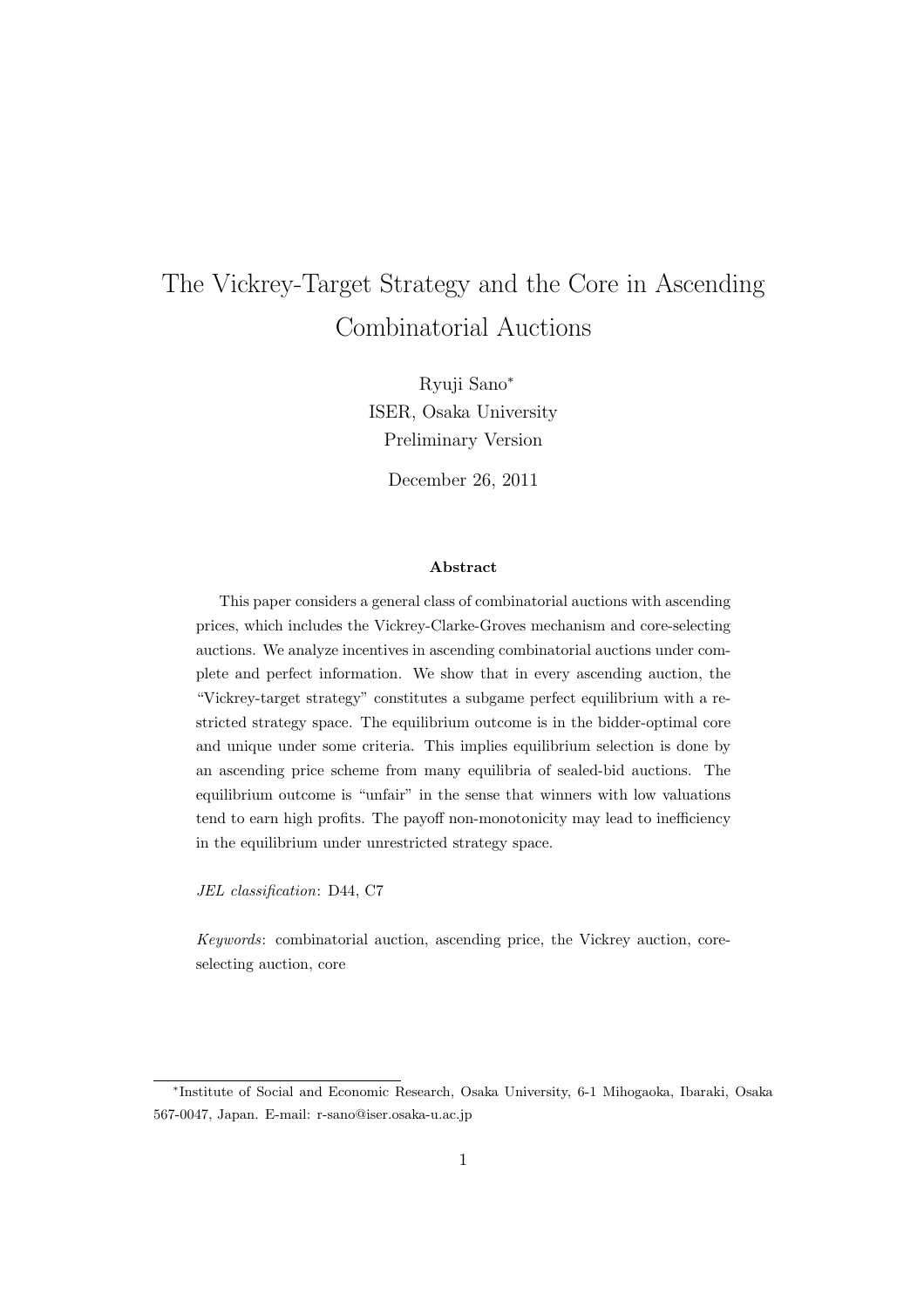## **1 Introduction**

This paper formulates a broad class of auction mechanisms with ascending prices. We introduce the "ascending Vickrey-reserve auctions" and analyze the subgame perfect equilibrium under complete information. The Vickrey-reserve auctions are a class of combinatorial (or package) auctions, which includes the Vickrey-Clarke-Groves mechanism and core-selecting auctions.

Since the U.S. Federal Communications Commission conducted a spectrum license auction in 1994, the theory of multi-object auctions has been attracted a great deal of attention. In recent decades, a considerable number of studies have been conducted on the designs and analyses of multi-object auctions, especially combinatorial auctions. Combinatorial auctions are those in whcih bidders can make bids for bundles or packages of goods, not just each individual good. Although such auctions are generally complicated in practical uses, they are actually being implemented in spectrum license auctions in several countries and proposed for auctions of airport landing slots in these days.<sup>1</sup>

In the literature of combinatorial auction, incentives and equilibria in several auction mechanisms have been examined under sealed-bid formats, or direct revelation mechanisms. The Vickrey-Clarke-Groves mechanism (the Vickrey auction) is an important benchmark. The Vickrey auction is known as an efficient mechanism such that is incentive compatible in dominant strategy (Green and Laffont, 1977; Holmstrom, 1979). However, some studies point that the Vickrey auction has several disadvantages such as low revenue and vulnerability to collusive biddings (Ausubel and Milgrom, 2006). In practical combinatorial auction designs, the Vickrey auction has hardly been used ever.

Core-selecting auctions are recent attractive alternatives to the Vickrey auction. A core-selecting auction selects an outcome in the core with respect to the reported valuations. The core-selecting property avoids some disadvantages of the Vickrey auctions. Although core-selecting auctions are not incentive compatible, Day and Milgrom (2008) show that they achieve an outcome in the core in a Nash equilibrium under complete information. This fact forms a theoretical foundation for applying core-selecting auctions. Recently, they have been used for spectrum licenses auctions in the U.K. and several European countries.

<sup>&</sup>lt;sup>1</sup>See Cramton (2009) for the applications of combinatorial auctions to spectrum license auctions.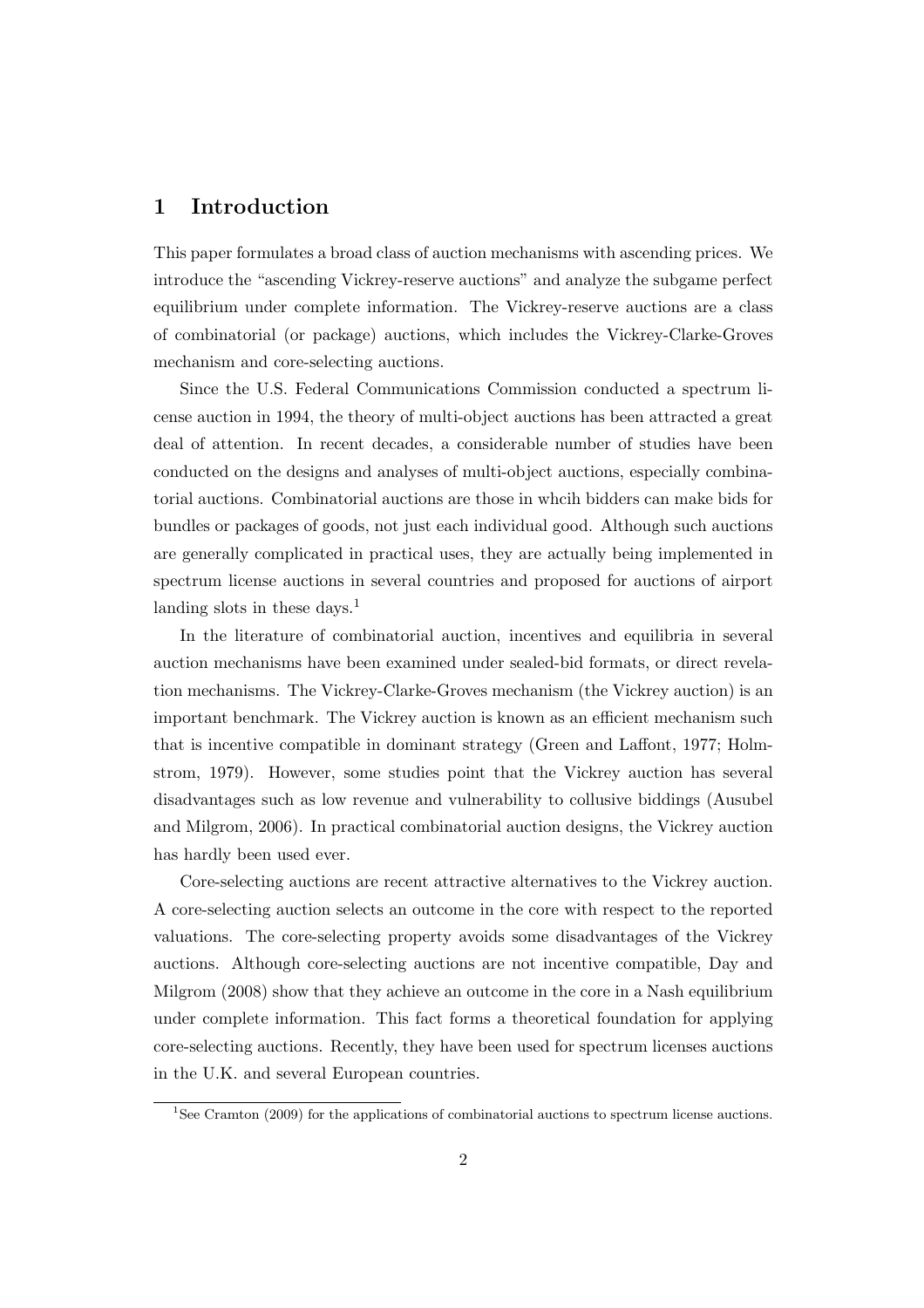On the other hand, from the viewpoint of practical auction design, ascendingprice auctions are frequently preferred to sealed-bid auctions. Dynamic, open-bid format is transparent and economizes revealed information about valuations during the auction. For example, the U.S. Federal Communication Commission first adopted the simultaneous ascending auction (SAA) for spectrum auctions, in which items are put on sale simultaneously using an ascending-price rule. Bidders can submit new bids for any item if a new bid is submitted for some item. An ascending-price format is standard for spectrum license auctions in many countries. The ascending-price, open-bid format is more important when package bids are allowed, since a sealedbid format often requires bidders to submit an exponential number of package bids. Many studies investigate and propose various combinatorial auction designs with ascending-price formats.<sup>2</sup>

Most studies try to formulate "ascending-price Vickrey auctions" for multiple objects; i.e., ascending auctions which terminate with the Vickrey-Clarke-Groves outcome. Such auctions correspond to a standard English auction of sigle object, and bidders reveal true information on valuations in the equilibrium. Parkes and Ungar (2000), Ausubel and Milgrom (2002), and de Vries et al. (2007) formulate ascending combinatorial auctions with non-linear and non-anonymous prices. Their auctions are ascending Vickrey auctions for substitute goods, whereas they are not for general valuations. However, they are ascending core-selecting auctions for general valuations.

These auctions will be desirable if we prefer ascending-price formats and coreselecting auctions. However, a natural question is what the subgame perfect equilibrium of an ascending auction is, if it is not an ascending Vickrey auction. Unfortunately, the equilibrium of those ascending combinatorial auctions has never been examined. In their seminal paper, Ausubel and Milgrom (2002) formulate an ascending combinatorial auction, however, they consider proxy bidding in the equilibrium analysis and do not examine the incentives during the ascending-price procedure. Is there a subgame perfect equilibrium which achieves an outcome in the core in ascending core-selecting auctions?

This paper answers this question and shows that every ascending core-selecting auction has a subgame perfect equilibrium in the bidder-optimal core with a limited

<sup>&</sup>lt;sup>2</sup>See Parkes (2006) for a review of several designs and the advantages of ascending auctions over sealed-bid auctions.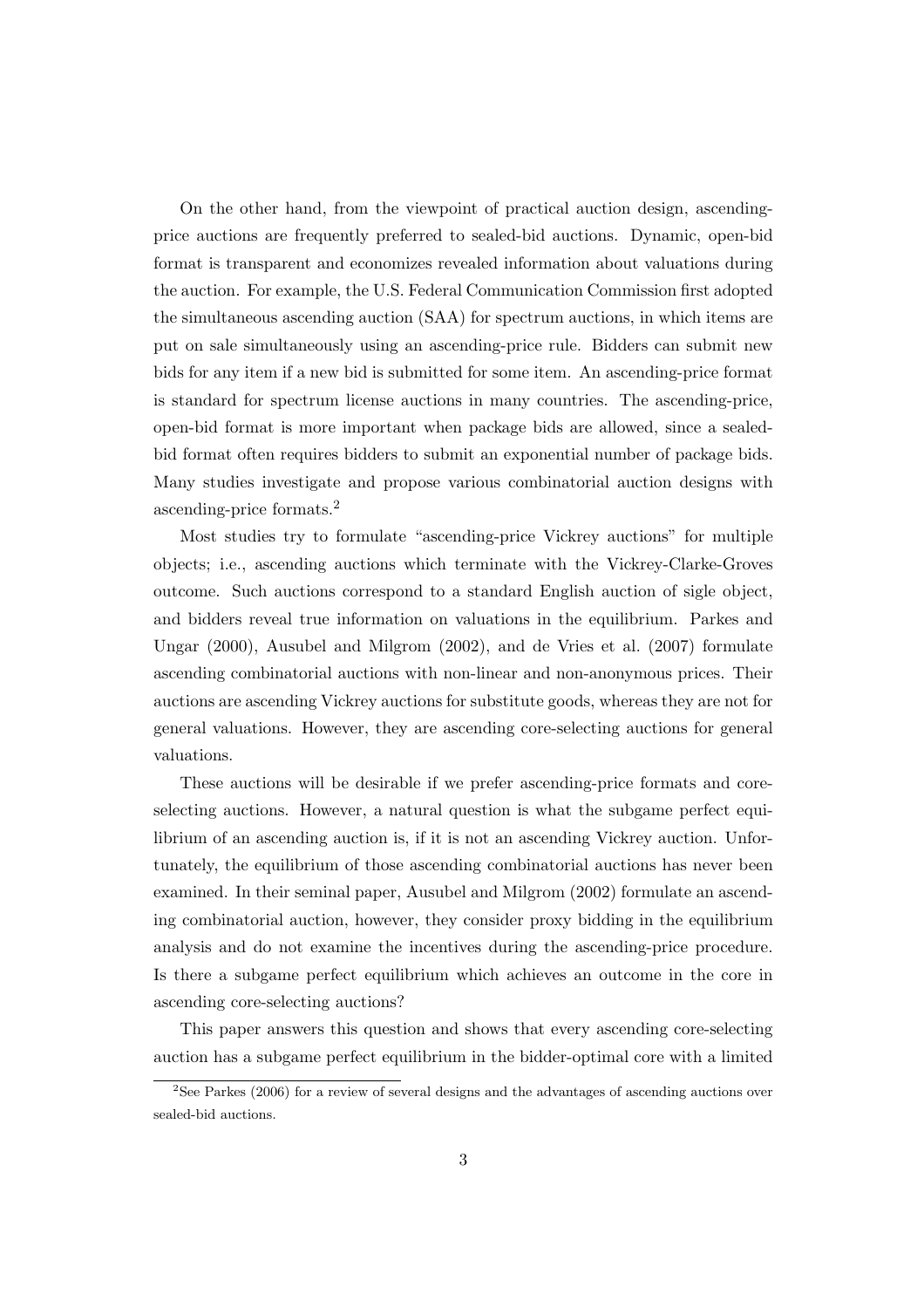strategy space. Moreover, we show that the identical equilibrium exists in a broader class of ascending combinatorial auctions. We consider a general form of ascending price combinatorial auction with a single price path of non-linear and non-anonymous price vector. We allow arbitrary ascending price scheme and possible final discounts; i.e., payments may be different from the terminal prices. We introduce "ascending Vickrey-reserve auctions," in which bidders pay at least their Vickrey payments with respect to the revealed information on valuations. Our model includes most of auctions in the literature, such as Parkes and Ungar (2000), Ausubel and Milgrom  $(2002)$ , de Vries et al.  $(2007)$ , and Mishra and Parkes  $(2007).<sup>3</sup>$ 

We focus on a class of dynamic strategy, *semi-truthful strategy*, which corresponds to the truncation strategy by Day and Milgrom (2008) in sealed-bid auctions. In a semi-truthful strategy, a bidder either reports his true demand or stops bidding at each period. The stopping timings of bidders generally depend on the others' behavior. In most of the paper, we consider the subgame perfect equilibrium (SPE) with the strategy space restricted to semi-truthful strategies.

We have three main results. First, we show that a particular strategy, which we call the Vickrey-target strategy, constitutes an subgame perfect equilibrium. In this strategy, a bidder aims to bid up to his constrained Vickrey price. This strategy is free from the specifications of the auction rules. The equilibrium outcome is in the bidder-optimal  $\text{core}^4$  with respect to the true valuations. This result is similar to that of Day and Milgrom (2008), who show a particular strategy profile as a Nash equilibrium of *every* core-selecting auction.

Second, we show that the specified equilibrium outcome is a unique equilibrium outcome under certain conditions in every *strict* Vickrey-reserve auction, in which winners pay amounts strictly more than the Vickrey price. This result contrasts with the fact that there are possibly many Nash equilibria in sealed-bid Vickreyreserve auctions. Equilibrium selection is done to some extent by introducing an ascending-price format and subgame perfection.

Third, although the outcome by the Vickrey-target strategies is in the bidderoptimal core, it is "unfair" in the sense that the lower the valuation of a winner, the higher are the profits he tends to earn. The payoff non-monotonicity leads to a possibility that the Vickrey-target strategy may not constitute an SPE with unre-

<sup>3</sup>Ausubel's (2006) auction uses multiple price paths, and it is an exception.

<sup>&</sup>lt;sup>4</sup>A core outcome is bidder-optimal if it is Pareto-optimal among bidders.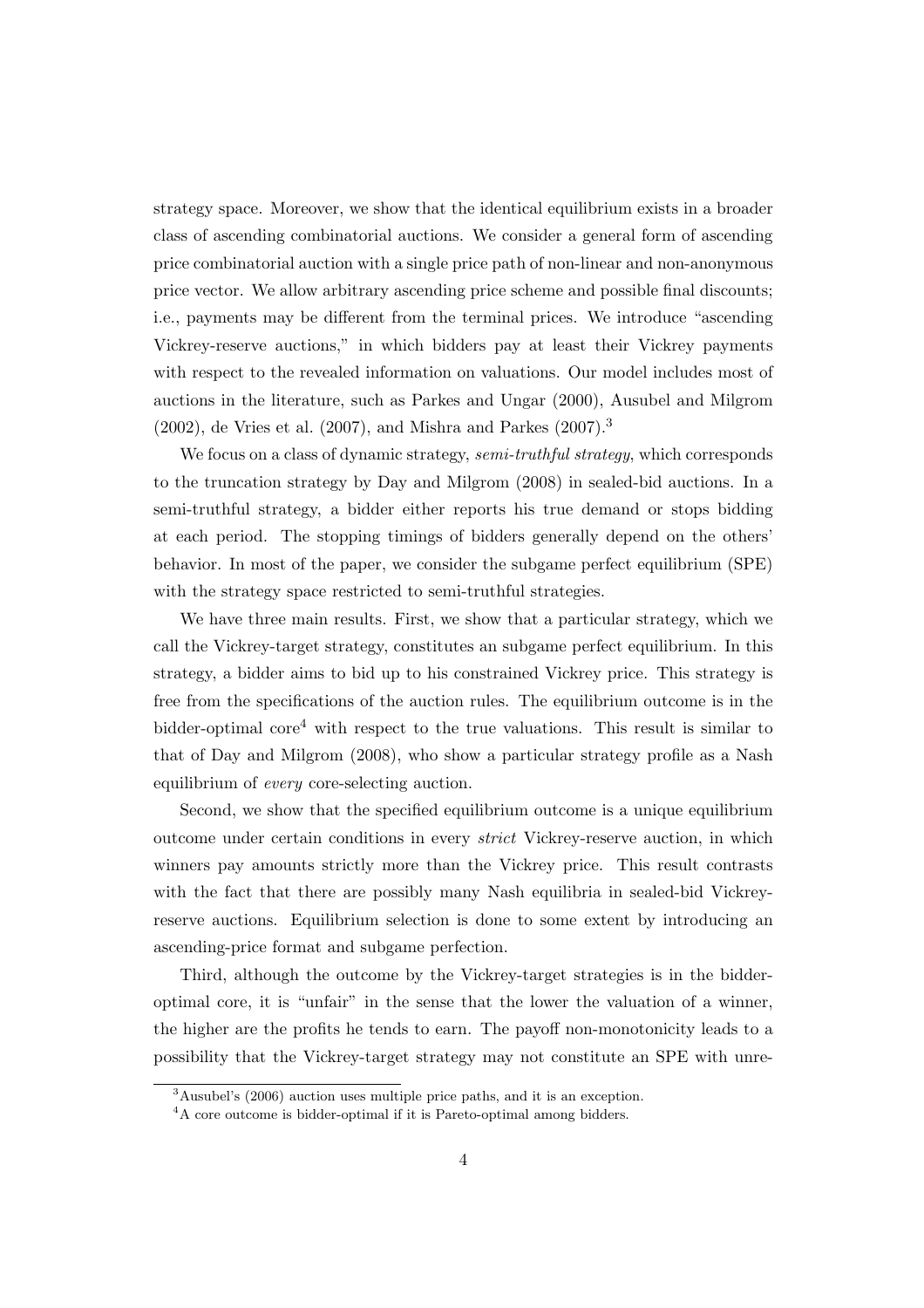stricted strategy space. Moreover, we show that an SPE with unrestricted strategy space may be inefficient.

The intuition of these results is simple. In an ascending auction, the prices of goods increase gradually from the initial low values. Bidders decide whether to continue bidding or not at each period. Note that there exists a best core outcome for each bidder, in which he obtains the Vickrey payoff. If a bidder stops bidding at his Vickrey price, and if the auction finally selects the efficient allocation, he will be able to win the goods with the Vickrey price. Hence, by stopping at the Vickrey price, he will definitely earn the Vickrey payoff, which is the best payoff in the core. The Vickrey payments of the winners with lower valuations are generally lower as compared to those of the high-value winners. Hence, the prices first reach the Vickrey prices of low-value winners, and hence, low-value winners achieve their most preferred outcomes. When a winner stops bidding, the remaining bidders need to raise their bids even further to win. High-value bidders tend to pay dearly and earn little net profit.

It is quite restrictive to focus only on semi-truthful strategies. However, the analysis of this paper is applied under the unrestricted strategy space if bidders are single-minded, i.e., they are interested only in a particular bundle and place only bids for that bundle.

The contribution of the paper is as follows. First, we consider a general class of combinatorial auctions with ascending price and show an equivalence in an equilibrium strategy under complete information. With a restricted strategy space, every ascending combinatorial auction has a subgame perfect equilibrium in bidder-optimal core with respect to true valuations. This corresponds to the preceding results on sealed-bid combinatorial auctions by Bernheim and Whinston (1986), Ausubel and Milgrom (2002), Day and Milgrom (2008). Second, we show that the equilibrium outcome is unique with some criteria. This contrasts with the multiple equilibria of sealed-bid combinatorial auctions. As Milgrom (2007) discusses, the preceding analyses are not satisfying even if we accept the strong assumption of complete information, since there are many plausible equilibria. Our result can be interpreted as an equilibrium selection and indicate which outcome in the core is the most plausible, if we still assume complete information. Finally, we show some negative properties such as non-monotonicity of the equilibrium payoff and possible inefficiency in an equilibrium with unrestricted strategy space. In practical uses, we need to consider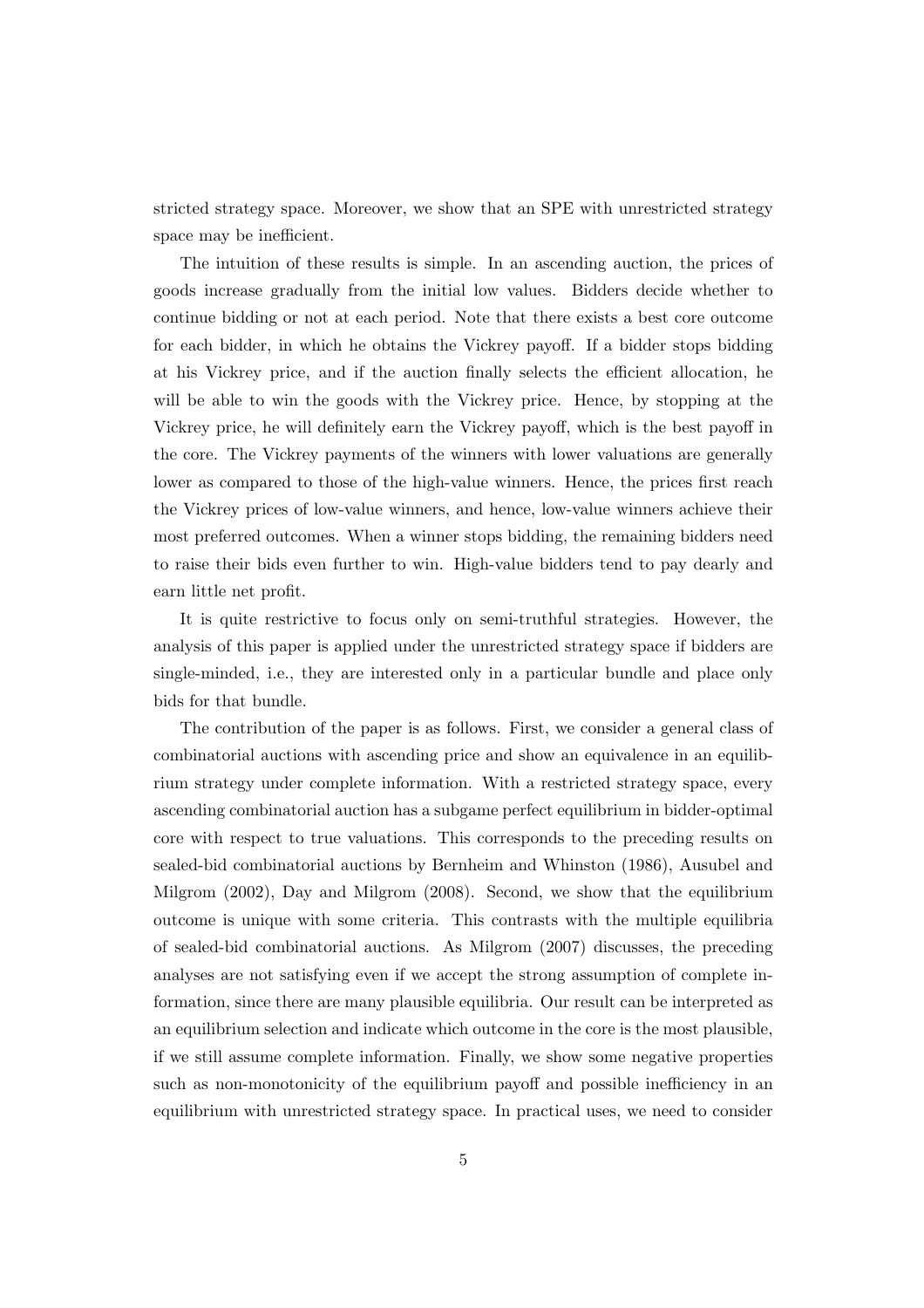that the ascending price formats do not always perform well.

#### **1.1 Related Literature**

As we have mentioned, various ascending-price auctions are proposed by Parkes and Ungar (2000), Ausubel and Milgrom (2002), Ausubel (2006), de Vries et al. (2007), and Mishra and Parkes (2007). All these auctions terminate with the Vickrey outcome and incentive compatible for substitutes goods. Even for general valuations, they are core-selecting auctions except Ausubel (2006) and Mishra and Parkes (2007). de Vries et al. (2007) show that it is impossible to design an ascending auction which converges to the Vickrey outcome under general valuations. Mishra and Parkes (2007) introduce final discounts after ascending price procedure and provide a class of the ascending Vickrey auctions for general valuations. The conditions for the Vickrey outcome being in the core are studied by Bikhchancani and Ostroy (2002) and Ausubel and Milgrom (2002).

On information requirement, Mishra and Parkes (2007) show the necessary and sufficient condition for computing the Vickrey outcome from the auction outcome. Matsushima (2011) provides another necessary and sufficient condition for implementing the Vickrey outcome using a general price-based scheme. He also shows the necessary and sufficient condition for implementing a strategy-proof and interim individually rational mechanism using a price-based scheme. Blumrosen and Nisan (2010) show that we need non-linear and non-anonymous prices to achieve efficiency by ascending auctions in general valuations.

Equilibrium analyses of combinatorial auctions are conducted mainly under complete information and sealed-bid formats. Bernheim and Whinston (1986) consider the "first-price" combinatorial auction called menu auction. They show that there exist possibly many full-information Nash equilibria in the core. Ausubel and Milgrom (2002) consider the ascending proxy auction, where bidders report their valuations in advance to their proxy agents. They show that Bernheim and Whinston's (1986) Nash equilibrium is also a Nash equilibrium in the ascending proxy auction. Day and Milgrom (2008) generalize these results to every sealed-bid core-selecting auction. Sano (2011b) further generalize Day and Milgrom (2008). Sano shows that Bernheim and Whinston's (1986) Nash equilibrium exists if and only if bidders pay at least their Vickrey payments.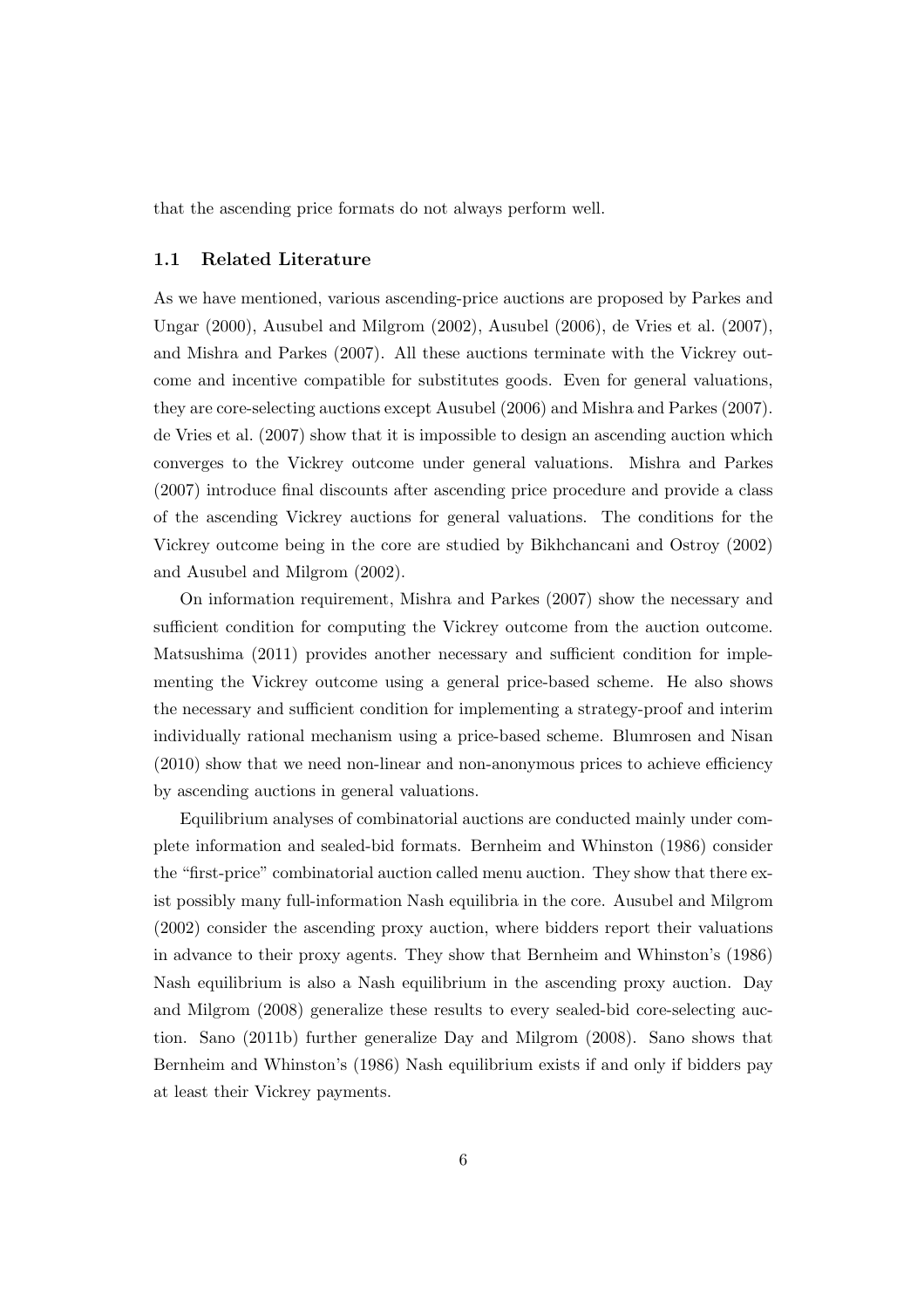There are several studies on the analysis of ascending-price non-package auctions. Ausubel and Schwartz (1999) and Grimm et al. (2003) study the subgame perfect equilibrium in a multi-unit ascending auction with complete information. They consider a multi-unit, ascending uniform-price auction with two bidders. They show that there is a unique low-price subgame perfect equilibrium. Their low-price equilibrium stems from the demand reduction or implicit collusions by bidders in multi-unit uniform-price auctions (Engelbrecht-Wiggans and Kahn, 1998; Ausubel and Cramton, 2002).

The remainder of this paper proceeds as follows. In section 2, we provide a simple example and explain the intuition of the results. In section 3, we formulate the model and the auction. We define a Vickrey-reserve auction and introduce an ascending-price format. In section 4, we show that the Vickrey-target strategies constitute an equilibrium and lead to an outcome in the bidder-optimal core. Then, we examine the uniqueness of the equilibrium and the equilibrium selection. In section 5, we discuss the results. If an ascending auction is core-selecting, it is robust to collusive overbiddings. In addition, we show the non-monotonicity of the equilibrium payoff. The payoff non-monotonicity leads to inefficiency in the SPE with unrestricted strategy space.

### **2 An Illustration**

We first look at a simple example of two goods and three bidders.

**Example 1.** There are two goods  $\{A, B\}$ , and three bidders  $\{1, 2, 3\}$ . Suppose that bidder 1 wants only good A, whereas bidder 2 wants only B. Bidder 3 wants both A and B. Bidder 1's willingness to pay for A is 7, and 2's willingness to pay for B is 8. Bidder 3's willingness to pay is 10 for AB, and 0 for each good. In the efficient allocation, bidders 1 and 2 get A and B, respectively. The core of the auction game is described as follows:  $p_1(A) \leq 7$ ,  $p_2(B) \leq 8$ , and  $p_1(A) + p_2(B) \geq 10$ , where  $p_i(k)$  denotes the payment of *i* for good(s) *k*. In the bidder-optimal core,  $p_1(A) + p_2(B) = 10.$ 

First, consider a sealed-bid core-selecting auction. Assuming bidder 3 truthfully places a bid 10 for the package AB, every bid profile  $(b_1, b_2)$  such that  $b_1 + b_2 = 10$ ,  $b_1 \leq 7$ , and  $b_2 \leq 8$ , is a Nash equilibrium. In the equilibrium, each winning bidder pays  $b_i$   $(i = 1, 2)$  by the core-selecting pricing rule. Thus, any bidder-optimal core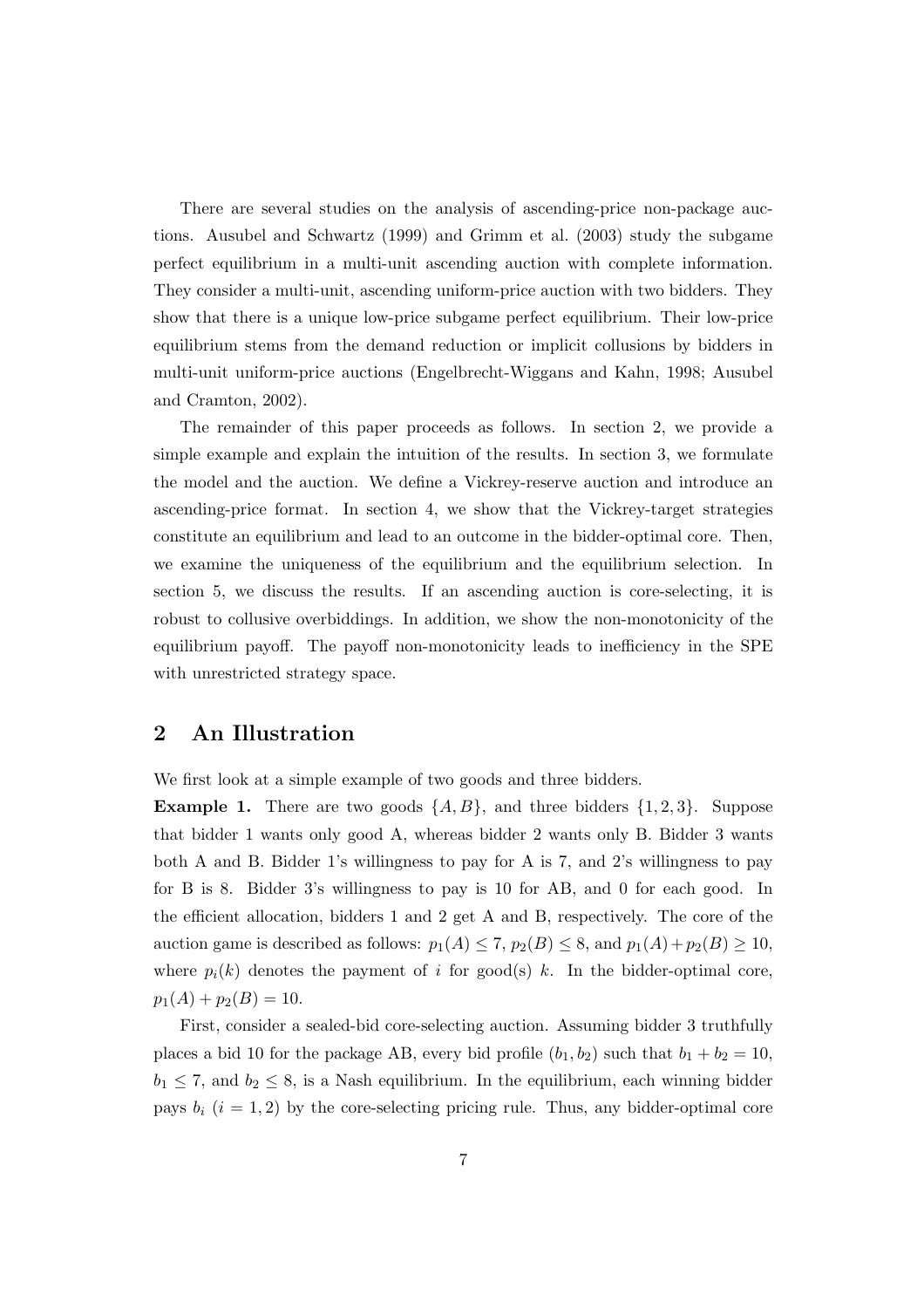

Figure 1: The subgame perfect equilibrium path

outcome is achieved in a Nash equilibrium (Day and Milgrom,  $2008$ ).<sup>5</sup> Notably, these strategy profiles are also Nash equilibria of the Vickrey auction (Sano, 2011b).

Next, consider an ascending auction by Parkes and Ungar (2000) and Ausubel and Milgrom (2002). The auction starts from zero prices, and bidders gradually raise the bids.<sup>6</sup> Suppose that bidders 1 and 2 submit bids for each single good,  $p_1^t(A)$  and  $p_2^t(B)$ , and that bidder 3 can submit package bids for AB,  $p_3^t(AB)$ . At period 1, each bidder places bids of 1 for his interest:  $p_1^1(A) = p_2^1(B) = p_3^1(AB) = 1$ . Then, bidders 1 and 2 are tentative winners, so that bidder 3 raises the bid at period 2:  $p_3^2(AB) = 2$ . If bidder 3 becomes the tentative winner at period 2, bidders 1 and 2 raise the bids at period 3, and so on.

Suppose that all bidders behave truthfully and raise the bids until their true values. Then, the auction terminates when  $p_1(A) = p_2(B) = 5$  and  $p_3(AB) = 10$ . Bidders 1 and 2 win goods A and B, respectively with the price of 5. Note that the outcome is in the core.<sup>7</sup>

Let us consider the subgame perfect equilibrium of the auction. It is natural to assume that once a bidder stops bidding at *t*, he can no longer raise the bids. We can easily obtain the equilibrium by the standard manner of the backward induction. Suppose that bidder 3 behaves truthfully and raises the bids until  $p_3(AB) = 10$ .

<sup>&</sup>lt;sup>5</sup>The specification of a pricing rule does not matter. The core with respect to the reported bids is uniquely determined in the equilibrium.

<sup>&</sup>lt;sup>6</sup>Bidders are not allowed to jump bids.

 $7$ The final prices may differ by the bid increment. However, we ignore it.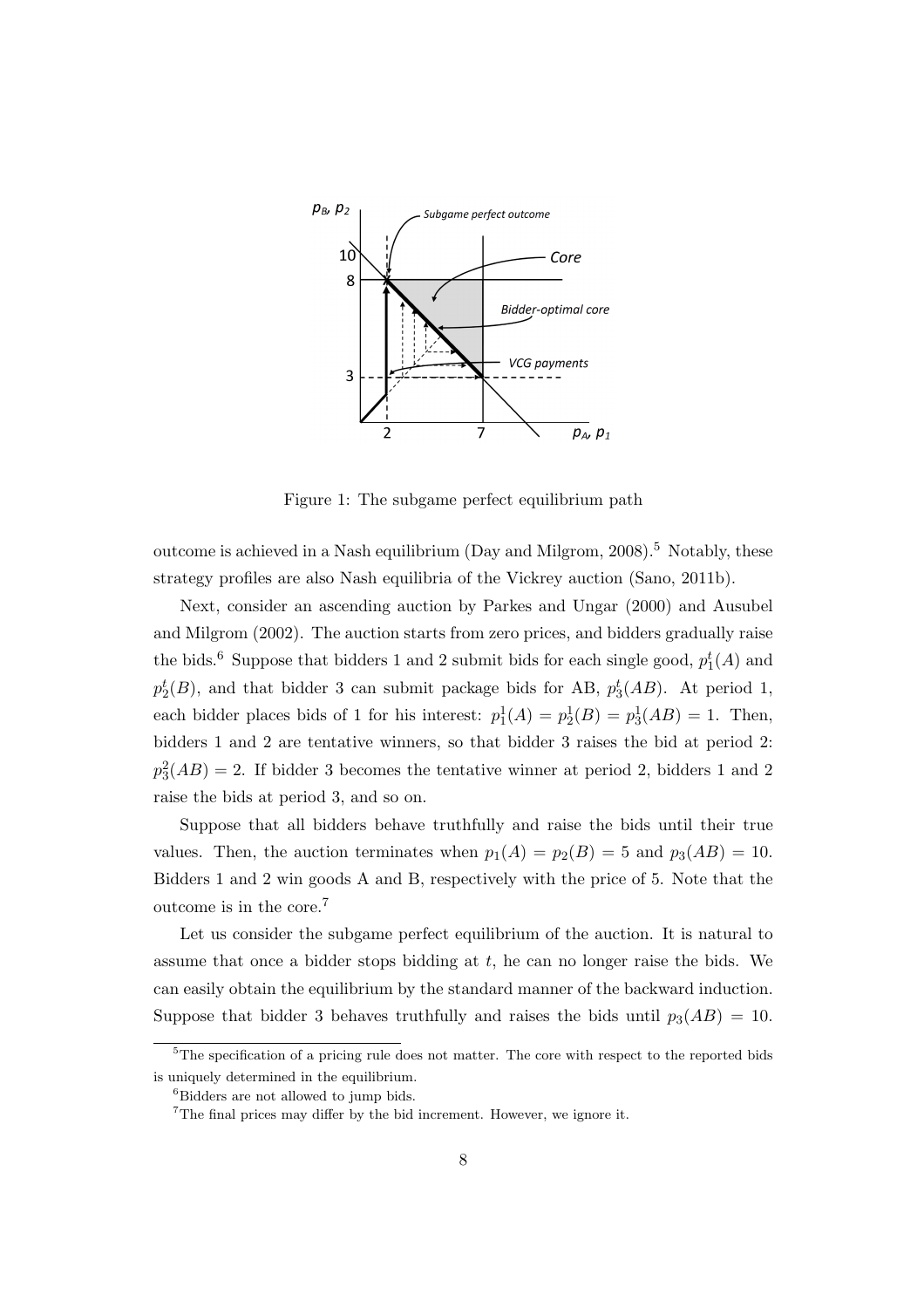Consider a subgame in which bidder 2 first stops bidding at  $3 \leq p_2(B) < 5$ . Since 10 *−*  $p_2(B)$  ≤ 7, bidder 1 successfully wins the good by bidding until 10 *−*  $p_2(B)$ . Note that the price  $10 - p_2(B)$  is 1's Vickrey price, given that 2's value is  $p_2(B)$ . Hence, for bidder 1, the "Vickrey-target strategy" is to bid up until  $10 - p_2(B)$ , and it is optimal when  $p_2(B) \geq 3$ . When bidder 2 stops bidding at  $p_2(B) < 3$ , bidder 1 has to pay  $10 - p_2(B) > 7$  in the case of winning. Hence, it is optimal for 1 to stop at  $p_1(A) = 7$  and lose. Similarly, for bidder 2, the Vickrey-target strategy, bidding until 10 −  $p_1(A)$ , is optimal when  $p_1(A) \geq 2$ .

Now, go back to a subgame where nobody has stopped yet. Applying the consideration above, bidder 1 will win as long as he bids until  $p_1(A) \geq 10 - 8 = 2$ . On the other hand, bidder 2 will win when he first stops at  $p_2(B) \geq 10 - 7 = 3$ . To minimize the payment, bidder 1's best strategy is to bid until  $p_1(A) = 2$ , and 2's until  $p_2(B) = 3$ . These prices are their Vickrey prices given true values. Thus, it is a perfect equilibrium to stop at the Vickrey prices that are computed from bidders' true values and stopping prices. In the equilibrium outcome, bidder 1 stops first at  $p_1(A) = 2$  and bidder 2 raises bids until  $p_2(B) = 8$ . This outcome is in the bidder-optimal core. In addition, by inspection, this is a unique subgame perfect equilibrium outcome as long as bidder 3 behaves truthfully. Figure 1 illustrates the equilibrium path of this example.

## **3 The Model**

A seller wants to allocate multiple indivisible objects, and *K* denotes the set of the goods. Let  $N \equiv \{0, 1, 2, \ldots, n\}$  be the set of all players.  $I = \{1, \ldots, n\}$  is the set of all bidders and 0 denotes the seller. Let  $X_i \subseteq 2^K$  be the set of admissible bundles for bidder *i*. For each  $i \in I$ , a null bundle is denoted by  $\underline{x}_i$ , and  $\underline{x}_i \in X_i$ .  $X \subseteq X_1 \times \cdots \times X_n$  denotes the set of feasible allocations. All bidders have quasilinear utilities. Suppose that valuations for bundles of goods are integer-valued. Let  $u_i: X_i \to \mathbb{Z}_+$  be a bidder *i*'s valuation function. Suppose each  $u_i$  is monotone and  $u_i(\underline{x}_i) = 0$  for all  $i \in I$ . Bidder i earns a payoff  $\pi_i = u_i(x_i) - p_i$  where  $x_i \in X_i$  denotes goods allocated to  $i$  and  $p_i$  is the monetary transfer to the seller. The seller's payoff is the revenue from the auction:  $\pi_0 = \sum_{i \in I} p_i$ .

Let  $X^*(u) \subseteq X$  be the set of efficient allocations with respect to the profile of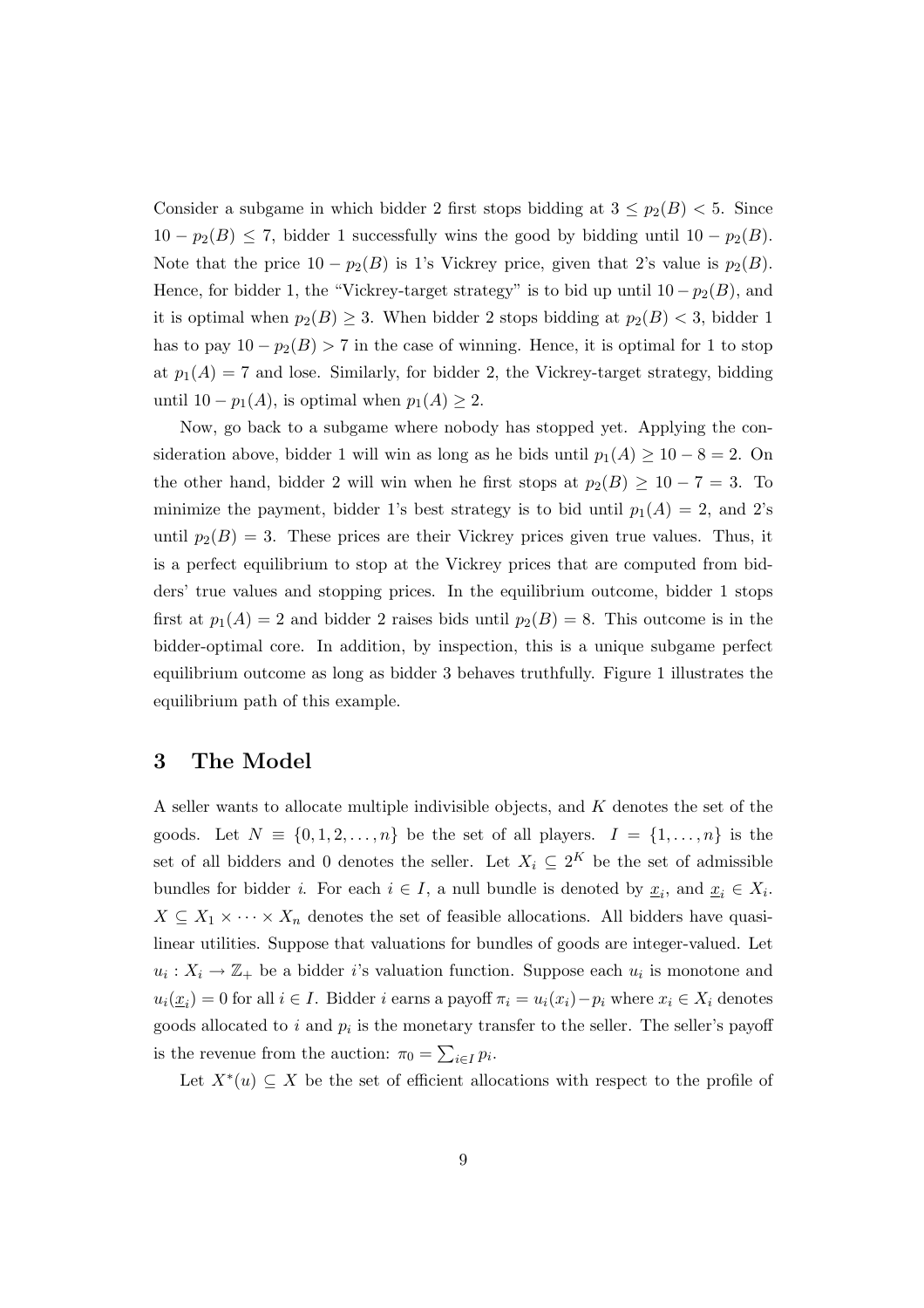valuation functions  $u = (u_i)_{i \in I}$ :

$$
X^*(u) \equiv \arg \max_{x \in X} \sum_{i \in I} u_i(x_i). \tag{1}
$$

The *coalitional value function V* is defined by

$$
V(J, u) = \begin{cases} \max_{x \in X} \sum_{i \in J} u_i(x_i) & \text{if } 0 \in J \\ 0 & \text{if } 0 \notin J \end{cases}
$$
 (2)

where  $J \subseteq N$  and  $u_0(\cdot) \equiv 0$ .  $V(J, u)$  denotes the total surplus that a coalition *J* can produce. We sometimes use the notation of  $V(\cdot)$  instead of  $V(\cdot, u)$ . Given a valuation profile *u*, a payoff profile  $\pi \in \mathbb{R}^{n+1}$  is feasible if  $\sum_{i \in N} \pi_i \leq V(N)$ . A payoff profile  $\pi$  is *individually rational* if  $\pi \geq 0$ . The *core of the auction game* is

$$
Core(N,V) = \{\pi \ge 0 | \sum_{i \in N} \pi_i = V(N) \text{ and } (\forall J \subseteq N) \sum_{i \in J} \pi_i \ge V(J) \}. \tag{3}
$$

A payoff profile  $\pi \in Core(N, V)$  is *bidder-optimal* if there is no  $\pi' \in Core(N, V) \setminus {\pi}$ such that  $\pi'_i \geq \pi_i$  for all  $i \in I$ . Let  $BOC(N, V) \subseteq Core(N, V)$  be the set of bidderoptimal core payoff profiles.

#### **3.1 Vickrey-Reserve Auctions**

Before we define a class of ascending-price auctions, we introduce sealed-bid auctions or direct revelation mechanisms. In a sealed-bid auction  $(\bar{q}, \bar{p})$ , each bidder reports a valuation function  $\hat{u}_i$ . For a profile of valuation functions  $\hat{u} = (\hat{u}_i)_{i \in I}$ , the outcome of the auction is  $(\bar{g}(\hat{u}),(\bar{p}_i(\hat{u}))_{i\in I}) \in (X,\mathbb{R}^n_+)$ , which specifies the choice of an allocation  $x = \bar{g}(\hat{u})$  and payments  $\bar{p}_i(\hat{u}) \in \mathbb{R}_+$ . A sealed-bid auction  $(\bar{g}, \bar{p})$  is *efficient* if for all  $\hat{u}, \bar{g}(\hat{u}) \in X^*(\hat{u})$ . In addition,  $(\bar{g}, \bar{p})$  is *individually rational* if for all  $\hat{u}$  and  $x = \bar{g}(\hat{u})$ ,  $\bar{p}_i(\hat{u}) \leq \hat{u}_i(x_i)$  for all  $i \in I$ .<sup>8</sup> Bidder *i* is said to be a winner if  $\bar{g}_i(\hat{u}) \neq \underline{x}_i$ . Conversely, *i* is said to be a loser if  $\bar{g}_i(\hat{u}) = \underline{x}_i$ .

Let  $V(\cdot) \equiv V(\cdot, \hat{u})$ , which is the coalitional value function with respect to  $\hat{u}$ . Given an auction mechanism  $(\bar{g}, \bar{p})$  and a report profile  $\hat{u}$ , let  $\hat{\pi}_i \equiv \hat{u}_i(\bar{g}_i(\hat{u})) - \bar{p}_i(\hat{u})$ for each bidder and  $\hat{\pi}_0 \equiv \pi_0 = \sum \bar{p}_i(\hat{u})$  for the seller. The auction mechanisms in the existing literature are defined as follows.

<sup>&</sup>lt;sup>8</sup>Let  $\hat{u}_i(\underline{x}_i) \equiv 0$  for all  $i \in I$ . Since  $\bar{p}_i \in \mathbb{R}_+$ , individual rationality implies that every bidder assigned the null bundle pays 0.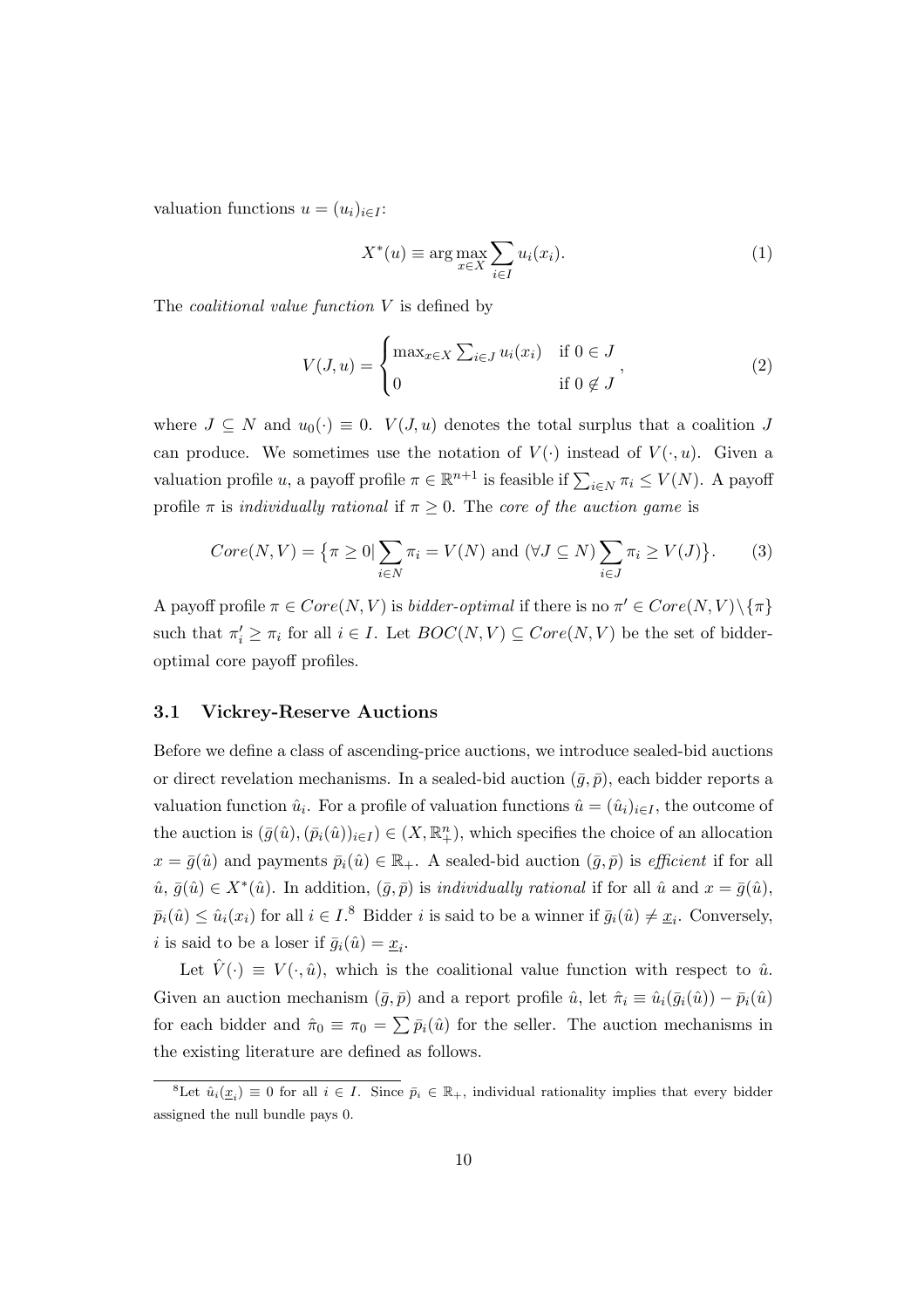**Definition 1** A sealed-bid auction  $(\bar{g}, \bar{p}^V)$  is *the Vickrey auction* if it is efficient and for each  $i \in I$ ,

$$
\bar{p}_i^V(\hat{u}) = \hat{V}(N_{-i}) - \sum_{j \neq i} \hat{u}_j(\bar{g}_j(\hat{u})).
$$
\n(4)

In addition,  $\bar{\pi}_i$  denotes bidder *i*'s *Vickrey payoff*:

$$
\bar{\pi}_i \equiv u_i(\bar{g}_i(u)) - \bar{p}_i^V(u) = V(N, u) - V(N_{-i}, u).
$$

**Definition 2** A sealed-bid auction  $(\bar{g}, \bar{p})$  is *core-selecting* if it satisfies  $\forall \hat{u}, \hat{\pi} \in$  $Core(N,\hat{V}).$ 

**Definition 3** A sealed-bid auction  $(\bar{g}, \bar{p})$  is of *Vickrey-reserve* if it is efficient, individually rational, and  $\forall \hat{u}, \bar{p}(\hat{u}) \geq \bar{p}^V(\hat{u})$ . In addition, it is a *strict Vickrey-reserve auction* if it satisfies  $\bar{p}_i(\hat{u}) > \bar{p}_i^V(\hat{u})$  as long as  $\bar{p}_i^V(\hat{u}) < \hat{u}_i(\bar{g}_i)$ .

Note that each bidder's payoff in the truth-telling equilibrium in the Vickrey auction  $\bar{\pi}_i$  is the upper bound of the payoffs achieved in the core.<sup>9</sup> This implies that every core-selecting auction is a Vickrey-reserve auction. Bikhchandani and Ostroy (2002) show that if goods are substitutes, core-selecting auctions and Vickrey-reserve auctions are equivalent.<sup>10</sup> When goods may be complements, the equivalence does not hold.

#### **3.2 Ascending Auctions**

An ascending-price format is introduced to Vickrey-reserve auctions. Following Parkes and Ungar (2000), de Vries et al. (2003), and Mishra and Parkes (2007), we consider complex prices, which are non-linear and non-anonymous. This means that a price of a bundle  $x_i$  for *i*, which is denoted by  $p_i(x_i)$ , does not have to be the sum of prices of each individual object. Moreover, the price for a bundle can be different between bidders. A non-linear and non-anonymous price vector  $p$  is in  $\mathbb{R}_+^{\sum |X_i|}$ . We suppose  $p_i(\underline{x}_i) \equiv 0$  for all *i*. Blumrosen and Nisan (2010) show that we need a complex price vector to conduct an ascending auction which finds an efficient allocation.

Given a price vector  $p$ , let  $D_i(p)$  be *i*'s (true) demand set:

$$
D_i(p) \equiv \{ x_i \in X_i | u_i(x_i) - p_i(x_i) \ge u_i(y_i) - p_i(y_i) \; \forall y_i \in X_i \}.
$$
 (5)

<sup>&</sup>lt;sup>9</sup>See Ausubel and Milgrom (2002) and Bikhchandani and Ostroy (2002).

 $10$ To be precise, the equivalence holds if and only if "bidders are substitutes."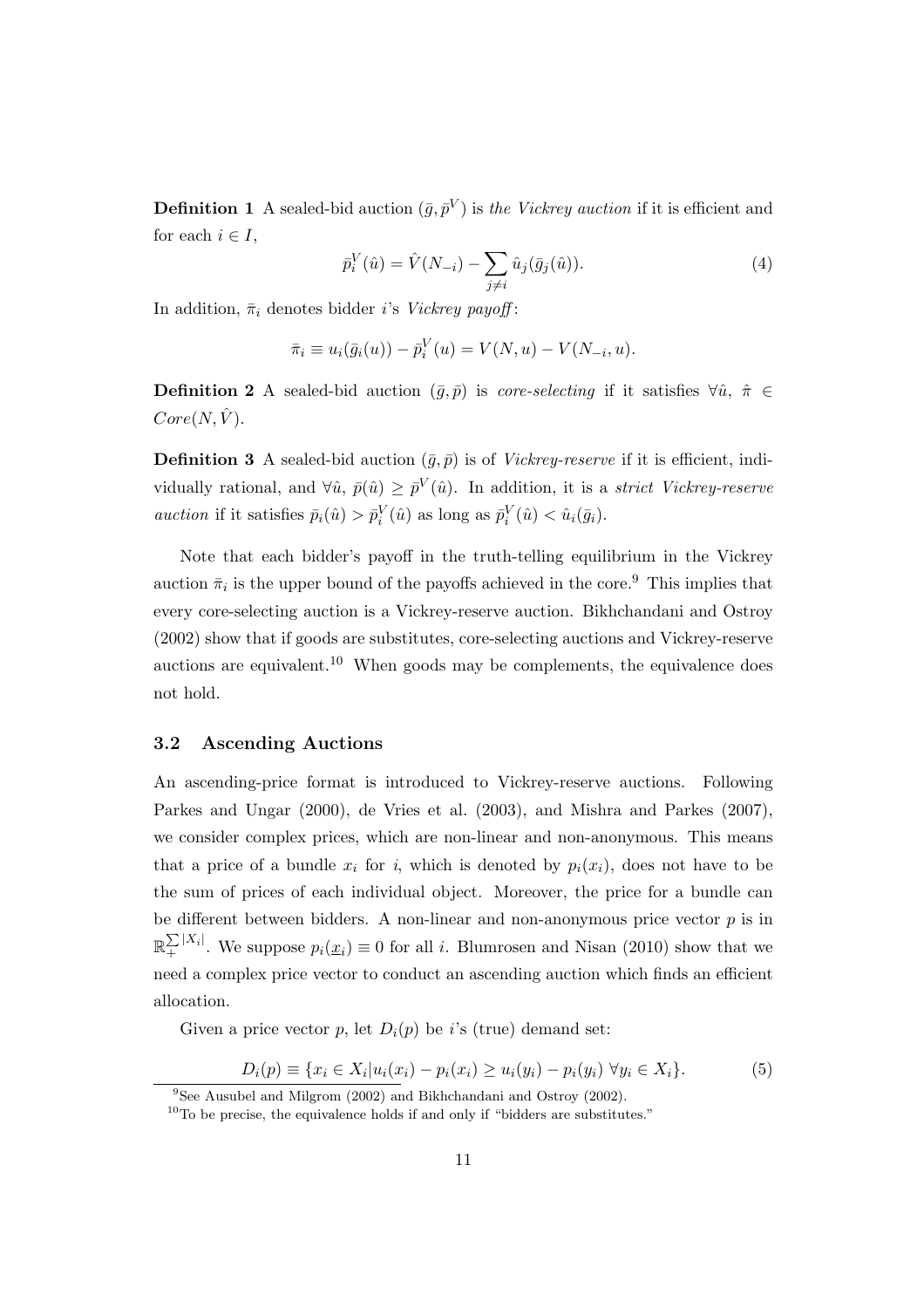In an ascending auction, the auctioneer proposes a price vector  $p<sup>t</sup>$  at each period  $t$ . Each bidder responds with his demand set  $\hat{D}_i(p^t)$ . The auctioneer then adjusts the price vector and repeats the process. Bidder *i* is said to be *active at t* if for all  $\tau \leq t$ ,  $\underline{x}_i \notin \hat{D}_i(p^{\tau})$ . Let  $I^t \subseteq I$  be the set of all active bidders at *t*. Active bidders are defined above because if  $\underline{x}_i \notin D_i$ , he has a non-null bundle  $x_i$  which earns a positive payoff under the current price:  $u_i(x_i) - p_i(x_i) > 0$ . Thus, he can afford to pay more for that bundle.

In this paper, we define ascending combinatorial auctions in a general form in the sense that we do not specify the detail of the rule in the following three ways. First, although we fix the price increment by unity, the selections of bidders facing price increases at each period are arbitrary. Second, we do not specify when the auction terminates. We allow various conditions for stopping price increases to consider both the Vickrey and core-selecting pricing. Third, bidders' payments can be different from the prices in the terminal period. Bidders' payments may be discounted from the terminal prices, and the discounting rule is arbitrary with mild conditions. Our definition of the auction extends Mishra and Parkes (2007) in the third way.

Now we define ascending combinatorial auctions in a general form. Our definition follows that of Mishra and Parkes (2007).

- 1. The auctioneer initializes the price vector as  $p^1 = (0, \ldots, 0)$ .
- 2. At each period  $t = 1, 2, \ldots$ , each bidder reports his demand set  $\hat{D}_i(p^t)$ . The auctioneer chooses a set of active bidders  $J^t \subseteq I^t$ . If  $i \in J^t$  and if  $x_i \in \hat{D}_i(p^t)$ , then  $p_i^{t+1}(x_i) = p_i^t(x_i) + 1$ . Else, let  $p_i^{t+1}(x_i) = p_i^t(x_i)$ .
- 3. Repeat the process. It terminates at  $T \leq \overline{T}$ , when  $I^{\overline{T}} = \emptyset$ . The auctioneer selects an allocation  $x \in X$  and determines bidders' payments  $p \in \mathbb{R}^n_+$ .

Let  $(g, (p_i)_{i \in I})$  be the mechanism of the ascending auction, which decides the final allocation  $g(h) \in X$  and the payments  $(p_i(h))_{i \in I} \in \mathbb{R}_+^n$ , where  $h \in H$  denotes a history throughout the ascending auction.<sup>11</sup> Note that bidders' payments do not have to be the posted prices at the terminal period.

We focus on auctions which lead to an efficient allocation with respect to reported information. Although we do not specify the condition for the termination

<sup>&</sup>lt;sup>11</sup>Mishra and Parkes (2007) and de Vries et al. (2007) define an ascending auction as  $(q, p)$  is determined from only  $(p^T, (D_i(p^T))_{i \in I})$ . Our definition allows the auctioneer to determine an outcome using all the information during the auction.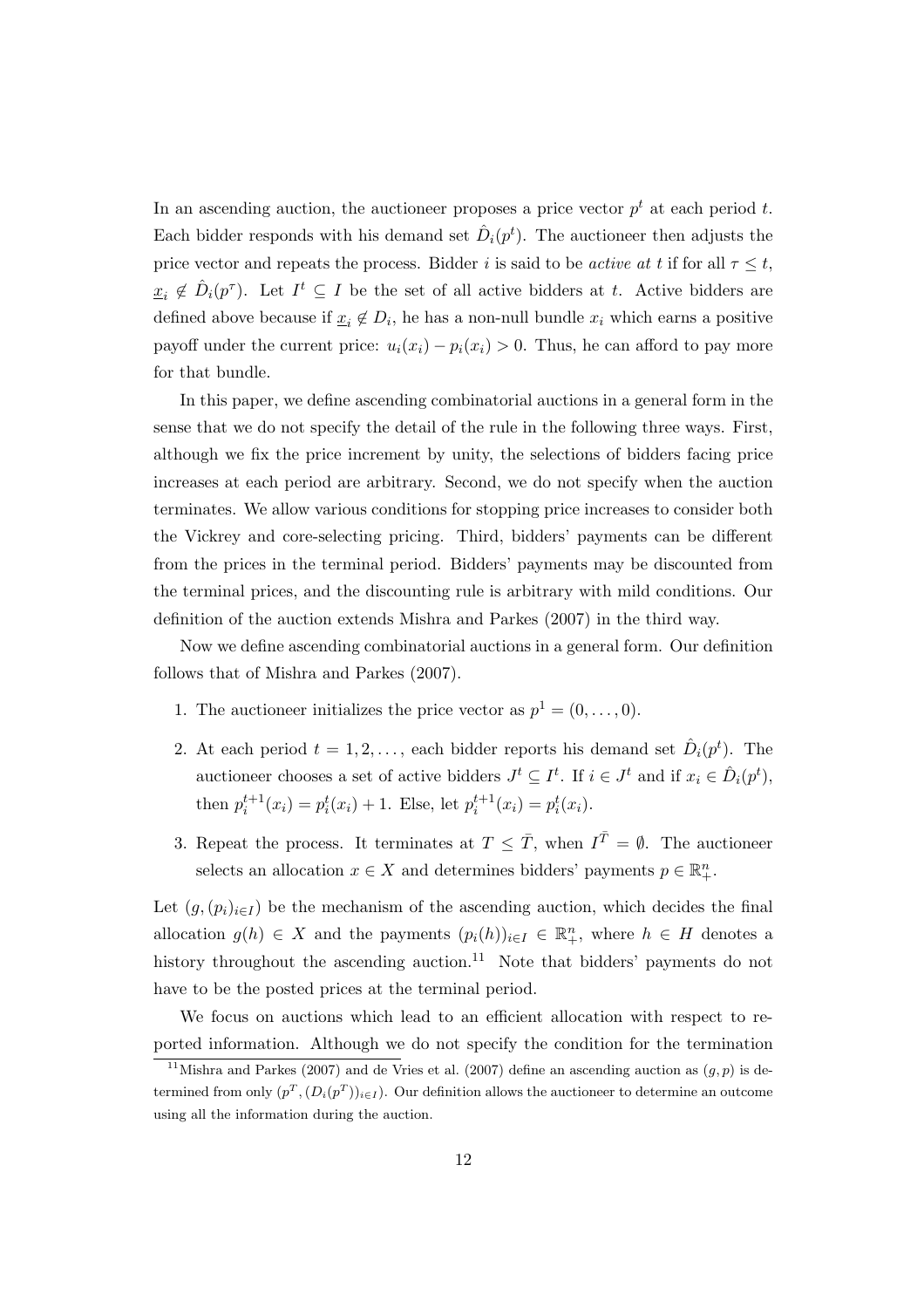of the price adjustment, we need at the terminal period *T*, the auctioneer specifies a competitive equilibrium from the history of prices and demand sets (Mishra and Parkes, 2007). This means that the auctioneer can select an allocation  $x \in X$  such that for all  $i \in I$ ,

$$
x_i \in \hat{D}_i(p^T)
$$

and

$$
x \in \arg\max_{X} \sum p_i^T(x_i).
$$

However, it is not sufficient to implement the Vickrey outcome, and the auctioneer needs to continue price increase even if  $p^t$  is a competitive equilibrium.<sup>12</sup> Thus, different terminal conditions will be adopted by different goals.

Define  $\hat{u}_i : X_i \to \mathbb{R}_+$  for each  $i \in I$  as follows. If  $\underline{x}_i \in \hat{D}_i(p^T)$ , let  $\hat{u}_i(\cdot) \equiv p_i^T(\cdot)$ . If  $\underline{x}_i \notin \hat{D}_i(p^T)$ , then let

$$
\hat{u}_i(x_i) \equiv \begin{cases} p_i^T(x_i) + 1 & \text{if } x_i \in \hat{D}_i(p^T) \\ 0 & \text{otherwise} \end{cases} . \tag{6}
$$

Obviously, each  $\hat{u}_i$  is consistent with the all demand sets reported by *i*, and  $\hat{u}_i$  can be interpreted as the "representative valuation function" (Matsushima, 2011). The efficiency and the individual rationality in the ascending auction are defined with respect to  $\hat{u}$  similarly to sealed-bid auctions. In addition,  $\hat{V}$  and  $\hat{\pi}$  are also similarly defined.

**Definition 4** An ascending auction is an *ascending Vickrey auction* if it is efficient and  $p(h) = \bar{p}^V(\hat{u})$  for all  $h \in H$ . An ascending auction is *core-selecting* if  $\forall h, \hat{\pi} \in$  $Core(N,\hat{V})$ . An ascending auction is of *Vickrey-reserve* if it is efficient, individually rational, and  $p(h) \geq \bar{p}^V(\hat{u})$  for all *h*.

The definition of  $\hat{u}$  follows from the termination of the auction. Hence, for each auction, a proper terminal condition is applied. In order to avoid confusion regarding the terminal conditions and the corresponding definitions of  $\hat{u}$ , it is convenient to modify the definition of the termination of the ascending prices as follows:

**Modified Terminal Condition.** The auction terminates at  $\overline{T}$  if  $I^{\overline{T}} = \emptyset$ .

 $12$ To implement the Vickrey outcome, the auctioneer needs to find a "universal competitive equilibrium" (Mishra and Parkes, 2007).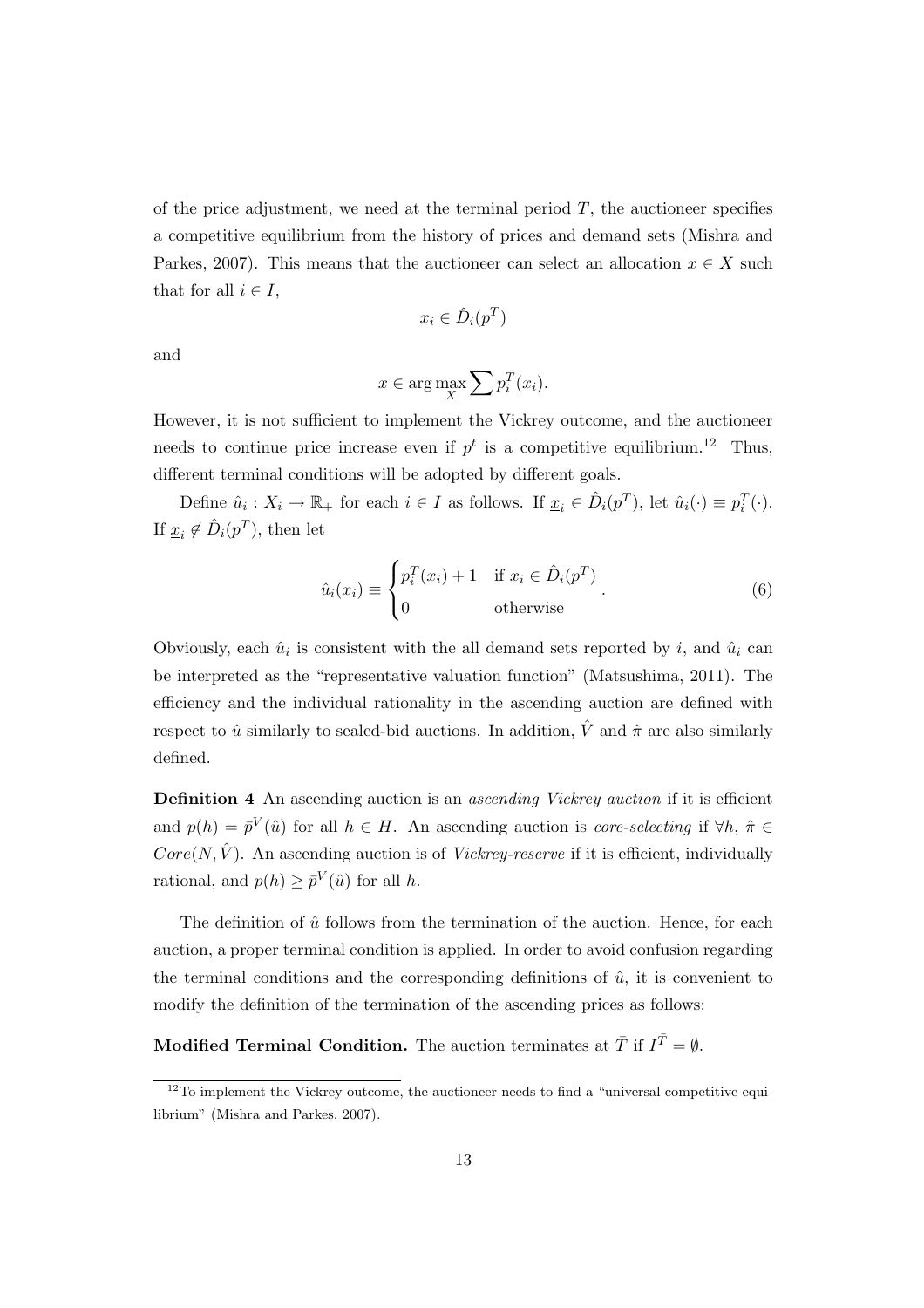We allow the final outcome to be determined from all the information during the auction. Hence, the formerly defined auction mechanisms are compatible to the modified definition by interpreting the periods after the "true" termination,  $T +$  $1, T+2, \ldots, \overline{T}$ , as a fictitious game which is irrelevant to the final outcome. Under the modified termination, we suppose that all bidders have to fully reveal their valuation functions. Our definition of ascending auctions are motivated not by proposing a specific ascending auction design, but rather by providing a general model for analyzing the proposed designs.

Selections of  $J<sup>t</sup>$  specifies the ascending price procedure in detail. A specification of  $J<sup>t</sup>$  is selecting "tentative losing bidders." The auctioneer selects a revenuemaximizing allocation  $x(t) \in X \cap ((\hat{D}_1 \cup {\{\underline{x}_1\}}) \times \cdots \times (\hat{D}_n \cup {\{\underline{x}_n\}}))$  at each period. Then  $J^t$  is defined as  $J^t = \{j \in I^t | x_j(t) = x_j\}$ . This specification is intuitive and proposed by Parkes and Ungar (2000) and Ausubel and Milgrom (2002). Other studies specify  $J<sup>t</sup>$  as the "minimally undersupplied bidders" (de Vries et al. 2007).

During the auction, bidders are restricted by the following activity rule in order that there exists a valuation function consistent with a bidder's behavior. We follow the activity rule considered by Mishra and Parkes (2007).

**Assumption 1 (Activity Rule)** Each bidder must satisfy the followings:

- 1. If  $p_i^s = p_i^t$ ,  $\hat{D}_i(p^s) = \hat{D}_i(p^t)$ .
- 2. For all  $t, \hat{D}_i(p^t) \subseteq \hat{D}_i(p^{t+1})$ .
- 3. If  $x_i \subseteq x'_i$  and  $x_i \in \hat{D}_i(p^t)$ , then  $x'_i \in \hat{D}_i(p^t)$ .

The first rule requires that if the prices remain the same for a bidder, he must report the same demand set. Equivalently, only bidders who face price increases make new decisions at each period. The second one should be satisfied when there is a valuation function  $\hat{u}$  consistent with the collection of demand sets. Every bundle demanded at *t* has to be demanded at *t* + 1 because the price of the bundle is increased by only the minimum increment. The third one requires that reports have to be consistent with monotonicity of valuation functions.<sup>13</sup>

To simplify the analysis, we assume that bidders make choices sequentially. This assumption is crucial for the uniqueness result of the equilibrium. However, as we will discuss later, it will not be essential to the results.

<sup>13</sup>See Mishra and Parkes (2007) for the sufficiency of this activity rule.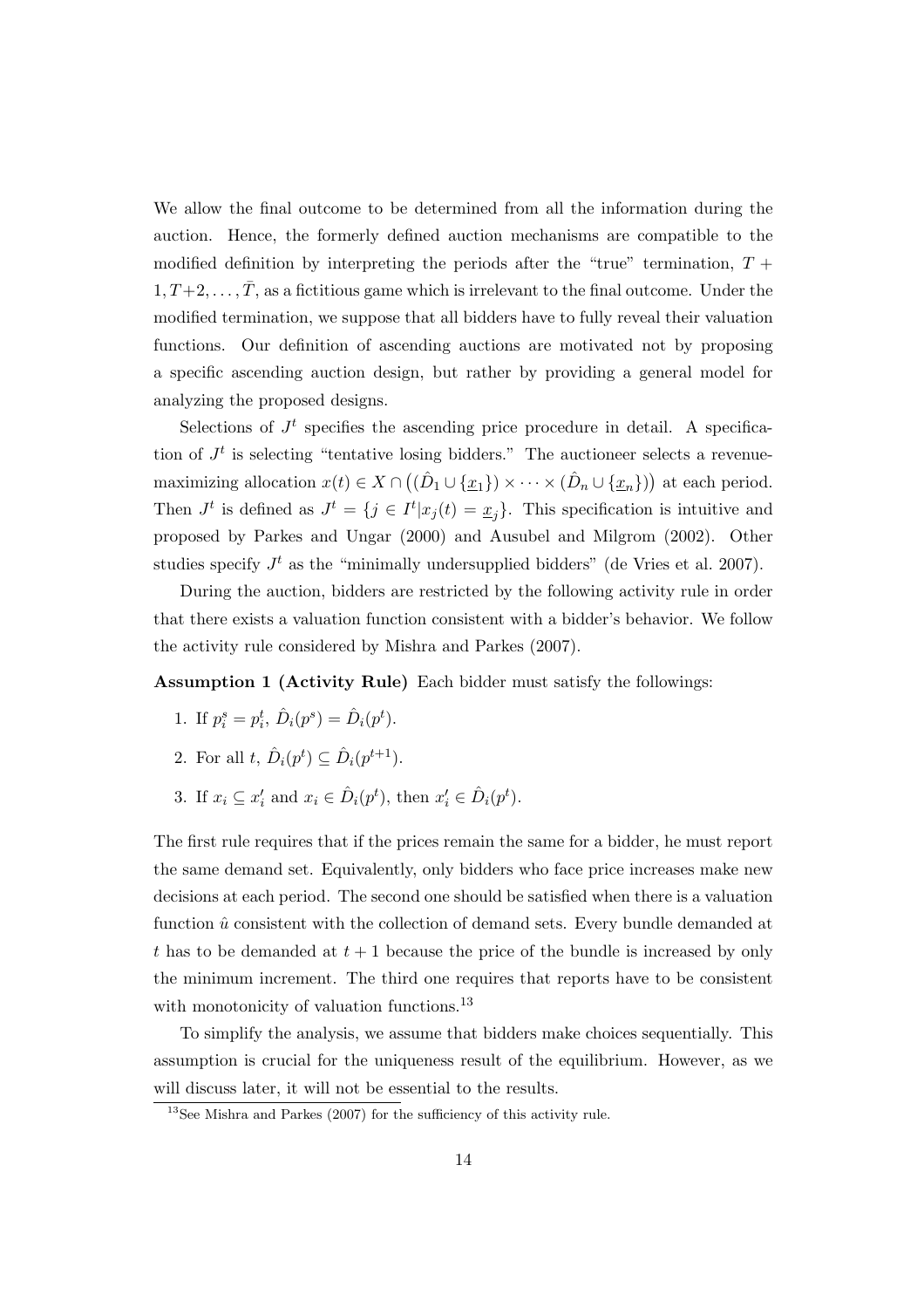**Assumption 2 (Sequential Decisions)** Bidders make choices sequentially from 1 to *n*. Each bidder observes all actions made before his decision at each period.

#### **3.3 Strategy and Equilibrium**

In sealed-bid auctions, preceding studies (Bernheim and Whinston, 1986; Ausubel and Milgrom, 2002; Day and Milgrom, 2008) focus on a class of strategies: *truncation strategies*.<sup>14</sup> A strategy  $\hat{u}_i$  is said to be  $\alpha_i$  *truncation of*  $u_i$  if  $\exists \alpha_i \geq 0$ ,  $\forall x_i \in X_i$ ,  $\hat{u}_i(x_i) = \max\{u_i(x_i) - \alpha_i, 0\}$ . That is, a bidder understates a value for each bundle of the goods by a fixed amount  $\alpha_i$ . For every Vickrey-reserve auction, a profile of truncation strategy constitutes a Nash equilibrium.

**Proposition 1 (Sano, 2011b)** *For every u* and every  $\pi \in BOC(N, V)$ , the profile *of π<sup>i</sup> truncations of u<sup>i</sup> is a Nash equilibrium of every sealed-bid Vickrey-reserve auction. The associated equilibrium payoff profile is*  $\pi$ *.* 

In an ascending auction, bidder *i*'s (pure) strategy  $\sigma_i$  is a mapping from his information sets or *i*'s decision nodes  $E_i$  to  $2^{X_i}$ . A *feasible* strategy is one satisfying the Activity Rule.  $\Sigma_i$  denotes the set of feasible strategies for *i*. Let  $\Sigma \equiv \Sigma_1 \times \cdots \times \Sigma_n$ be the set of profiles of feasible strategies.

We focus on the following *semi-truthful strategies*, which corresponds to the concept of truncation strategy.<sup>15</sup>

**Definition 5** A strategy  $\sigma_i \in \Sigma_i$  is *semi-truthful* if it satisfies  $\forall t$ ,

$$
\hat{D}_i(p^t) \in \{D_i(p^t), X_i\}.
$$
\n<sup>(7)</sup>

Let  $\Sigma_i^* \subseteq \Sigma_i$  be the set of semi-truthful strategies, and let  $\Sigma^* \equiv \Sigma_1^* \times \cdots \times \Sigma_n^*$ .

The terminology "truthful" is adopted since bidder *i* reports his true demand set as long as he is active. Once *i* reports  $\hat{D}_i = X_i$  ( $\Rightarrow \underline{x}_i$ ), he cannot renew his demand set any longer. Hence, bidder *i* is said to *stop at t* if  $\hat{D}_i(p^{t-1}) \neq X_i$  and if  $\hat{D}_i(p^t) = X_i$ . A semi-truthful strategy does not necessarily report the true valuations, since bidders

<sup>&</sup>lt;sup>14</sup>The terminology of truncation strategy is adopted in Day and Milgrom  $(2008)$ . The truncation strategy is also called truthful strategy (Bernheim and Whinston, 1986), semi-sincere strategy, and profit-target strategy (Ausubel and Milgrom, 2002).

<sup>&</sup>lt;sup>15</sup>Ausubel and Milgrom (2002) use the terminology of "limited straightforward bidding" for our semi-truthful strategy.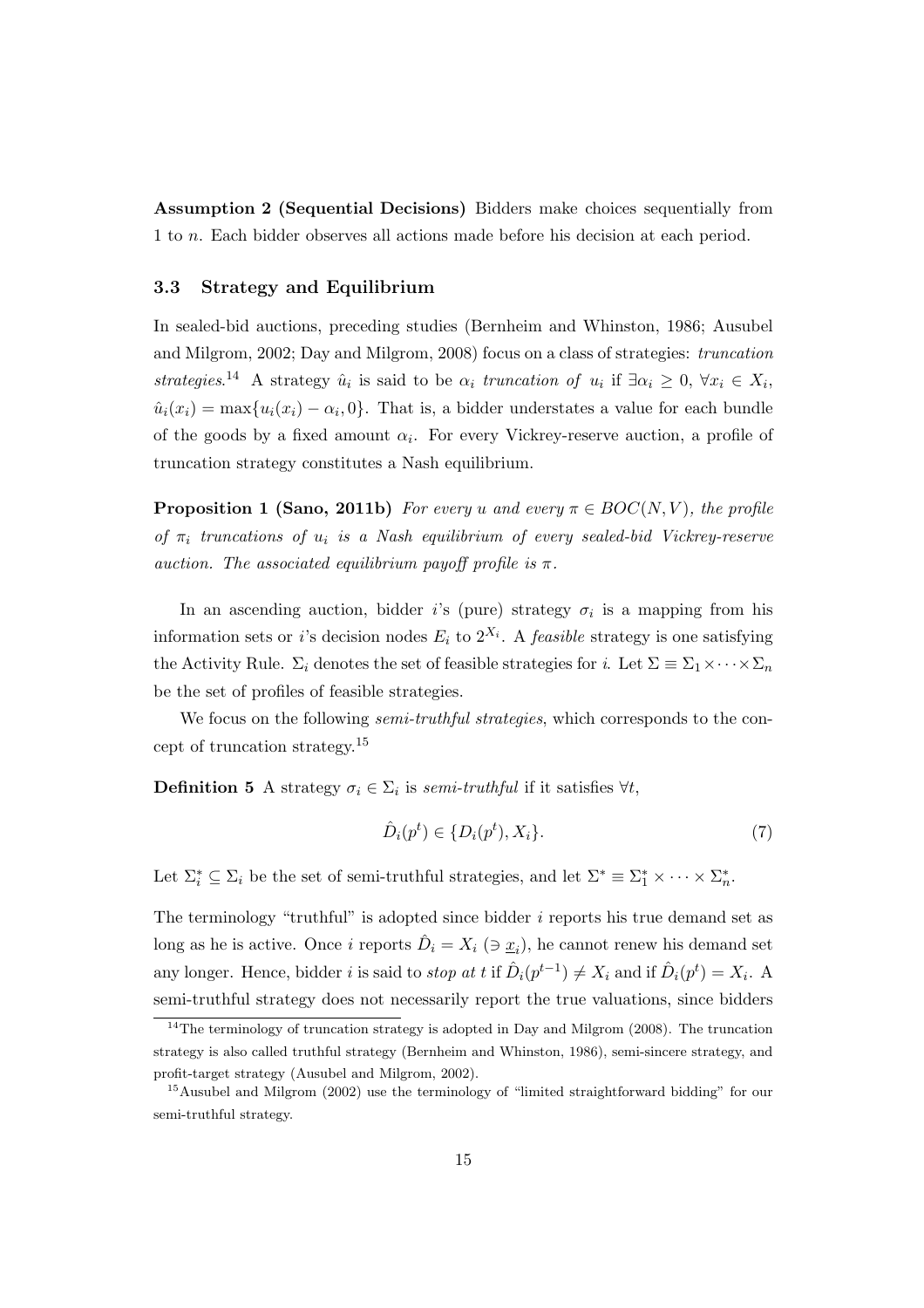may stop before prices reach their true valuations. Semi-truthful strategies in an ascending auction correspond to truncation strategies in a sealed-bid auction.

**Lemma 1** *A bidder i follows*  $\sigma_i \in \Sigma_i^*$  *if and only if there exists*  $\alpha_i \geq 0$  *and for ∀x<sup>i</sup> ∈ Xi,*

$$
\hat{u}_i(x_i) = \max\{u_i(x_i) - \alpha_i, 0\}.
$$
\n(8)

**Proof.** See Appendix B.

In every semi-truthful strategy, bidders report their true valuations or understate and never bid over their true values. We allow bidders playing overbidding strategies consistent with semi-truthful strategies as follows:  $\hat{D}_i(p^t) \in \{X_i \setminus \{\underline{x}_i\}, X_i\}$  if  $\underline{x}_i \in$  $D_i(p^t)$ . Let  $\Sigma_i^{*+} \supset \Sigma_i^*$  be the set of semi-truthful strategies and overbidding strategies consistent with semi-truthful strategies, and let  $\Sigma^{*+} \equiv \Sigma_1^{*+} \times \cdots \times \Sigma_n^{*+}$ .

In the most of the paper, we restrict each bidder's strategy space to  $\Sigma_i^*$  or  $\Sigma_i^{*+}$ . We consider the *truthful perfect equilibrium* as an equilibrium concept. A truthful perfect equilibrium is an SPE with respect to  $\Sigma^{*+}$ .

**Definition 6** A strategy profile  $\sigma \in \Sigma^{*+}$  is a *truthful perfect equilibrium (TPE)* if it is a subgame perfect equilibrium under the condition which each bidder's strategy space is restricted to  $\Sigma_i^{*+}$ .

# **4 Main Results**

Since each bidder makes choices sequentially, the auction is a perfect information game. To make it clear, we relabel the time by each bidder's decision node. We refer to bidder *i*'s desicion node at period *s* as "period  $t (= n(s - 1) + i)$ ."

## **4.1 Further Notations and Assumptions**

Let  $u_i^t: X_i \to \mathbb{R}_+$  be the *provisional valuation function at t*, which is the possible valuation function given bidding behavior up to *t*: for each  $x_i \in X_i$ 

$$
u_i^t(x_i) \equiv \begin{cases} \max\{u_i(x_i), p_i^t(x_i) + \mathbf{1}_{\{x_i \in \hat{D}_i(p^t)\}}\} & \text{if } i \text{ is active at } t \\ p_i^t(x_i) & \text{otherwise} \end{cases}
$$
(9)

When the strategy space is restricted to  $\Sigma_i^*$ , the price vector never exceeds the true valuation function. Then, the provisional valuation function is equivalent to *i*'s true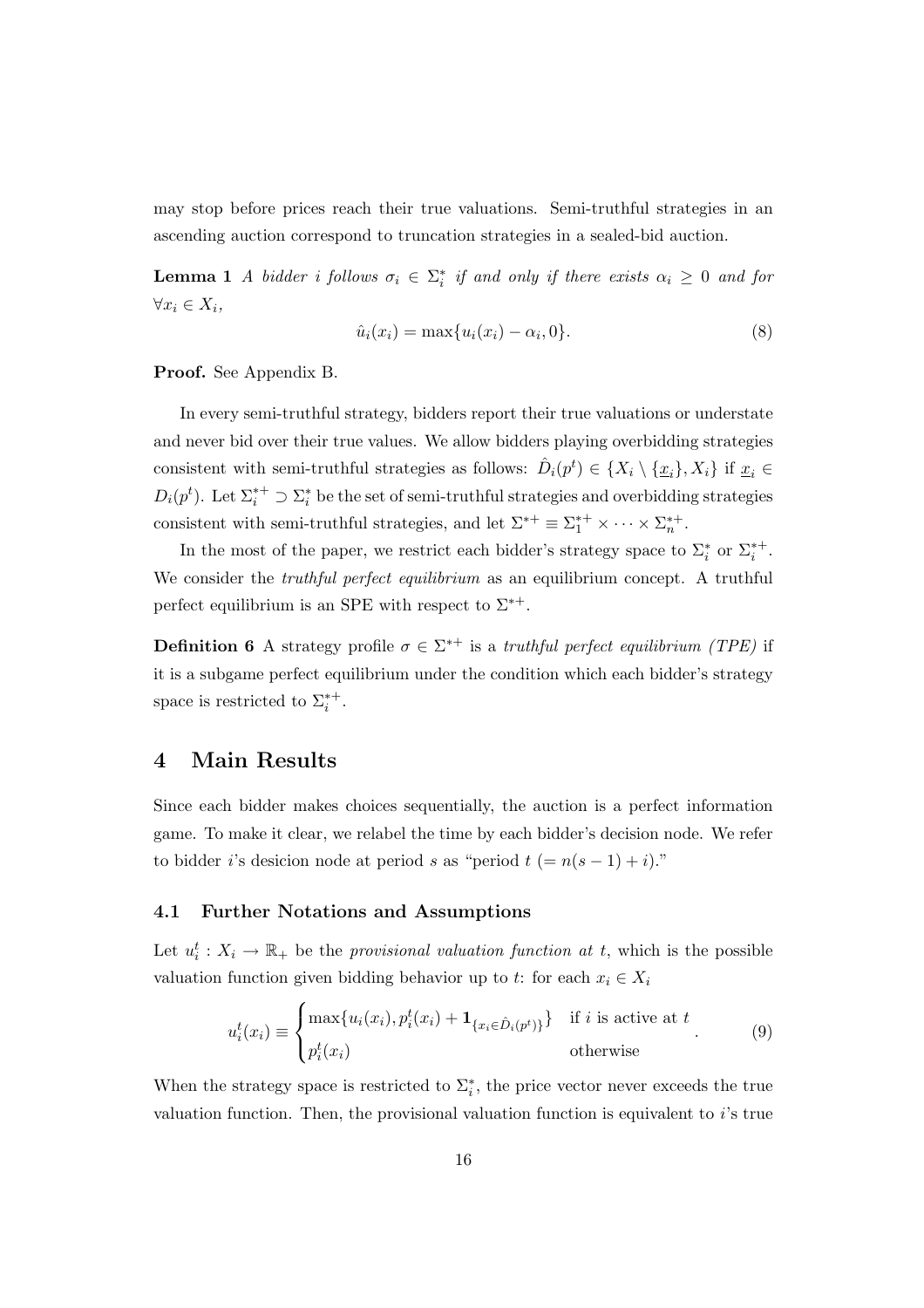valuation function if he is active at *t*, and otherwise it coincides with the reported valuation  $\hat{u}_i$ . Given  $u^t = (u_i^t)_{i \in I}$ , let  $V^t(\cdot) \equiv V(\cdot, u^t)$  for simplicity. In addition, let  $\bar{\pi}_i^t$  be bidder *i*'s Vickrey payoff with respect to  $u^t$ :  $\bar{\pi}_i^t = V^t(N) - V^t(N_{-i})$ . Let  $X^t \equiv X^*(u^t)$  be the set of efficient allocations with respect to  $u^t$ , and let  $X_i^t \equiv \{x_i \in$  $X_i|x \in X^t$ .

We impose two additional assumptions. One is regarding the auction rule. To simplify the analysis and sharpen the results, we consider the following tie-breaking rule.

**Assumption 3** For each  $x \in X^*(\hat{u})$ , define  $t(x) \equiv \min\{t | (\forall s \ge t) | x \in X^s\}$ . Then,  $g(h) \in \arg \min_{x \in X^*(\hat{u})} t(x).$ 

In auction models with complete information, ties are likely to occur, and an equilibrium may fail to exist with random tie-breaking when strategy space is *continuous*. Hence, ties are traditionally broken in a way that depends on bidders' values and not only on their bids. For example, in a first-price auction of a single object, the highest two bidders submit the same bid in a Nash equilibrium, which is the value of the second highest bidder. In the analysis, we assume that the bidder with the higher value is chosen in the result of tie-breaking. This practice is accepted because the selected outcome is the limit of an equilibrium of an auction in which bidding is discrete with an increment  $\epsilon > 0.1^6$  Since the strategy space in our model is discrete, we do not have to care about ties actually. However, from a viewpoint that our model can be converted into a continuous case by taking a limit of small price increment, we follows this practice. Indeed, with Assumption 3, we sharpen the results and have a striking property with respect to bidder-optimality. In Appendix A, we construct a TPE without Assumption 3.

Another assumption is regarding bidders' behavior.

**Assumption 4** Let  $(x_i, p_i)$  indicate obtaining  $x_i$  with a payment  $p_i$ . Suppose that for any non-null bundle  $x_i$ , there is a set of alternatives  $C \supseteq \{(\underline{x}_i, 0), (x_i, u_i(x_i))\}.$ Then, every bidder chooses  $(\underline{x}_i, 0)$  with probability 0.

Assumption 4 implies that if a bidder expects that he can win a bundle  $x_i$  by placing the bid of  $u_i(x_i)$ , he actually does. We do not need Assumption 4 for the existence

 $16$ For the ways of tie-breaking and the related topics, see Reny (1999), Simon and Zame (1990), Ausubel and Milgrom (2002), and Day and Milgrom (2008).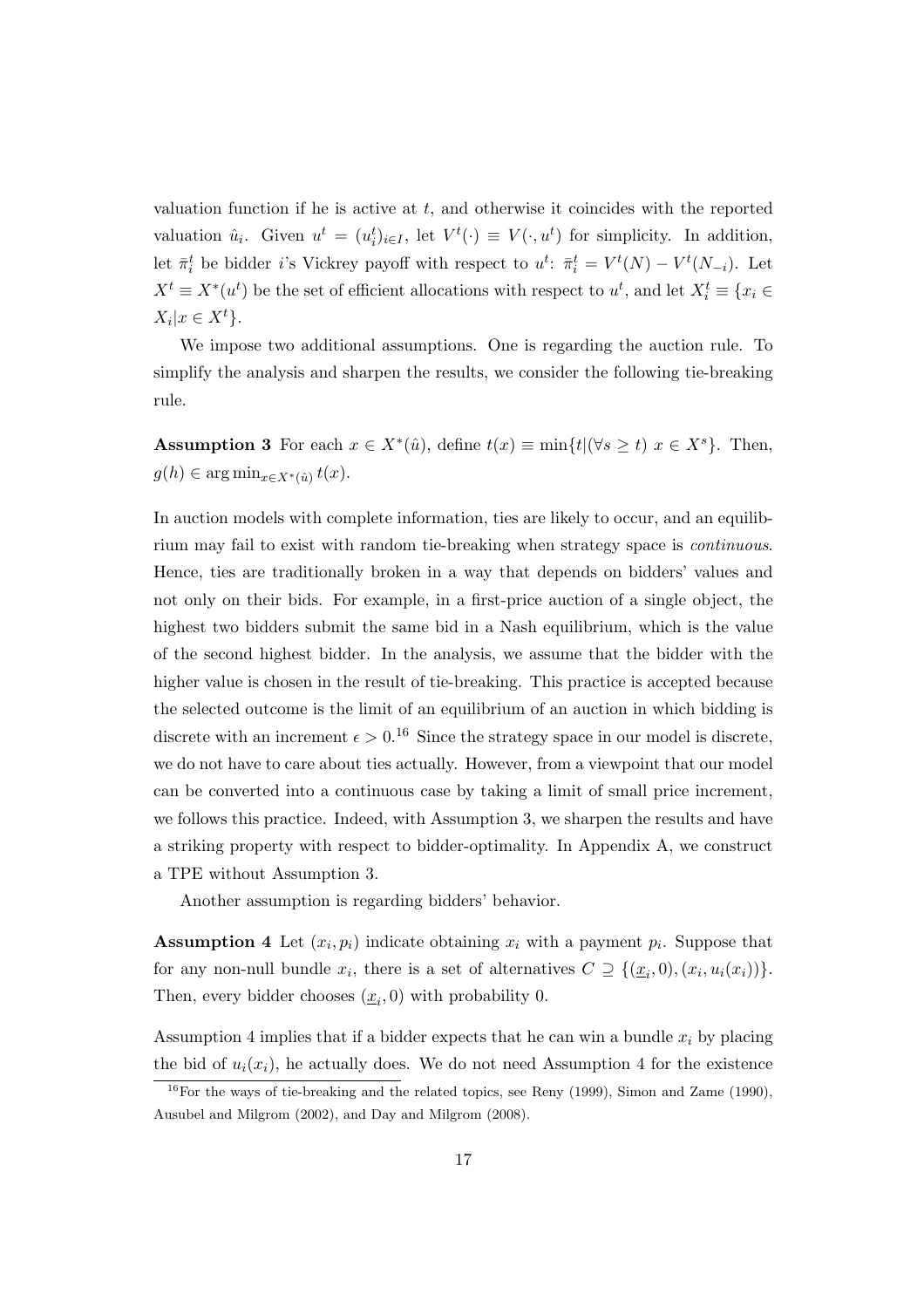of an equilibrium (Theorem 1). However, it is critical for the uniqueness of the equilibrium outcome. It can be justified when we additionally require trembling-hand perfection for the equilibrium concept. A bidder may win some goods with a lower price with a small probability when other bidders stop earlier than the prediction.

#### **4.2 The Vickrey-Target Strategy**

The following proposition states that any efficient allocation according to  $u^t, x \in X^t$ , remains efficient later on in any TPE. It simplifies the backward induction. Bidders never choose an action which changes  $X<sup>t</sup>$  if no bidder is restricted to bid over the true values.

**Proposition 2** *Suppose Assumptions 1, 2, 3, and 4. Suppose that each bidder's strategy space is restricted to*  $\Sigma_i^*$ *. Then, any TPE satisfies*  $X^{t-1} \subseteq X^t$  *for all t, both on and off equilibrium paths.*

#### **Proof.** See Appendix B.

Proposition 2 implies  $X^*(u) = X^0 \subseteq X^T = X^*(\hat{u})$ . Hence, any TPE is efficient as long as no one overbids.

Suppose that in an efficient allocation, bidder *i* obtains a non-null bundle  $x_i^*$ . By Proposition 2, given  $u_{-i}^t$ , it is optimal for *i* to stop bidding at the least price  $p^t$ such that  $x^* \in X^*(p_i^t, u_{-i}^t)$ , since *i*'s payment never exceed  $p_i^t(x_i^*)$  by the individual rationality. Such a price vector satisfies

$$
\sum_{j \neq i} u_j^t(x_j^*) + p_i^t(x_i^*) = \max_X \sum_{j \neq i} u_j^t(x_j),\tag{10}
$$

hence,

$$
p_i^t(x_i^*) = V^t(N_{-i}) - \sum_{j \neq i} u_j^t(x_j^*), \tag{11}
$$

which is the Vickrey payment. Thus, it is a TPE for each bidder to stop at the Vickrey payment with respect to  $u^t$ . Formally, we define the "Vickrey-target strategy" as follows.

**Definition 7** A semi-truthful strategy  $\sigma_i^* \in \Sigma_i^*$  is said to be the *Vickrey-target*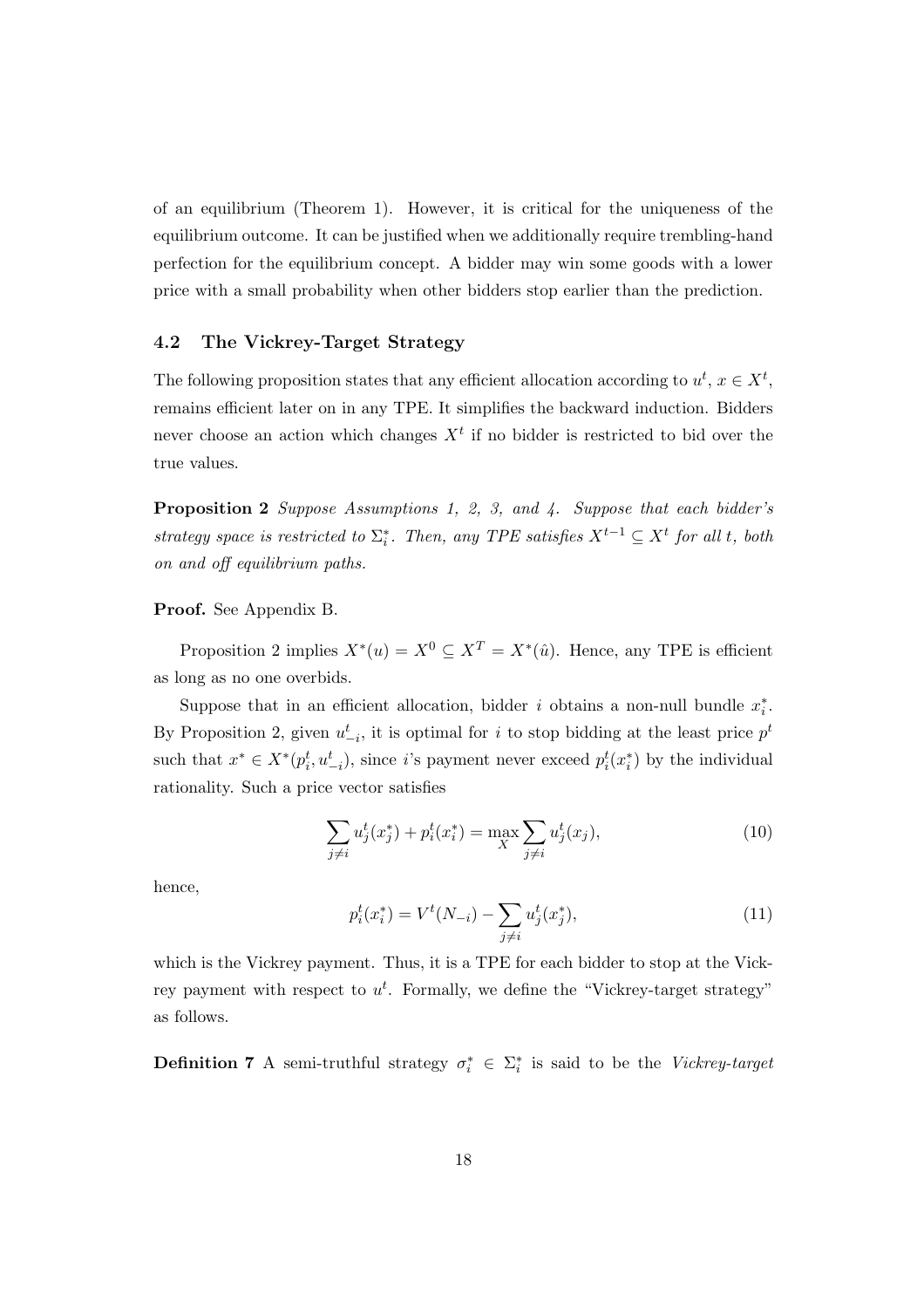*strategy* if  $\forall t \geq 1$  and  $\forall p^t$ ,

$$
\hat{D}_i(p^t) = \begin{cases}\nD_i(p^t) & \text{if } p_i^t(x_i) < u_i(x_i) - \bar{\pi}_i^{t-1} \text{ for all } x_i \neq \underline{x}_i \in X_i^{t-1}, \\
&\text{or if } X_i^{t-1} = \{\underline{x}_i\} \\
X_i & \text{otherwise}\n\end{cases} \tag{12}
$$

Theorems 1 and 2 are our main theorems of the current paper. The Vickrey-target strategy constitutes a TPE of every ascending Vickrey-reserve auction. Moreover, the equilibrium outcome is in the bidder-optimal core with respect to the true valuations. Let  $\pi^*$  be the corresponding payoff allocation associated with  $\sigma^*$ .

**Theorem 1** *Suppose Assumptions 2 and 3.*<sup>17</sup> *The profile of the Vickrey-target strategies*  $\sigma^* \in \Sigma^{*+}$  *is a TPE of every ascending Vickrey-reserve auction.* 

**Proof.** See Appendix B.

**Theorem 2** *Suppose that*  $\bar{p}_i^V(u) > 0$  *for all winners. Then, the outcome associated with*  $\sigma^*$ ,  $\pi^*$ , *is in the bidder-optimal core with respect to the true values.* 

**Proof.** See Appendix B.

At the initial period, every bidder is active and  $\bar{\pi}^t = \bar{\pi}$ . Hence, bidders first seek to stop bidding at their Vickrey payments. Note that once a bidder stops, he cannot renew the bids any longer. Hence, the stopping bidder's reported utility function is revealed. Each bidder recomputes his Vickrey payoff, regarding the price vector for the stopping bidder as his true valuation function. This recomputation weakly decreases the Vickrey payoffs of bidders. Remaining bidders continue bidding and aim for the revised Vickrey prices.

When the Vickrey outcoome is in the core, it is a unique bidder-optimal outcome. Hence, the TPE outcome coincides with the Vickrey outcome.

Note that  $\sigma^*$  is a TPE regardless of any specification of  $J^t$ , the terminal condition, and final discounts. Theorem 1 shows an equivalence in equilibrium strategy of ascending Vickrey-reserve auctions. It is similar to the results of Day and Milgrom (2008) and Sano (2011b), which show a particular strategy profile is a Nash equilibrium of every core-selecting or Vickrey-reserve auctions. However, the equilibrium outcome  $\pi^*$  can differ between the rules.

<sup>&</sup>lt;sup>17</sup>Assumption 1 is automatically satisfied as long as we focus on semi-truthful strategies.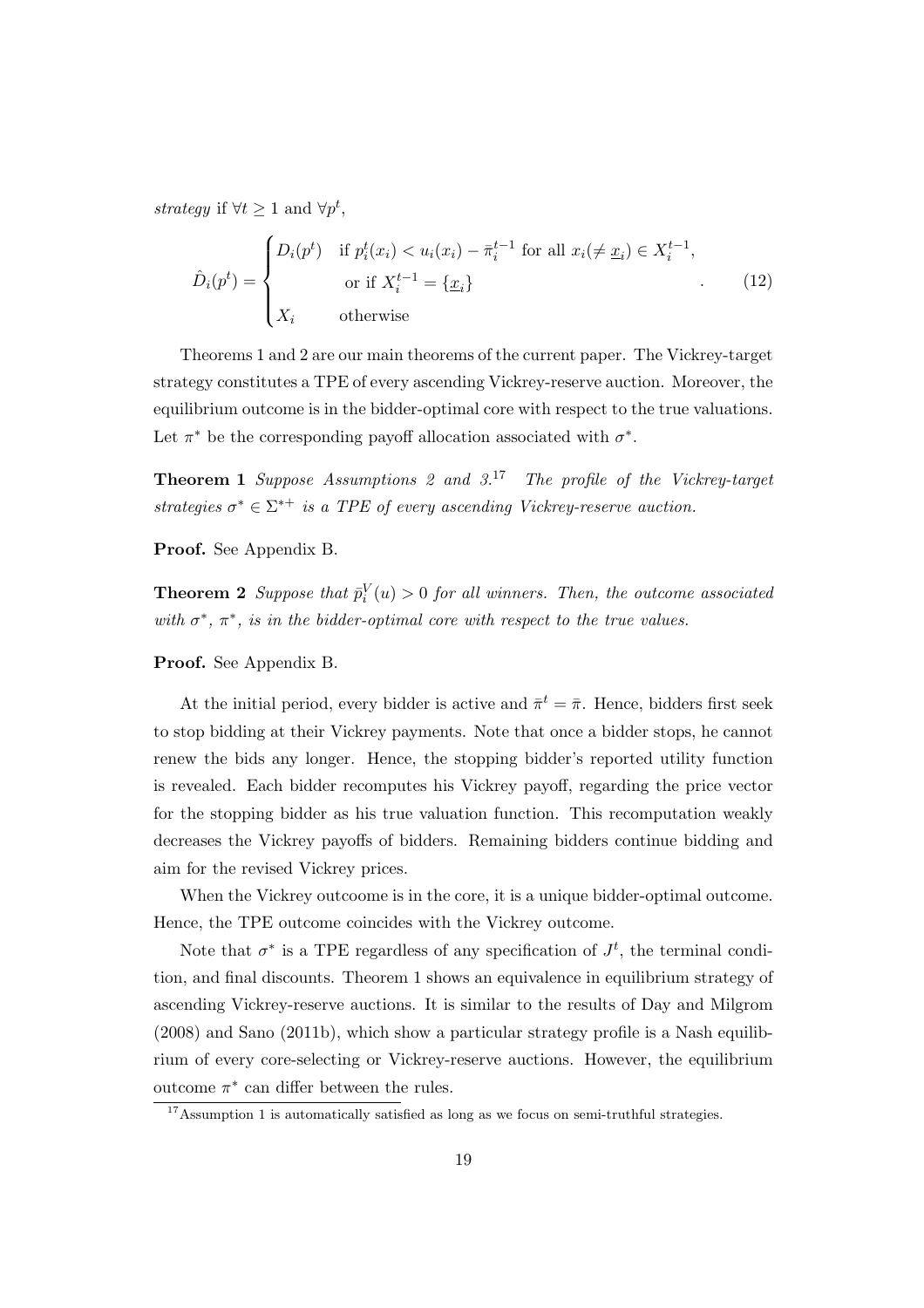We consider a general valuations structure and a restricted strategy space. Another way of the analysis is to formulate a restricted valuations domain with unrestricted strategies. If bidders are single-minded; i.e., they are interested only in a specific bundle of goods, then Theorems 1 and 2 hold with unrestricted strategies. A bidder is *single-minded* if there is a non-null bundle  $y_i \in X_i$  and if

$$
u_i(x_i) = \begin{cases} v_i & \text{if } y_i \subseteq x_i \\ 0 & \text{otherwise} \end{cases}.
$$

If a bidder is single-minded, he can make profit by bidding for *y<sup>i</sup>* (or larger bundles). It is meaningless to bid for bundles that do not contain  $y_i$ . Hence, it is obvious that the bidder's stratgy must be semi-truthful.

**Corollary 1** *If each bidder is single-minded, Theorems 1 and 2 hold with unrestricted strategy space.*

**Remark 1** Assumption 2 is not crucial for Theorem 1. We have Theorem 1 without Assumption 2 by slightly modifying the Vickrey-target strategy. If two or more bidders (say,  $\{i, j, \dots\} \equiv M$ ) simultaneously reach their stopping prices at *t* with  $\bar{\pi}_i^{t-1}$ ,  $\bar{\pi}_j^{t-1}$ ,..., then we take a maximal set  $M^* \subseteq M$  that satisfies the followings: (a) Each  $i \in M^*$  stops at *t*, (b) the others remain active at *t*, and (c)  $X^{t-1} \subseteq X^t$ .

#### **4.3 Equilibrium Selection**

Under certain criteria,  $\pi^*$  is a unique TPE outcome. When goods complementarities exist, there are many outcome in the bidder-optimal core in general. As Day and Milgrom (2008) and Proposition 1 show, any payoff profile in the bidder-optimal core is achieved in a Nash equilibrium. Subgame perfection (restricted to  $\Sigma^*$ ) selects one from the set of those Nash equilibria.

We focus on the equilibrium outcome in which *losers behave truthfully*. There are in fact many equilibrium outcomes since it is optimal for losers to stop at any period in the auction as long as they lose. The restriction is natural and some preceding studies also focus on such an equilibrium in sealed-bid formats (Bernheim and Whinston, 1986; Ausubel and Milgrom, 2002). Also, this restriction can be justified when we additionally require trembling-hand perfection.<sup>18</sup> We assume losers

<sup>&</sup>lt;sup>18</sup>If a loser stops under the true values, he loses a chance to win with a small probability. Conversely, if he bids over the true values, he may suffer a loss.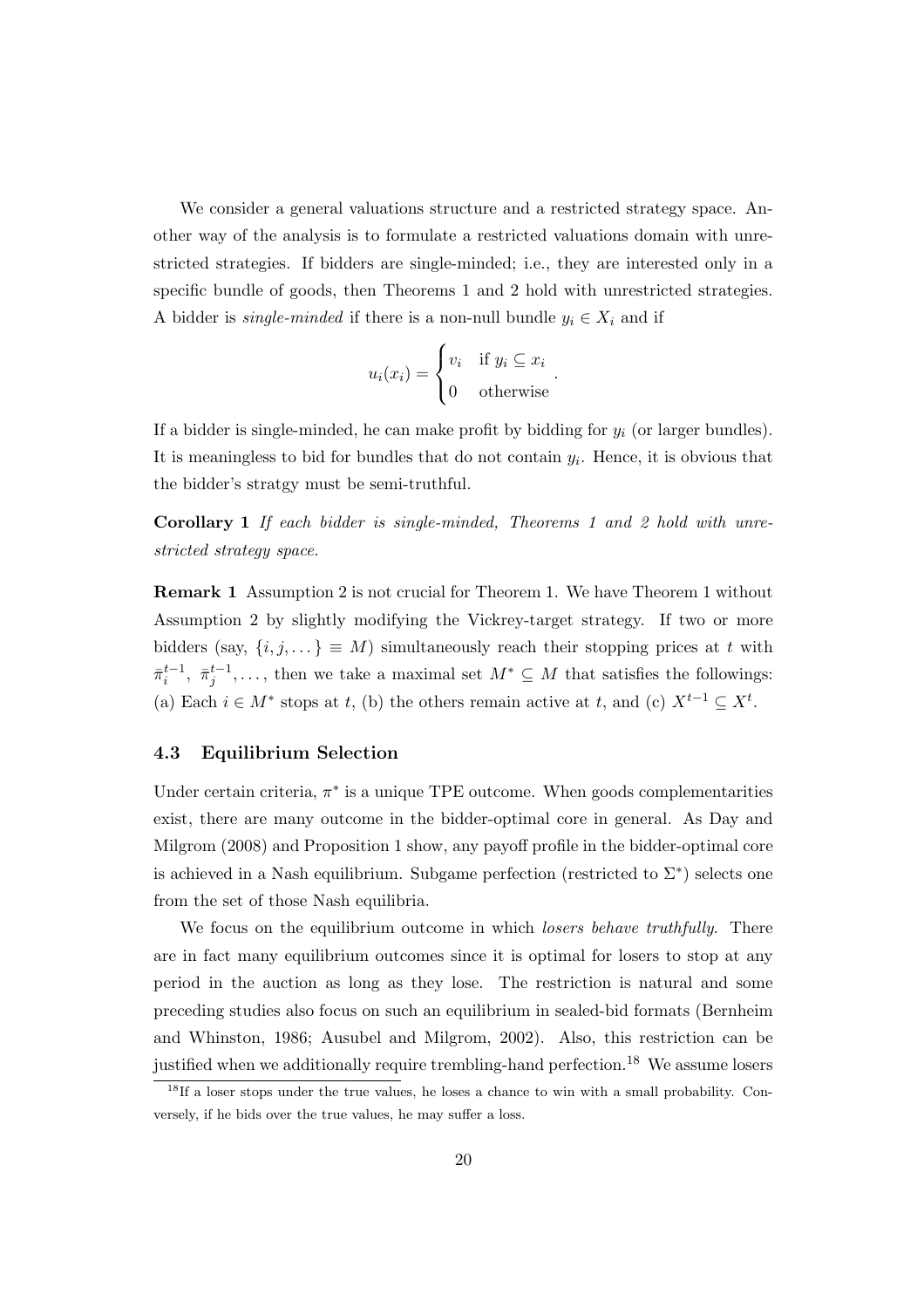follow the Vickrey-target strategy  $\sigma_i^*$ .

**Theorem 3** *Suppose Assumption 1, 2, 3, and 4. Further suppose that*  $\bar{p}_i^V(u) > 0$  for *all winners. If each bidder's strategy space is resticted to*  $\Sigma_i^*$  *and if all losing bidders*  $f$ ollow  $\sigma_i^*$ , then  $\pi^*$  is a unique TPE outcome in every ascending strict Vickrey-reserve *auction.*

**Proof.** Under the assumptions, any TPE is efficient by Proposition 2. Since all losers reveal true utility functions, for any winning bidder *i*,  $\bar{\pi}^t_i$  is nonincreasing in *t* in any equilibrium by the argument in the proof of Theorem 1.

By Proposition 2, every winner *i* must stop when  $p_i^t(x_i) \ge u_i(x_i) - \bar{\pi}_i^{t-1}$ . If  $\hat{u}_i(x_i) > u_i(x_i) - \bar{\pi}_i^{t-1}$ , *i*'s payment is  $p_i > u_i(x_i) - \bar{\pi}_i^{t-1}$  by the strict Vickrey-reserve pricing and monotonicity of  $\bar{\pi}^t_i$ . On the other hand, if bidder *i* follows  $\sigma^*_i$ , his payment  $p_i = u_i(x_i) - \bar{\pi}_i^{t-1}$ . Hence,  $\sigma_i^*$  is a unique optimal strategy for each winning bidder. ¥

The intuition of Theorem 3 is straightforward. By Proposition 2, each bidder always chooses  $X<sup>t</sup>$ -preserving actions. Hence, each winner *i* can minimize the payment by stopping at the earliest period such that  $X<sup>t</sup>$  unchanges even if *i* stops. Such a strategy is the Vickrey-target strategy. Assumption 2 is critical to Theorem 3. As we discussed in Remark 1, we need to coordinate the behavior if two or more bidders simultaneously reach their target prices at *t*. There will be several possible selections of *M<sup>∗</sup>* , and each of them will lead to different equilibrium outcome.

Although we focus on only strict Vickrey-reserve auctions, Theorem 3 is applied to ascending auctions without final discounts, such as Parkes and Ungar (2000), Ausubel and Milgrom (2002), de Vries et al. (2007). If the payments are equal to the final prices of the bundles, it is clearly suboptimal to bid over the true values and win. Hence, Theorem 3 holds without restricting to  $\Sigma_i^*$ .

**Corollary 2** *Suppose Assumptions 1, 2, 3, and 4, and suppose that*  $\bar{p}_i^V(u) > 0$  *for all winners.* If all losing bidders follow  $\sigma_i^*$ , then  $\pi^*$  is a unique TPE outcome in *every ascending auctions with no final discount.*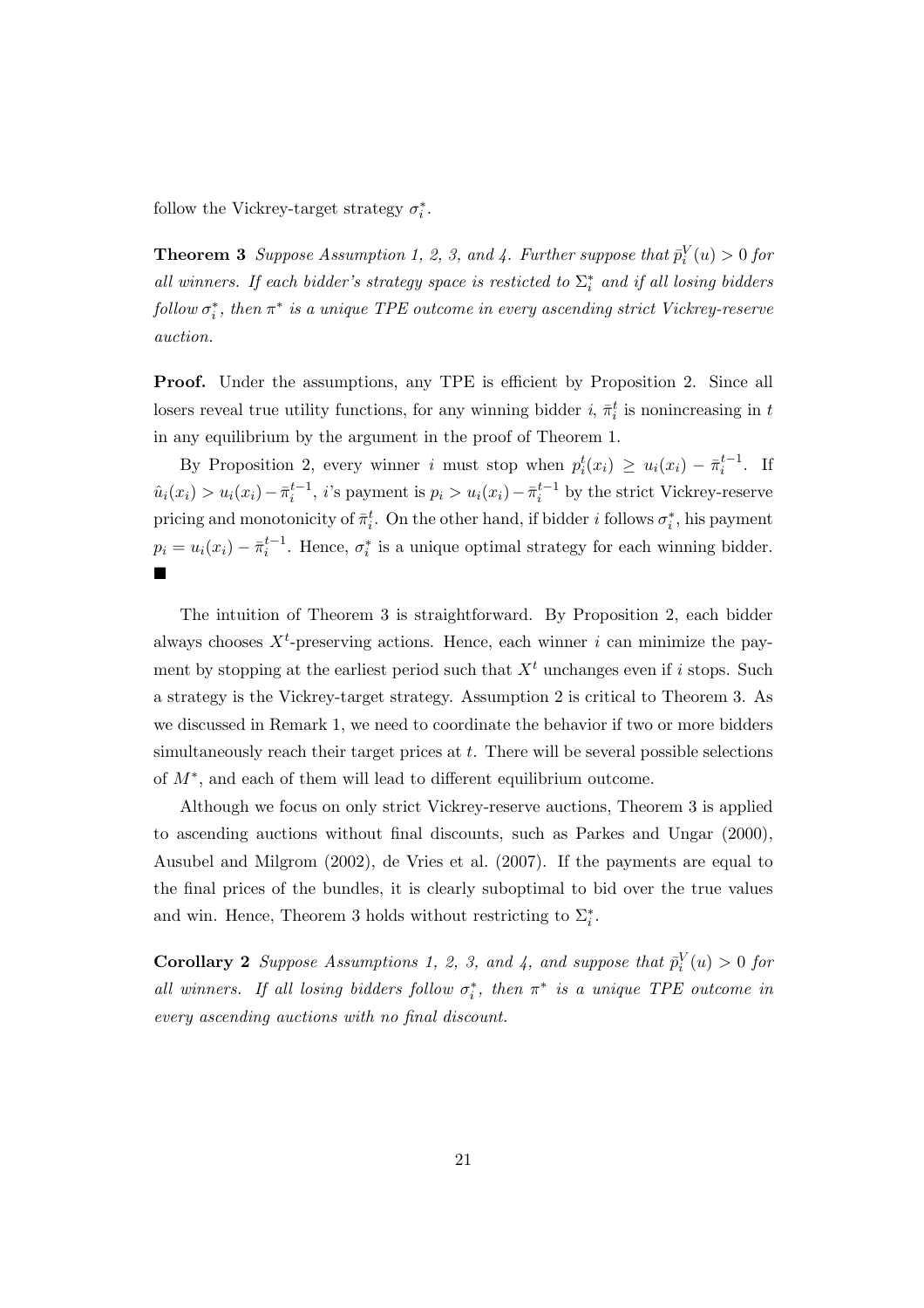## **5 Discussions**

#### **5.1 Resistance to Collusive Overbidding**

Theorem 3 holds for every ascending strict Vickrey-reserve auction when bidders are not allowed to overbid. As Day and Milgrom (2008) point, there may exist an inefficient equilibrium in which some bidders collusively overstate their values and outbid the efficient allocation.

For example, consider the same situation as Example 1. Suppose that bidder 1, who wants good A, values 4 and that bidder 2 values 4 for good B. Suppose that bidder 3 wants the package of A and B and values 10. In this case, in the subgame perfect equilibrium  $\sigma^*$ , bidder 3 wins both goods with the payment 8. This outcome coincides with the Vickrey outcome. However, there is an inefficient Nash equilibrium in the sealed-bid Vickrey auction. Suppose that all the bidders submit 10. Then, bidders 1 and 2 wins each good with zero payment, and it is an equilibrium. Such an equilibrium exists in some strict Vickrey-reserve auctions. In addition, similar TPE exists in some ascending strict Vickrey-reserve auctions as well.

Such a collusive overbidding equilibrium is excluded by imposing core-selecting pricing (Day and Milgrom, 2008). Similarly, ascending core-selecting auctions prevent bidders from bidding over the true valuations collusively. Let *G<sup>∗</sup>* be the set of winning bidders associated with  $\sigma^*$ . let  $\sigma_J = (\sigma_j)_{j \in J}$ .

**Theorem 4** *In any ascending core-selecting auction, there is no group of bidders*  $G \nsubseteq G^*$  such that  $\exists \sigma_G \in \Sigma_G^{*+}, \ \pi_i^{\sigma} > \pi_i^*$ , and  $\hat{u}_i(\hat{x}_i) > 0$  for all  $i \in G$  under  $\sigma = (\sigma_G, \sigma_{I \setminus G}^*)$ .

**Proof.** See Appendix B.

#### **5.2 Ascending Vickrey Auction**

Ascending Vickrey-reserve auctions include ascending Vickrey auctions. Clearly, truth-telling is also an SPE in their auctions.

**Proposition 3** *Suppose that the Vickrey outcome is not in the core. Then, there are at least two TPE outcomes in every ascending Vickrey auction: the Vickrey outcome π*¯ *and the core-implementing outcome π ∗ .*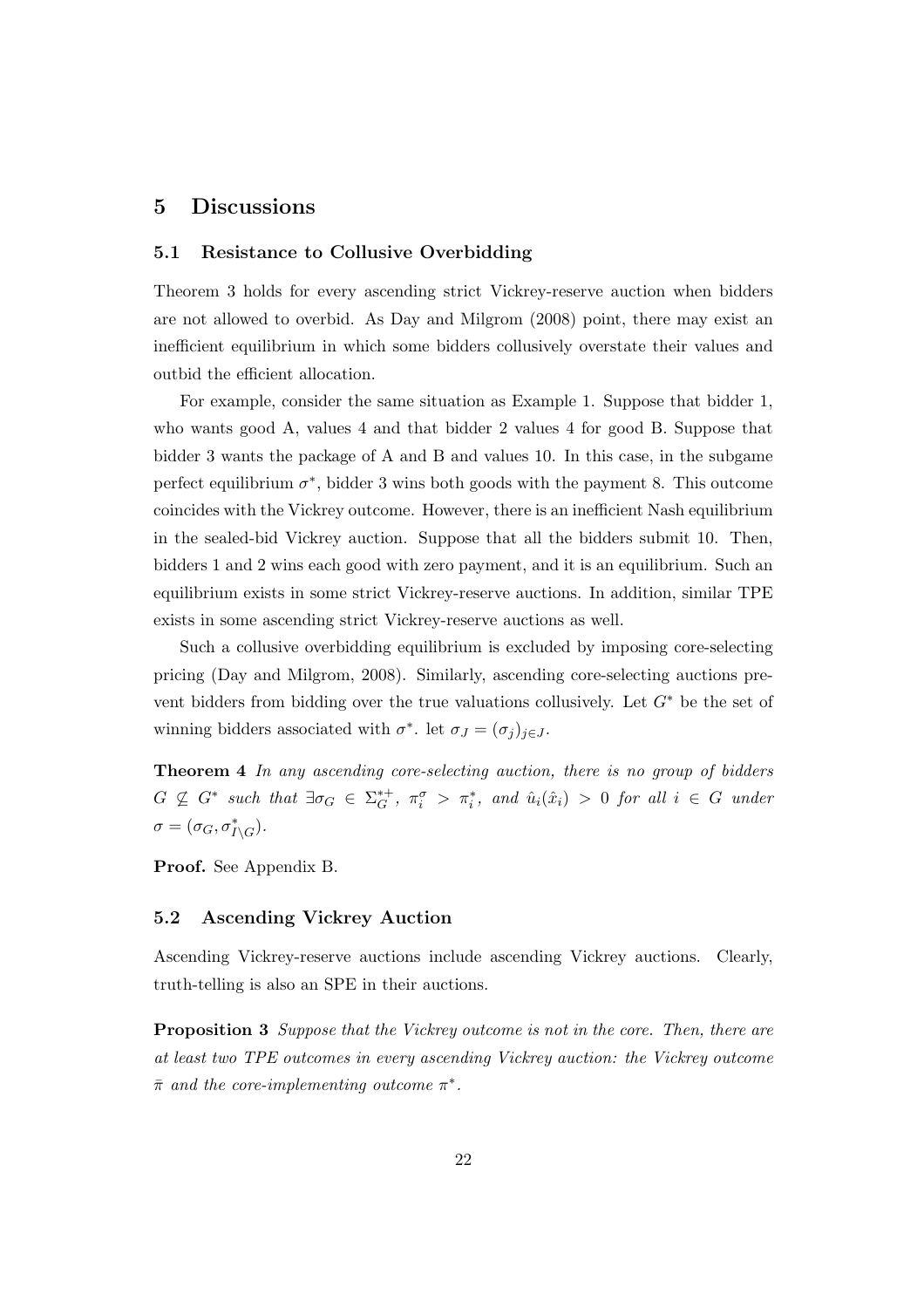Auction designers expect that in an ascending Vickrey auction, bidders behave truthfully, and thus that the Vickrey outcome is actually implemented. However, when the Vickrey outcome is not in the core, ascending Vickrey auctions have another equilibrium that leads to an outcome in the core. Moreover, the "core-implementing" equilibrium seems more robust in the following senses. First, the Vickrey-target strategy  $\sigma_i^*$  is obviously a best response among  $\Sigma_i^*$  to both  $\sigma_{-i}^*$  and truth-telling strategies. Conversely, the truth-telling strategy is not the best response if the other players follow  $\sigma_{-i}^*$ . Second,  $\sigma^*$  is an equilibrium even if the auction is slightly different from the Vickrey auctions. Truth-telling, however, is not an equilibrium of such an almost-Vickrey auction.

#### **5.3 Payoff Non-Monotonicity and Free-Rider Problem**

It seems to be a positive result that the ascending auctions have a unique TPE lying in the core. However, the equilibrium outcome may not be necessarily desirable. In the TPE  $\sigma^*$ , when a winner has a low valuation, he tends to obtain a large profit. This is because the Vickrey payments for the low-value bidders are low and their prices reach the Vickrey prices earlier. The higher the value a winner has, the lower are the profits he tends to get in the equilibrium.

**Example 1 (continued).** Remember Parkes and Ungar's (2000) auction with 2 goods and 3 bidders. When bidders' actual values are (7*,* 8*,* 10), the equilibrium payoff allocation is  $(\pi_0, \pi_1, \pi_2, \pi_3) = (10, 5, 0, 0)$ . Note that bidder 1, who has a lower value than bidder 2, earns all the gains, whereas bidder 2 earns zero net payoff. Suppose that bidder 1's value for A is 9, with everything else remaining unchanged. Then, in the equilibrium, bidder 2 stops at the price of 1 and bidder 1 behaves truthfully. The equilibrium payoff allocation is now  $(10, 0, 7, 0)$ . The equilibrium payoff of bidder 1 decreases as his valuation increases (Figure 2).

As this example shows, the TPE outcome is on the corner of the bidder-optimal core. Moreover, the winner with a low value earns the Vickrey payoff, while the high-value winner earns  $0<sup>19</sup>$ 

This situation is quite similar to a standard free-rider problem. Suppose a private

 $19$ The equilibrium payoff allocation depends on the auction rule, and payoff non-monotonicity does not necessarily arise.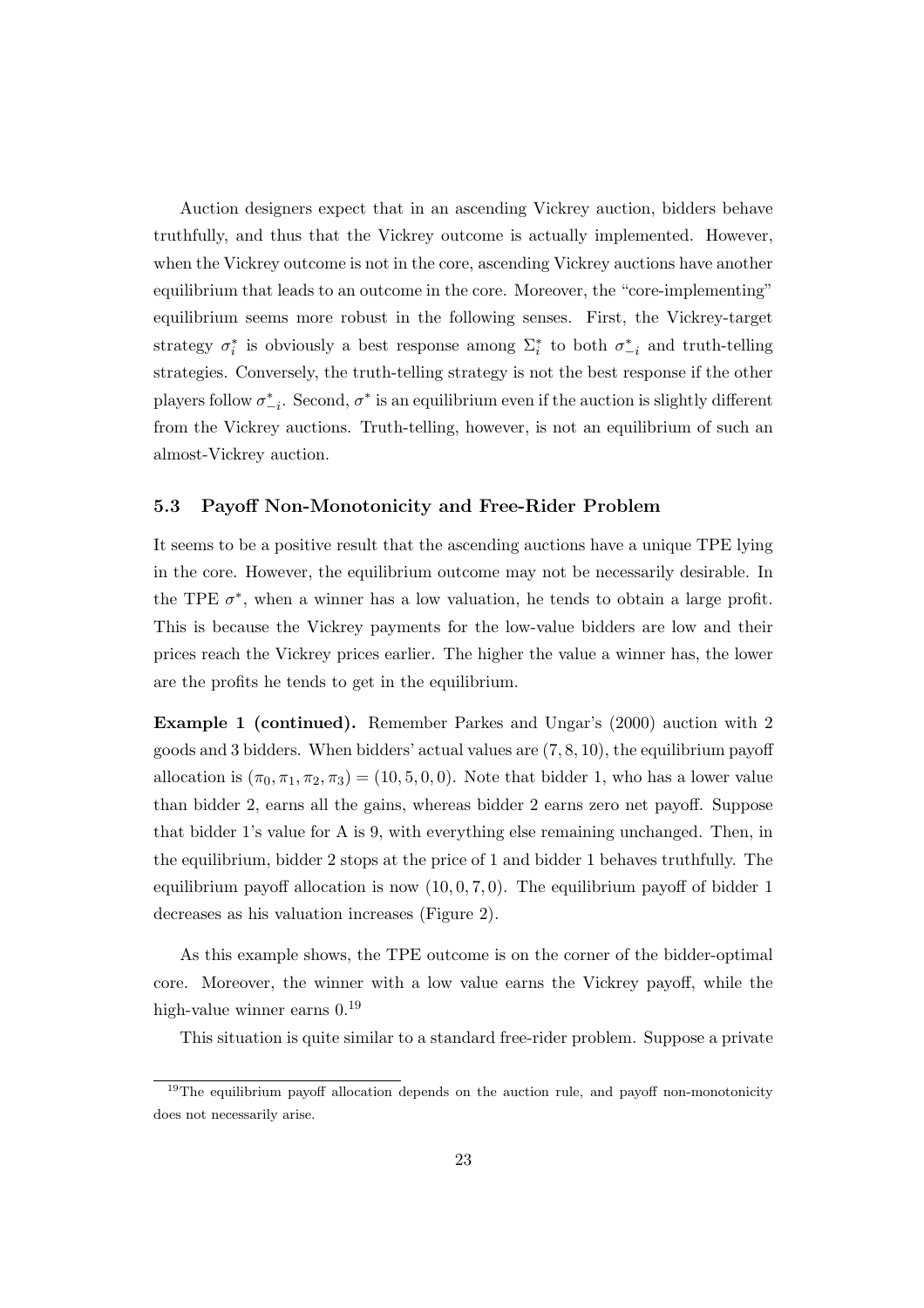

Figure 2: Non-Monotonic Equilibrium Payoffs

provision game of a public good, in which marginal values for a public good are heterogeneous among agents. Then in a unique equilibrium, only one agent with the highest value provides the good and the others do not provide at all.<sup>20</sup> In our auction situation, bidders with low values free-ride on other bidders with higher values. Indeed, the incentive problem in core-selecting auctions is referred to as a kind of free-rider problem (Milgrom, 2000), while it is called the "threshold problem." In a sealed-bid format, the threshold problem is often interpreted as a kind of coordination failure by bidders (Bykowsky et al., 2000). However, in an ascending price open-bid format, it seems more appropriate to interpret the incentive problem as a free-rider problem.

This free-rider problem appears in a striking form when valuations are private information of each bidder. Suppose the same situation as Example 1 and asymmetric information. Even when bidder 1 has a low value, he will have a certain amount of expected payoff because he can free-ride on bidder 2. Conversely, when bidder 1 has a high value, his expected payoff may be low because bidder 2 may have a low value and free-ride on him. Hence, it may be good for bidder 1 to behave as a low value bidder even when he has a high value. Thus, both bidders 1 and 2 behave as a low value bidder. This will lead to inefficiency and low revenue.<sup>21</sup>

 $20$ See Mas-Collel et al. (1995) for the free-rider problem in the public goods game.

 $^{21}$ For the incomplete information case, see Sano (2011b).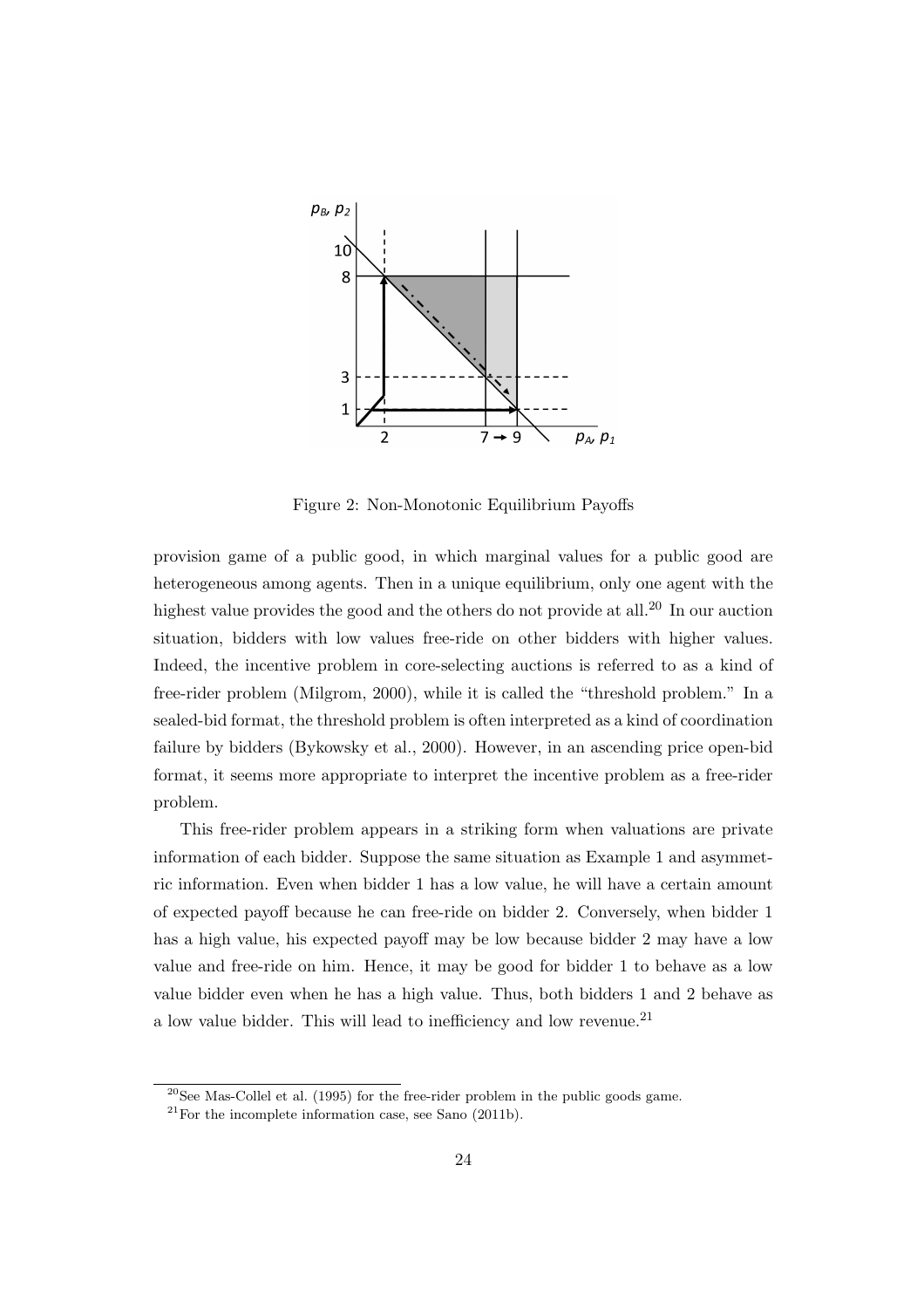#### **5.4 Inefficiency under the Unrestricted Strategies**

Even with complete information, the payoff non-monotonicity provides inefficiency in the case where strategy space is unrestricted. In a sealed-bid format, a truncation strategy is a best response among all strategies (Day and Milgrom, 2008; Sano 2011b). However, in the ascending auctions, the Vickrey-target strategy is not necessarily a best response among  $\Sigma_i$ . The TPE  $\sigma^*$  is not an SPE in general. Moreover, an SPE may be inefficient. The following example shows an SPE is not efficient.

**Example 2.** Suppose that there are 3 goods  $\{A, B, C\}$  and 7 bidders. All bidders except bidder 7 are interested only in a unique bundle of the goods. Each of the values for these six bidders is  $u_1(ABC) = 12$ ,  $u_2(A) = 7$ ,  $u_3(B) = u_4(B) = 1$ , and  $u_5(C) = u_6(C) = 1$  respectively. Bidder 7 is interested in goods *B* and *C*. His valuation function is such that  $u_7(B) = u_7(BC) = 8$  and  $u_7(C) = 6$ . In the efficient allocation, bidders 2, 5 (or 6), and 7 win the single item *A*, *C*, *B*, respectively. The auction is Parkes and Ungar's (2000) ascending auction.

Since bidders 3, 4, 5, and 6 are completely competitive, they bid until their true values in any equilibrium. The Vickrey payments for bidders 2 and 7 are 3 and 4, respectively. Hence, in the TPE  $\sigma^*$ , bidder 2 stops earlier than bidder 7. In the equilibrium,  $p_2(A) = 3$ ,  $p_5(C) = 1$ , and  $p_7(B) = 8$ . Bidder 7's TPE payoff is 0.

Now, consider that bidder 7 follows the Vickrey-target strategy with respect to the following valuation function:  $\tilde{u}_7(B) < \tilde{u}_7(C) = \tilde{u}_7(BC) = 6$ . Under  $(u_{-7}, \tilde{u}_7)$ , bidder 7 obtains good C in the efficient allocation. And, bidder 2's Vickrey payment changes to 5, whereas that of bidder 7 for C remains the same. In the TPE outcome, bidder 7 wins item *C* with  $p_7(C) = 4$ , whereas bidder 2 pays 7 for item *A*. By inspection, this is an SPE and the equilibrium outcome is inefficient.

This inefficiency stems from the payoff non-monotonicity. In an efficient allocation, a bidder obtains some goods whose value is sufficiently large. However, the true value is so large that other bidders stop earlier and he may have to pay too much. On the other hand, if he focuses on another good whose value is not so high, he may win it with a lower price, and it may be more profitable.

**Proposition 4** *The TPE*  $\sigma^*$  *is not an SPE with the unrestricted strategy domain in general. Moreover, An SPE is not efficient in general.*

**Remark 2** Inefficient subgame perfect equilibrium can exist because of another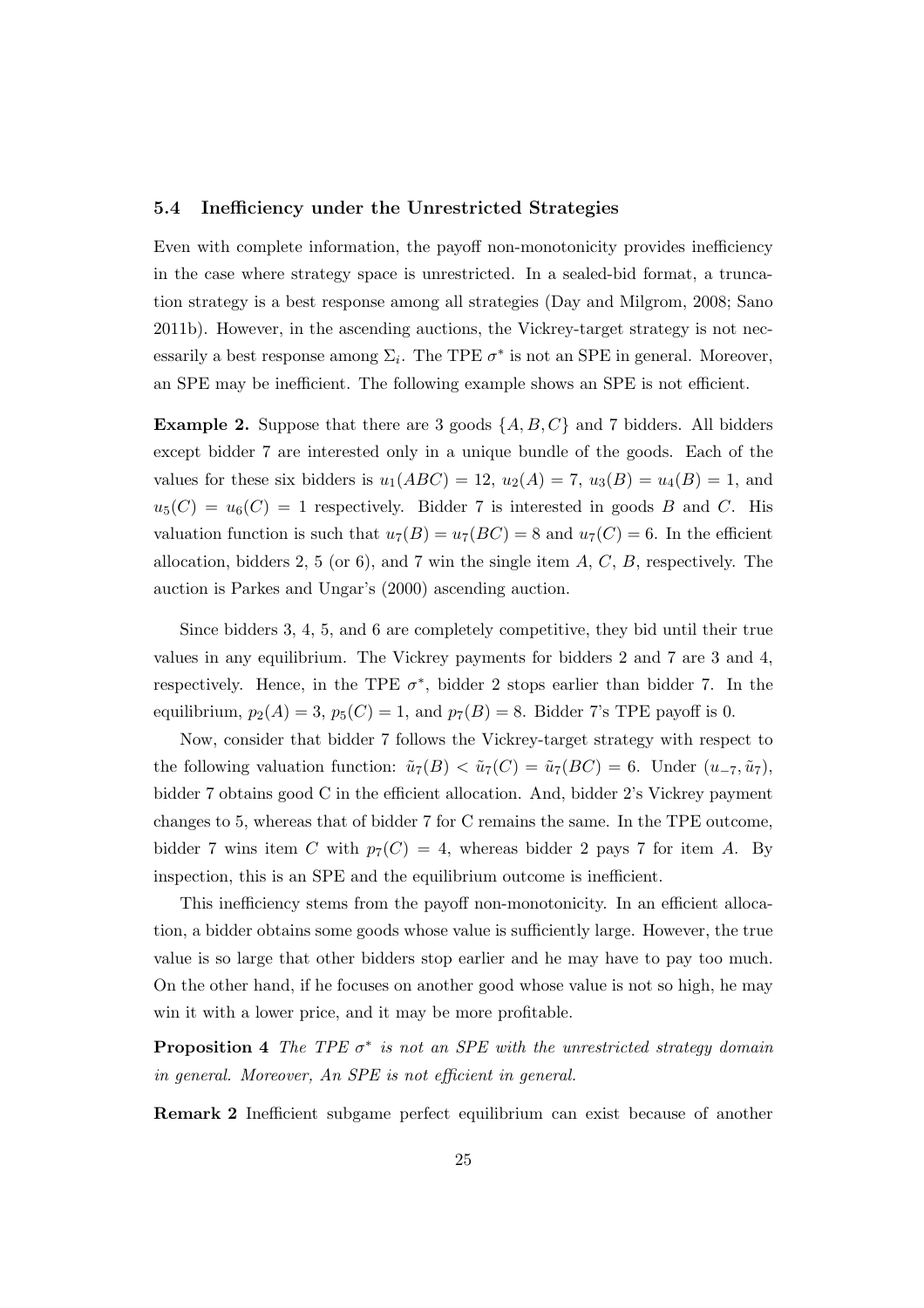logic. Suppose that there are 2 goods, A and B, and 2 bidders. Both bidders have identical valuations of  $u_i(A) = u_i(B) = 6$  and  $u_i(AB) = 12$ . In any TPE outcome, both bidders have to earn zero payoff. However, if both bidders report  $\hat{D}_i = \{A, B, AB\}$  at the initial period, then both can get one good with zero payment. And, this constitutes an equilibrium. This is an implicit collusion, in which bidders split up goods between each other and end up the auction with low prices. Such an equilibrium is considered also by Ausubel and Schwartz (1999) and Grimm et al. (2003) in an ascending auction without package bidding.

## **6 Conclusion**

We formulate a general class of ascending-price auctions. The Vickrey-target strategy constitutes a perfect equilibrium of every ascending Vickrey-reserve auction with restricted strategy space. The equilibrium outcome is in the bidder-optimal core and unique in ascending strict Vickrey-reserve auctions if losing bidders follow the Vickrey-target strategy. These results are positive findings, as sealed-bid Vickrey-reserve auctions may have multiple Nash equilibria. Although ascending Vickrey auctions have both truth-telling and core-implementing equilibria, the coreimplementing equilibrium seems more robust under complete information and restricted strategy space.

The equilibrium outcome, however, can be "unfair" in the sense that bidders with lower values tend to obtain higher payoffs. This situation is similar to a standard free-rider problem, and it will lead to inefficiency under incomplete information. The payoff non-monotonic property also provides inefficiency in the case of unrestricted strategy space. An interesting future research is to constitute an SPE with unrestricted strategy space. It is also an open question what class of valuation functions assures SPE in the core.

# **A Theorem 1 without Assumption 3**

In this paper, we suppose that bidders' strategies are discrete, however, ties are broken in a way that particular bidders are favored. This assumption is made for analytical purpose. We also have a corresponding result when the special tie-breaking rule is not assumed. We redefine the Vickrey-target strategy as one decreasing the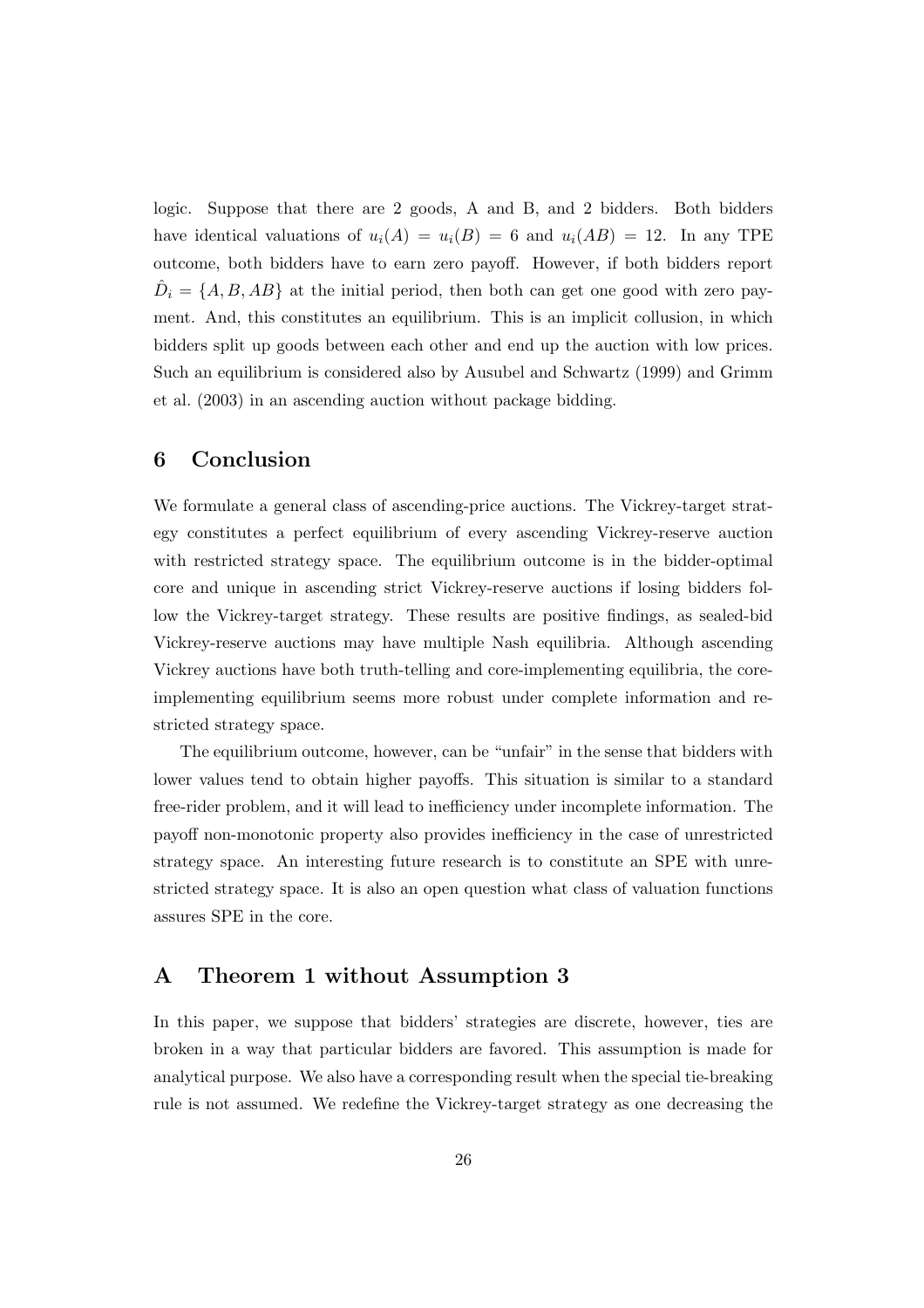Vickrey payoff by unity. In this section, we assume that there is a unique efficient allocation with respect to true valuations:  $X^*(u) = \{x^*\}.$ 

Suppose that bidder *i* has a non-null bundle  $x_i \in X_i^{t-1}$  for some period  $t-1$ , and that he stops at *t* under the Vickrey-target strategy. Then, the provisional coalitional value  $V^t(N) = V^{t-1}(N) - \bar{\pi}_i^{t-1} = V^{t-1}(N_{-i}) = V^t(N_{-i}).$  Hence, there is an allocation  $\tilde{x} \in X^t$  such that  $\tilde{x}_i = \underline{x}_i$  and ties occur.

Let  $\lambda_i^t$  be the *approximate Vickrey payoff with respect to*  $u^t$ *:* 

$$
\lambda_i^t = \max\{\bar{\pi}_i^t - 1, 0\},\tag{13}
$$

Then, we redefine the Vickrey-target strategy with  $\lambda_i^t$  as follows.

**Definition 8** A semi-truthful strategy  $\sigma_i^* \in \Sigma_i^*$  is said to be the *(approximate) Vickrey-target strategy* if  $\forall t \geq 1$  and  $\forall p^t$ ,

$$
\hat{D}_i(p^t) = \begin{cases}\nD_i(p^t) & \text{if } p_i^t(x_i) < u_i(x_i) - \lambda_i^{t-1} \text{ for all } x_i \neq \underline{x}_i \in X_i^{t-1}, \\
&\text{or if } X_i^{t-1} = \{\underline{x}_i\} \\
X_i & \text{otherwise}\n\end{cases} \tag{14}
$$

Then, we have Theorem 1 with the approximate Vickrey-target strategy.

Using  $\lambda_i^t$  instead of  $\bar{\pi}_i^t$ , ties do not occur. We can observe this as follows. Suppose that  $X^{t-1}$  is singleton and  $X^{t-1} = \{x^{t-1}\}\$ . Then,  $V^{t-1}(N) \geq V^{t-1}(N_{-i}) + 1$  for each  $i \in \{i \in I | x_i^{t-1} \neq \underline{x}_i\}.$  Since  $\bar{\pi}_i^{t-1} \geq 1$ ,  $\lambda_i^{t-1} = \bar{\pi}_i^{t-1} - 1$ . When bidder i stops at t by the approximate Vickrey-target strategy, then his reported valuation function is

$$
\hat{u}_i(x_i) = \max\{u_i(x_i) - \lambda_i^{t-1}, 0\}.
$$

Hence,

$$
V^{t}(N) = \max_{X} \left[ \max\{u_{i}(x_{i}) - \lambda_{i}^{t-1}, 0\} + \sum_{j \neq i} u_{j}^{t-1}(x_{j}) \right]
$$
  
=  $V^{t-1}(N) - \lambda_{i}^{t-1}$   
=  $V^{t-1}(N) - (V^{t-1}(N) - V^{t-1}(N_{-i}) - 1)$   
=  $V^{t-1}(N_{-i}) + 1$ . (15)

Since  $x^{t-1}$  is a unique efficient allocation, we have  $X^t = \{x^{t-1}\}.$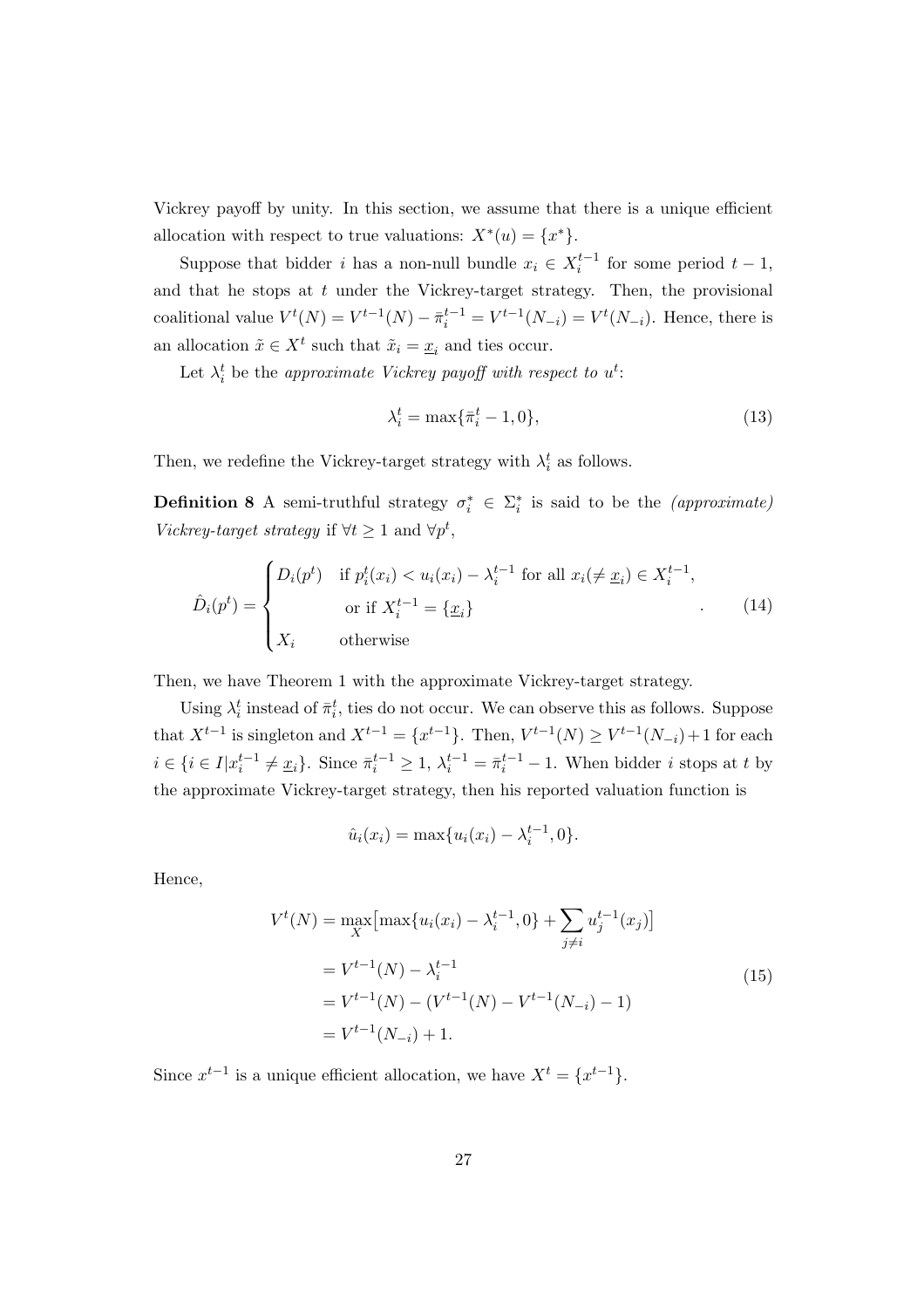# **B Proofs**

#### **B.1 Proof of Lemma 1**

(Only if part.) Suppose that bidder *i* follows  $\sigma_i \in \Sigma_i^*$  and stops at *t*. When bidder *i* is active at *T*, we suppose a fictitious period  $T + 1$ , and let *i* stop at  $T + 1$ . Then  $\hat{u}_i = p_i^t$  for all *i*.

It is trivial in the case of  $t = 1$ . Hence, suppose  $t \geq 2$ . Take arbitrary  $\hat{x}_i \in$  $\hat{D}_i(p^{t-1}) = D_i(p^{t-1}),$  and let  $\alpha_i \equiv u_i(\hat{x}_i) - p_i^t(\hat{x}_i) \ge 0$ . Then  $\hat{u}_i(\hat{x}_i) = u_i(\hat{x}_i) - \alpha_i \ge 0$ .

By the activity rule,  $p_i^{t-1} \neq p_i^t$  and  $p_i^t(x_i) = p_i^{t-1}(x_i) + 1$  for all  $x_i \in \hat{D}_i(p^{t-1})$ . For every  $x_i \in \hat{D}_i(p^{t-1}),$ 

$$
u_i(x_i) - p_i^{t-1}(x_i) = u_i(\hat{x}_i) - p_i^{t-1}(\hat{x}_i) = \alpha_i + 1.
$$

Therefore,

$$
\hat{u}_i(x_i) = p_i^t(x_i) = u_i(x_i) - \alpha_i.
$$

On the other hand, by the activity rule,  $x_i \notin \hat{D}_i(p^{t-1})$  implies  $x_i \notin \hat{D}_i(p^s)$  for all  $s \le t - 1$ . Hence,  $\hat{u}_i(x_i) = p_i^t(x_i) = 0$ . Since  $x_i \notin D_i(p^{t-1}), u_i(x_i) < \alpha_i + 1$ . Since  $u_i$ is integer,  $\max\{u_i(x_i) - \alpha_i, 0\} = 0.$ 

(If part.) Suppose that  $\hat{u}_i$  has a form of (8) under some  $\sigma_i \in \Sigma_i$ . Suppose for contradiction there exists some period *t* and  $\hat{D}_i(p^t) \notin \{D_i(p^t), X_i\}.$ 

Suppose  $x_i \in D_i(p^t)$  and  $x_i \notin \hat{D}_i(p^t)$ . Then, for any  $x'_i \in \hat{D}_i(p^t)$ ,

$$
u_i(x_i) - p_i^t(x_i) \ge u_i(x_i') - p_i^t(x_i'),
$$

hence,

$$
u_i(x_i) - u_i(x_i') \ge p_i^t(x_i) - p_i^t(x_i').
$$
\n(16)

On the other hand, *i*'s report implies

$$
\hat{u}_i(x_i) - p_i^t(x_i) < \hat{u}_i(x_i') - p_i^t(x_i').\tag{17}
$$

Since  $\hat{u}_i(x_i') \geq 0$ ,  $\hat{u}_i(x_i') = u_i(x_i') - \alpha_i$ . Hence, we have

$$
\hat{u}_i(x_i) < \hat{u}_i(x_i') + p_i^t(x_i) - p_i^t(x_i')
$$
\n
$$
\leq \hat{u}_i(x_i') + u_i(x_i) - u_i(x_i')
$$
\n
$$
= u_i(x_i) - \alpha_i
$$
\n
$$
\leq \max\{u_i(x_i) - \alpha_i, 0\},
$$
\n(18)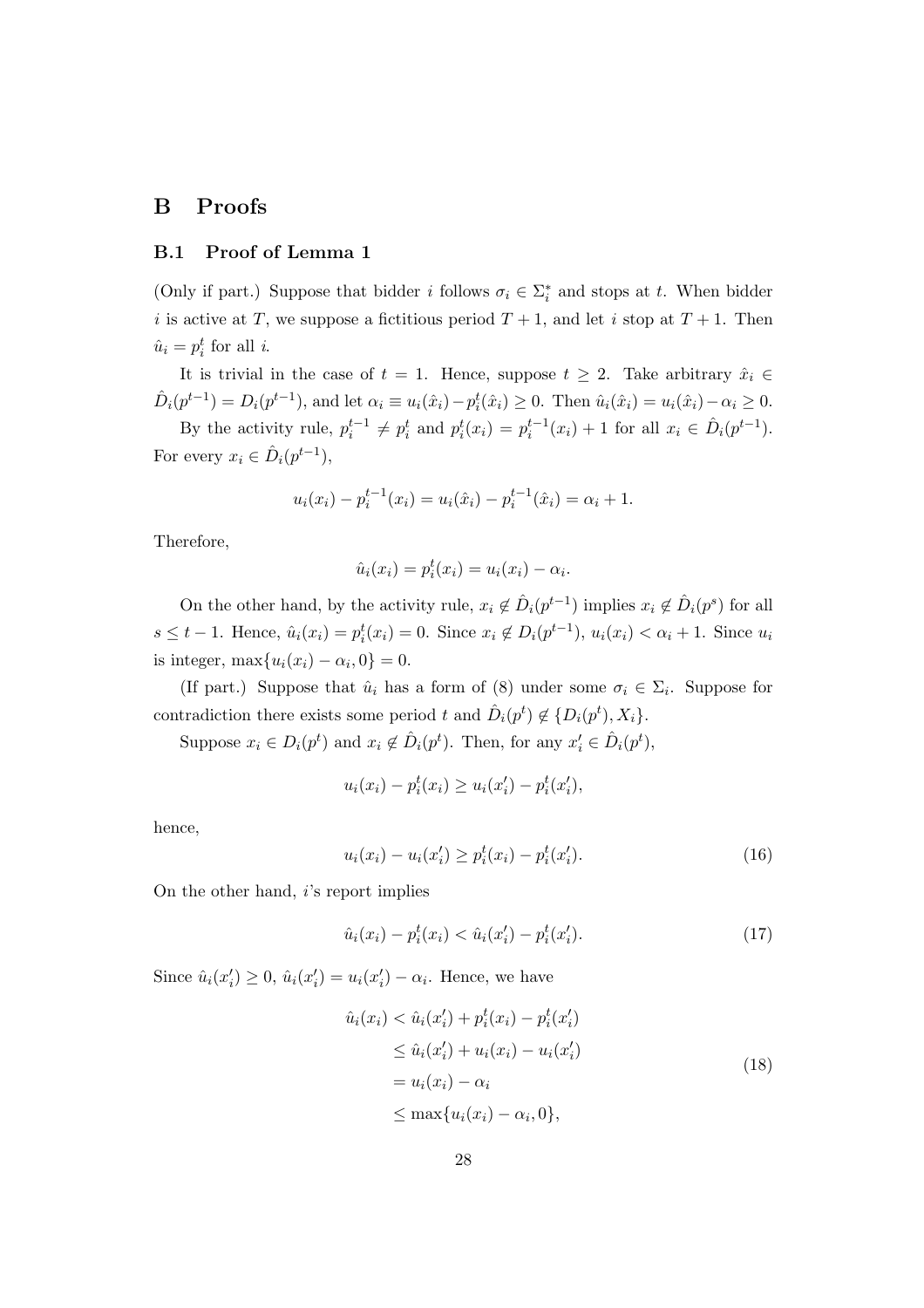which is a contradiction.

We also have a contradiction in the same manner when  $x_i \notin D_i(p^t)$  and  $x_i \in$  $\hat{D}_i(p^t)$ .  $\blacksquare$ 

#### **B.2 Proof of Proposition 2**

We prove by induction. Suppose there are *m* active bidders at *t*.

**Step 1.** Suppose  $m = 1$  and bidder *i* is active. Since  $p_i^s(\cdot) \leq u_i(\cdot)$  for all *s* by assumption,  $X^s = X^{s-1}$  for all  $s \ge t$  as long as *i* is active.

If  $X_i^t = {\underline{x_i}}$ , clearly  $X^s = X^t$  for all  $s \ge t$ . Hence, suppose that there exists  $x^{t-1} \in X^{t-1}, x_i^{t-1} \neq \underline{x}_i$ , and that  $p_i^t(x_i^{t-1}) \leq u_i(x_i^{t-1}) - \overline{\pi}_i^{t-1}$ . Consider that bidder *i* reports  $X_i$  at  $s \geq t$  and that  $\hat{u}_i(x_i) = \max\{u_i(x_i) - d, 0\}$ . Note that every other bidder has already stopped, so that  $\hat{u}_{-i}$  is determined. By Day and Milgrom (2008) and Sano (2011b),  $\hat{u}_i = u_i - \bar{\pi}_i$  is among best responses given  $\hat{u}_{-i}$  and that any  $\tilde{u}_i < \hat{u}_i$  is not. Hence,  $d \leq \pi_i^{t-1}$  in every TPE. Then,

$$
\max_{x \in X} \left[ \max \{ u_i(x_i) - d, 0 \} + \sum_{j \neq i} \hat{u}_j(x_j) \right] = V^{t-1}(N) - d. \tag{19}
$$

Equality holds since  $V^{t-1}(N) - d \geq V^{t-1}(N_{-i})$ . On the other hand,

$$
u_i(x_i^{t-1}) - d + \sum_{j \neq i} \hat{u}_j(x_j^{t-1}) = V^{t-1}(N) - d.
$$
 (20)

Therefore,  $x^{t-1} \in X^s$ .

It is trivial in the case that  $p_i^t(x_i^{t-1}) > u_i(x_i^{t-1}) - \bar{\pi}_i^{t-1}$ . **Step 2.** Suppose  $m \geq 2$  and the proposition is true for  $\forall m' \leq m-1$ . Let *i* be the bidder making the decision at *t*. Hence,  $u_{-i}^t = u_{-i}^{t-1}$ .

**Step 2.1.** Suppose  $X_i^{t-1} = \{x_i\}$ . Then,

$$
\max\{u_i(\tilde{x}_i) - d, 0\} + \sum_{j \neq i} u_j^t(\tilde{x}_j) < \max\sum_{j \neq i} u_j^t(x_j) = V^t(N_{-i})\tag{21}
$$

for all  $d \geq 0$  and for all  $\tilde{x} \in \{x \in X | x_i \neq x_i\}$ . Hence, as long as *i* follows a semi-truthful strategy,  $X_i^t = \{ \underline{x}_i \}$  and  $X^t = X^{t-1}$ .

**Step 2.2.** Suppose that there exists a non-null bundle  $x_i^{t-1} \in X_i^{t-1}$ . Suppose that bidder *i* stops at *t*:  $\hat{D}_i(p^t) = X_i$ . Let  $\hat{u}_i$  be the reported valuation function and  $\hat{u}_i = \max\{u_i - d, 0\}.$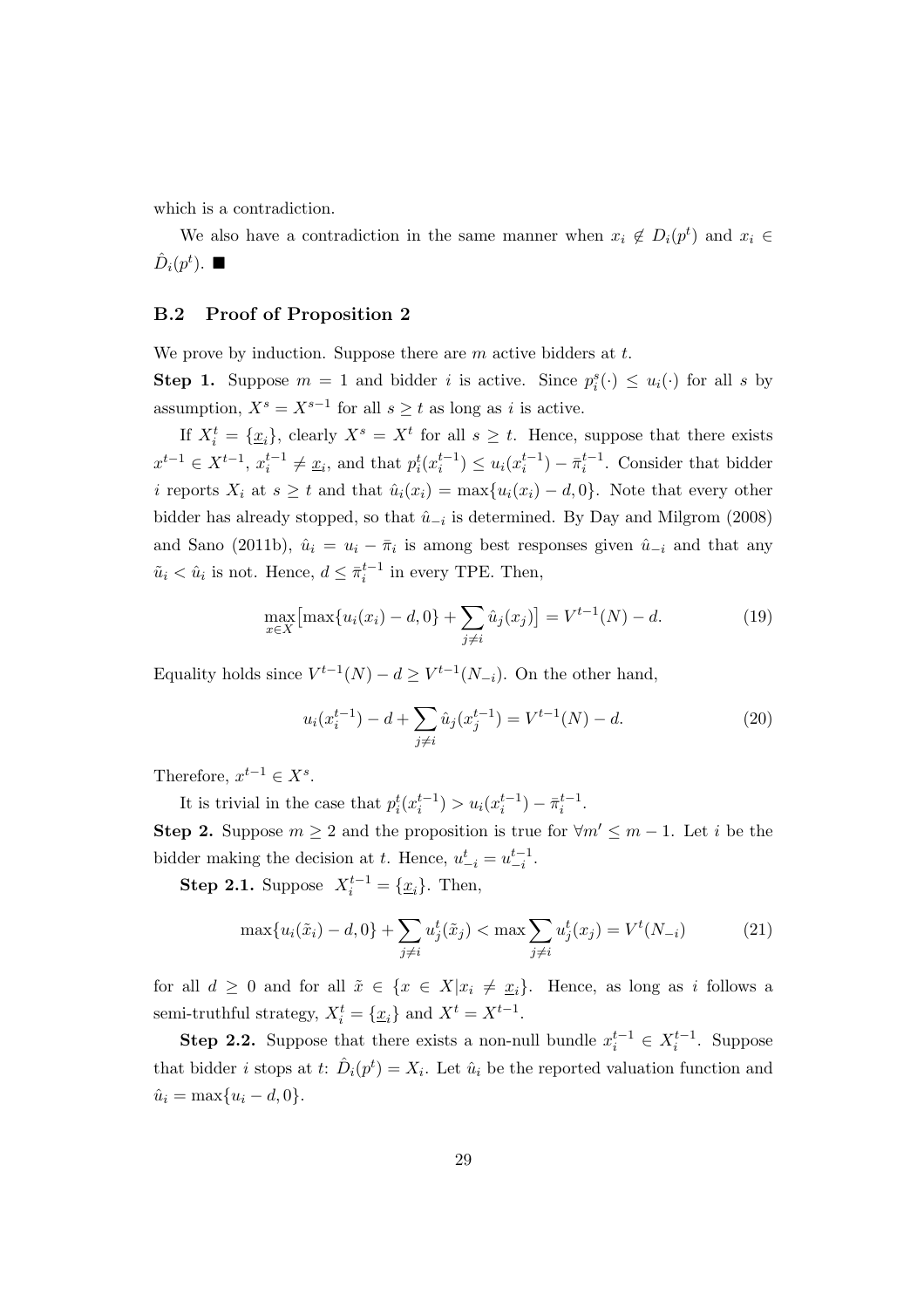If  $d > \overline{\pi}_i^{t-1}$ , then for any  $\tilde{x} \in \{x \in X | x_i \neq \underline{x}_i\},\$ 

$$
\max\{u_i(\tilde{x}_i) - d, 0\} + \sum_{j \neq i} u_j^t(\tilde{x}_j) \le V^{t-1}(N) - d < V^{t-1}(N_{-i}) = V^t(N_{-i}).\tag{22}
$$

Hence,  $X_i^t = {\underline{x_i}}$ . Induction hypothesis and Assumption 3 imply that in any TPE, *i* must obtain  $\underline{x}_i$ .

Now suppose  $d \leq \overline{\pi}_i^{t-1}$ . Then,

$$
\max_{x \in X} \left[ \max \{ u_i(x_i) - d, 0 \} + \sum_{j \neq i} u_j^t(x_j) \right] = V^{t-1}(N) - d. \tag{23}
$$

On the other hand,

$$
u_i(x_i^{t-1}) - d + \sum_{j \neq i} u_j^t(x_j^{t-1}) = V^{t-1}(N) - d.
$$
 (24)

Therefore,  $x^{t-1} \in X^t$ . By induction hypothesis,  $x^{t-1} \in X^*(\hat{u})$ .

Hence, it is not optimal to report  $X_i$  in the case of  $d > \bar{\pi}_i^{t-1} > 0$ . In addition, by Assumption 4, bidder *i* does not report  $X_i$  in the case of  $d > \bar{\pi}_i^{t-1} = 0$  either. Therefore,  $x^{t-1} \in X^s$  for all  $s \geq t$ .

#### **B.3 Proof of Theorem 1**

We prove by induction. Suppose there are *m* active bidders at *t*.

**Step 1.** Suppose  $m = 1$ . Suppose that bidder *i* is active at *t*. Note that every other bidder has stopped, and that  $\hat{u}_{-i}$  is determined. By Day and Milgrom (2008) and Sano (2011b),  $\hat{u}_i = u_i - \bar{\pi}_i$  is among best responses given  $\hat{u}_{-i}$ . Hence,  $\sigma_i^*$  obviously constitutes an equilibrium.

**Step 2.** Suppose that there are  $m \geq 2$  active bidders at t. Further, suppose that every active bidder follows the Vickrey-target strategy  $\sigma_i^*$  after  $m' \leq m - 1$  bidders remain active, and that this constitutes an equilibrium for *m −* 1 bidders.

Consider  $\bar{\pi}_i^s = V^s(N) - V^s(N_{-i})$ . Suppose that all the remaining bidders except *i* follow the Vickrey-target strategy. Then,  $V^s(N)$  decreases at *s* by  $\bar{\pi}_j^{s-1}$  if and only if someone *j* stops bidding. In addition,  $V^s(N_{-i})$  decreases at *s* by at most  $\bar{\pi}_j^{s-1}$ . Hence,  $\bar{\pi}_i^s$  is nonincreasing in *s* as long as every other bidder follows the Vickrey-target strategy.

Suppose that  $X_i^{t-1} = \{x_i\}$ . No bidder overstates the values when he follows the Vickrey-target strategy. Hence, by the proof of Proposition 2,  $x_i = \underline{x}_i$  for  $\forall x \in X^*(\hat{u})$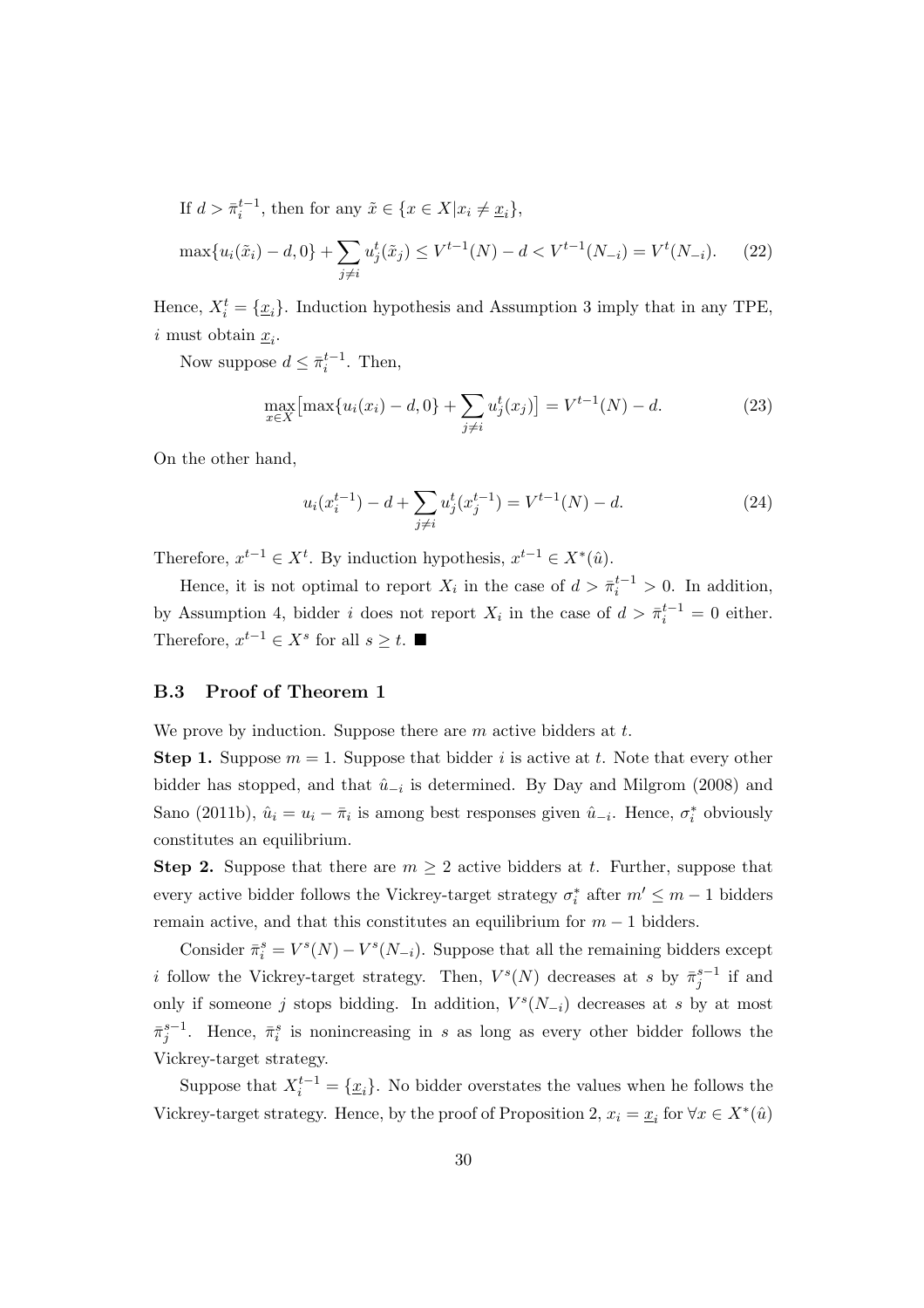for any strategy such that  $\hat{u}_i \leq u_i$ . Suppose that bidder *i* continues bidding until  $p_i^t > u_i$  and that for some *t*,  $\tilde{x}_i \neq \underline{x}_i$   $\in X_i^t$ . Let *t* be the minimum of such *t*. Then, *{x*<sub>*i*</sub></sub>,  $\tilde{x}_i$ } ⊆ *X*<sup>*t*</sup><sub>*i*</sub>, since bid increment is unity. Hence, *V*<sup>*t*</sup>(*N*) = *V*<sup>*t*</sup>(*N*<sub>−*i*</sub>). Then, bidder *i* has to pay at least  $\bar{p}_i^V(\hat{u})$  for  $\tilde{x}_i$  and his payoff is at most

$$
u_i(\tilde{x}_i) - \bar{p}_i^V(\hat{u}) = u_i(\tilde{x}_i) - \hat{u}_i(\tilde{x}_i) + \hat{V}(N) - \hat{V}(N_{-i})
$$
  
\n
$$
\leq u_i(\tilde{x}_i) - p_i^t(\tilde{x}_i) + V^t(N) - V^t(N_{-i})
$$
  
\n
$$
< 0.
$$
\n(25)

Weak inequality comes from the fact that  $\bar{\pi}^{\tau}_i$  does not increase in  $\tau$  in which bidders except *i* make decisions. Hence, it is never optimal to bid over the true valuations, and thus,  $\sigma_i^*$  is an optimal strategy.

Suppose that  $\exists x^{t-1} \in X^{t-1}$  and  $x_i^{t-1} \neq \emptyset$ . Suppose that bidder *i* stops bidding at t. If  $d \equiv u_i(x_i^{t-1}) - \hat{u}_i(x_i^{t-1}) > \bar{\pi}_i^{t-1}$ , then  $X_i^t = {\underline{x}_i}$  by the consideration in Proposition 2. By induction hypothesis and Assumption 3, *i* obtains  $\underline{x}_i$  in the end and  $\pi_i = 0$ . On the other hand, if  $d \leq \pi_i^{t-1}$ , then  $x^{t-1} \in X^t$ .

By the Vickrey-reserve pricing, bidder *i*'s payoff  $\pi_i$  is

$$
\pi_i = u_i(x_i) - p_i \le u_i(x_i) - \bar{p}_i^V(\hat{u})
$$
  
=  $u_i(x_i) - \hat{u}_i(x_i) + \hat{V}(N) - \hat{V}(N_{-i})$  (26)  
 $\le V^{t-1}(N) - V^{t-1}(N_{-i}) = \bar{\pi}_i^{t-1}.$ 

The second inequality comes from the weak monotonicity of  $\bar{\pi}_i^{\tau}$  in  $\tau$ . If  $d = \bar{\pi}_i^{t-1}$ , then  $x^{t-1} \in X^*(\hat{u})$  and bidder *i* wins a non-null bundle  $x_i^{t-1}$ .<sup>22</sup> Bidder *i* earns at least  $\bar{\pi}_i^{t-1}$  by the individual rationality. Since  $\bar{\pi}_i^s$  is nonincreasing in *s*, it is suboptimal to stay active whenever *m* bidders are active. Hence, the Vickrey-target strategy is among best responses for  $i$ .

#### **B.4 Proof of Theorem 2**

Let  $x^* \in X^*(\hat{u})$  be the resulting allocation. By construction of  $\sigma^*$ ,  $\hat{\pi}_i = 0$  for all *i* ∈ *I*. Hence, for all  $J ⊆ N$ ,

$$
\hat{V}(J) \le \hat{V}(N) = \pi_0^*.
$$
\n<sup>(27)</sup>

<sup>&</sup>lt;sup>22</sup>If there is another allocation  $\tilde{x} \in X^{t-1}$ , where *i* obtains  $\underline{x}_i$ , and if it is selected by the tiebreaking rule, then  $\bar{\pi}_i^{t-1} = 0$ . It is still optimal to follow  $\sigma_i^*$  by the same consideration as the case of  $X_i^{t-1} = \{\underline{x}_i\}.$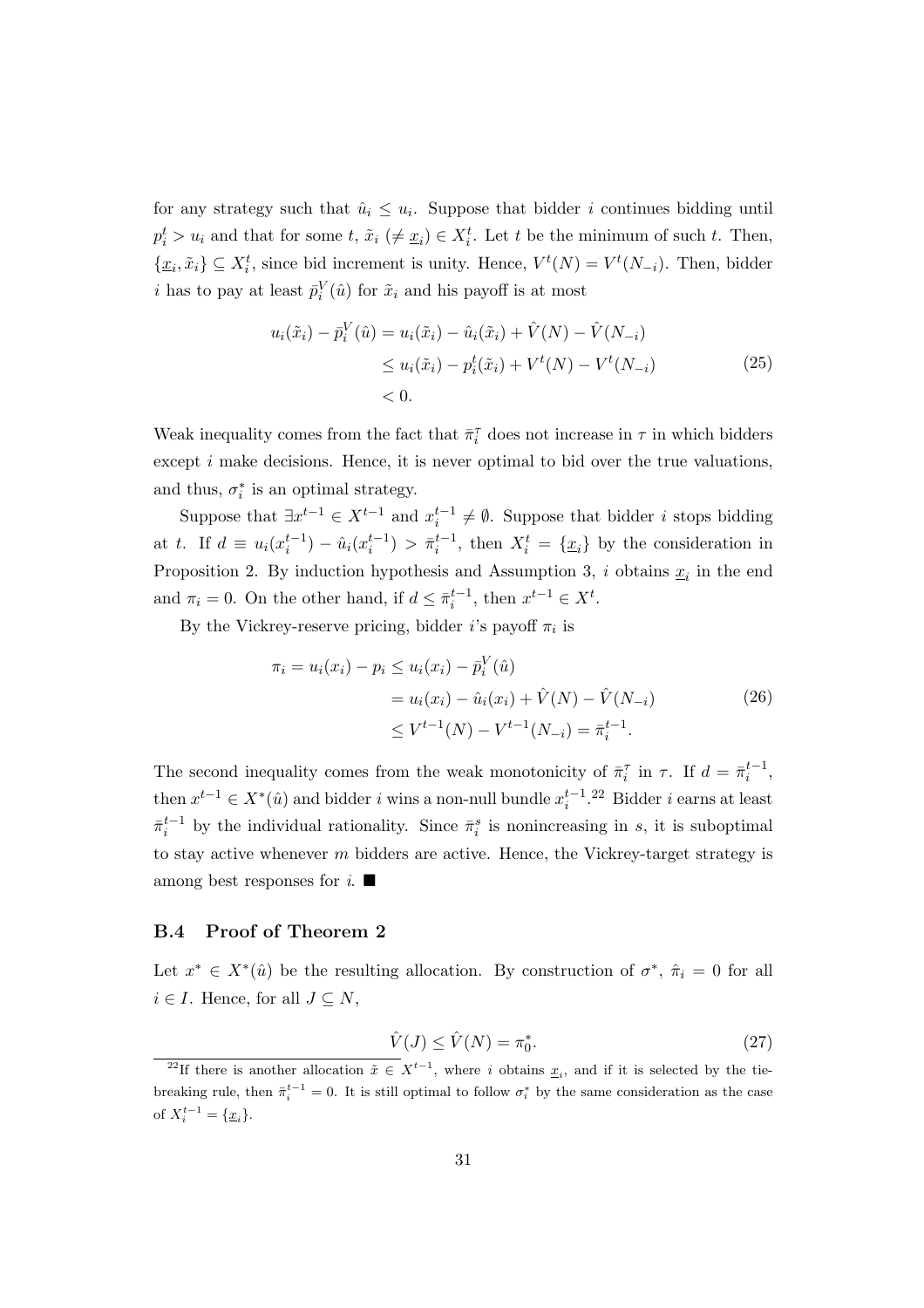Note that each bidder's true payoff  $\pi_i^* = u_i(x_i^*) - \hat{u}_i(x_i^*)$ . Therefore, for any coalition *J* including the seller,

$$
\sum_{j \in J} \pi_j^* \ge \hat{V}(J) + \sum_{j \in J_{-0}} \pi_j^*
$$
\n
$$
= \max_{x \in X} \left[ \sum_{j \in J_{-0}} \hat{u}_j(x_j) \right] + \sum_{j \in J_{-0}} \pi_j^*
$$
\n
$$
\ge \max_{x \in X} \left[ \sum_{j \in J_{-0}} (u_j(x_j) - \pi_j^*) \right] + \sum_{j \in J_{-0}} \pi_j^* = V(J)
$$
\n(28)

The first inequality is from (27). The second inequality comes from  $\hat{u}_i(x_i) = \max\{u_i(x_i) \pi_i^*$ , 0 $\}$ .<sup>23</sup> By Theorem 1, any winner *i* is blocked (will obtaion nothing) if he stops oneperiod earlier. This implies that if a bidder's payment is decreased by unity, then the seller chooses a different revenue-maximizing allocation. Hence, *π ∗* is bidder-optimal.

#### **B.5 Proof of Theorem 4**

¥

Suppose for contradiction there is a group of bidders  $G \nsubseteq G^*$  and  $\sigma_G \in \times_{i \in G} \Sigma_i^{*+}$ , and  $\pi_i^{\sigma} > \pi_i^*$ , where  $\sigma = (\sigma_G, \sigma_{I \setminus G}^*)$  and  $\pi^{\sigma}$  is the corresponding payoff allocation. Since  $\pi_i^{\sigma} > \pi_i^* \geq 0$ , each  $i \in G$  is a winner under  $\sigma$ . Let  $\hat{G} \supseteq G$  be the set of winners under  $\sigma$ . Let  $\hat{x}$  be the corresponding goods allocation associated with  $\sigma$ .

Since each  $i \in I \setminus G$  follow  $\sigma_i^*$ , every decision node for them satisfies  $X^{t-1} \subseteq X^t$ . Hence,

$$
\sum_{i \in G^* \backslash G} \hat{u}_i^{\sigma}(x_i^*) + \sum_{i \in G \cap G^*} u_i(x_i^*) \ge V(\hat{G} + 0, u) \ge \sum_{\hat{G}} u_i(\hat{x}_i),
$$
(29)

where  $\hat{u}_i^{\sigma}$  denotes the reported valuation function for *i* under  $\sigma$ . Let  $d_i \equiv u_i(x_i) \hat{u}_i^{\sigma}(\hat{x}_i)$ . Then, by assumption  $\hat{u}_i^{\sigma}(\hat{x}_i) = u_i(\hat{x}_i) - d_i > 0$  for  $i \in G$ . Since  $\sigma_i \in \Sigma_i^{*+}$ ,  $\hat{u}_i(x_i^*) = \max\{u_i(x_i^*) - d_i, 0\}$ . Hence,

$$
u_i(x_i^*) - \hat{u}_i^{\sigma}(x_i^*) \le d_i = u_i(\hat{x}_i) - \hat{u}_i^{\sigma}(\hat{x}_i)
$$
\n(30)

<sup>&</sup>lt;sup>23</sup>If  $\bar{p}_i^V(u) = 0$  for some i, then i stops at the initial period and  $\hat{u}_i(x_i) = 0 \le \max\{u_i(x_i) - \pi_i^*, 0\}$ for all *xi*.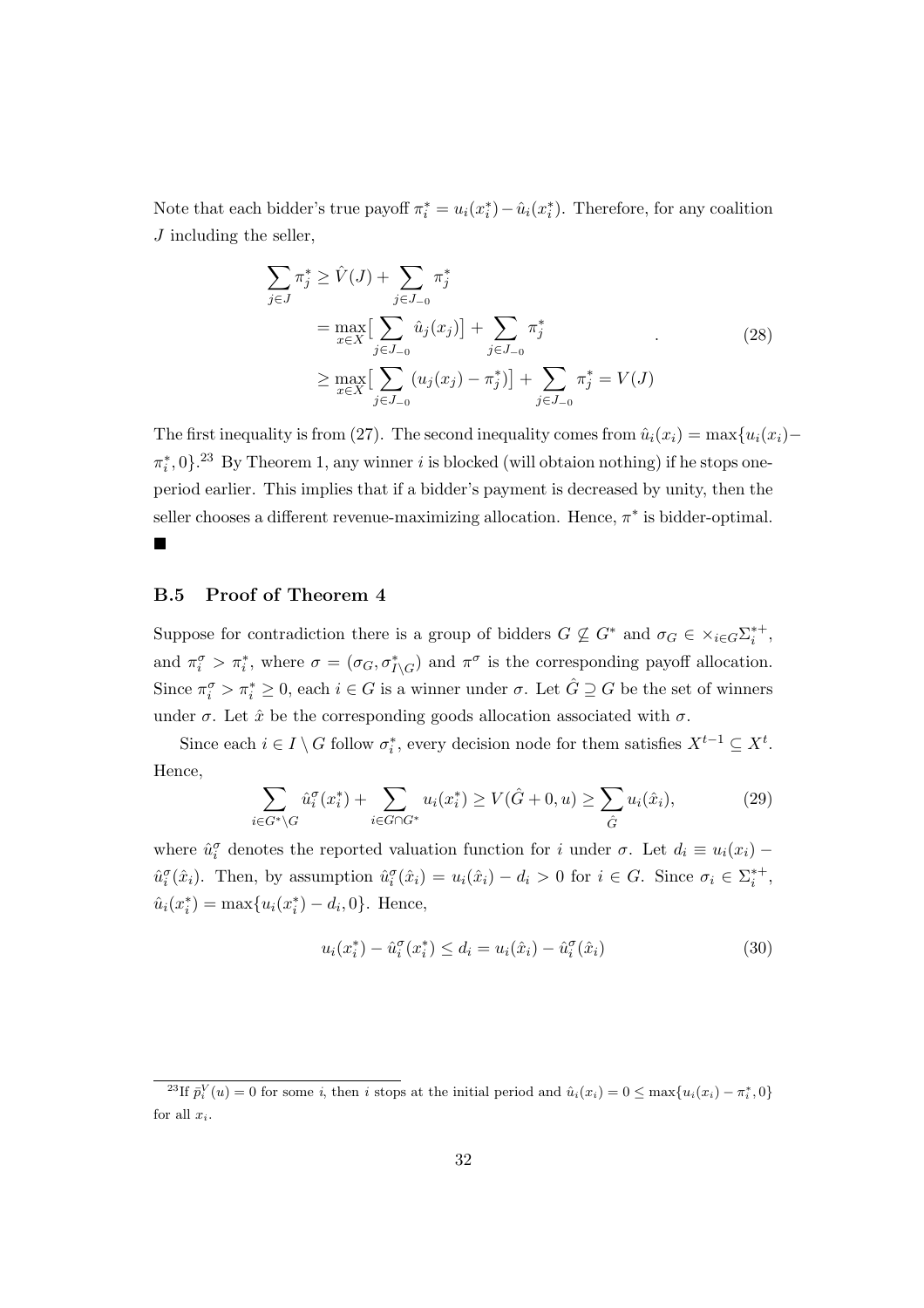for all  $i \in G$ . Therefore,

$$
\hat{V}^{\sigma}(G^* + 0) \geq \sum_{i \in G^*} \hat{u}_i^{\sigma}(x_i^*)
$$
\n
$$
= \sum_{i \in G^* \backslash G} \hat{u}_i^{\sigma}(x_i^*) + \sum_{i \in G \cap G^*} u_i(x_i^*) - \sum_{i \in G \cap G^*} (u_i(x_i^*) - \hat{u}_i^{\sigma}(x_i^*))
$$
\n
$$
\geq \sum_{i \in \hat{G}} u_i(\hat{x}_i) - \sum_{i \in G \cap G^*} (u_i(\hat{x}_i) - \hat{u}_i^{\sigma}(\hat{x}_i)).
$$
\n(31)

Feasibility requires

$$
\pi_0^{\sigma} + \sum_{i \in \hat{G}} \pi_i^{\sigma} \le \sum_{i \in \hat{G}} u_i(\hat{x}_i).
$$
 (32)

Hence,

$$
\hat{V}^{\sigma}(G^* + 0) \geq \sum_{i \in \hat{G}} u_i(\hat{x}_i) - \sum_{i \in G \cap G^*} (u_i(\hat{x}_i) - \hat{u}_i^{\sigma}(\hat{x}_i))
$$
\n
$$
\geq \pi_0^{\sigma} + \sum_{i \in \hat{G} \setminus (G \cap G^*)} \pi_i^{\sigma} + \sum_{i \in G \cap G^*} (\hat{u}_i^{\sigma}(\hat{x}_i) - p_i(\sigma))
$$
\n
$$
> \pi_0^{\sigma} + \sum_{i \in (\hat{G} \cap G^*) \setminus G} \pi_i^{\sigma} + \sum_{i \in G \cap G^*} \hat{\pi}_i^{\sigma}
$$
\n
$$
\geq \pi_0^{\sigma} + \sum_{i \in \hat{G} \cap G^*} \hat{\pi}_i^{\sigma}
$$
\n
$$
= \pi_0^{\sigma} + \sum_{i \in G^*} \hat{\pi}_i^{\sigma},
$$
\n(33)

where  $p(\sigma)$  and  $\hat{\pi}^{\sigma}$  denote the payments and the reported payoffs under  $\sigma$ . Strict inequality comes from  $\pi_i^{\sigma} > 0$  for  $i \in G \setminus G^*$  and  $\pi_i^{\sigma} \geq 0$  for  $i \in \hat{G} \setminus (G \cup G^*)$ , for  $i \in \hat{G} \setminus (G \cup G^*)$  follows  $\sigma_i^*$  and earns a nonnegative payoff. The fourth inequality comes from  $\pi_i^{\sigma} \geq \hat{\pi}_i^{\sigma}$  for  $i \in (\hat{G} \cap G^*) \setminus G$ , for  $i \in (\hat{G} \cap G^*) \setminus G$  follows  $\sigma_i^*$  and  $\hat{u}_i^{\sigma}(\cdot) \leq u_i(\cdot)$ . This contradicts to the core-selecting property.  $\blacksquare$ 

# **References**

- [1] Ausubel, L. M. (2006), "An Efficient Dynamic Auction for Heterogeneous Commodities," *American Economic Review*, 96, 602-629.
- [2] Ausubel, L. M., and P. Cramton (2002), "Demand Reduction and Inefficiency in Multi-Unit Auctions," University of Maryland.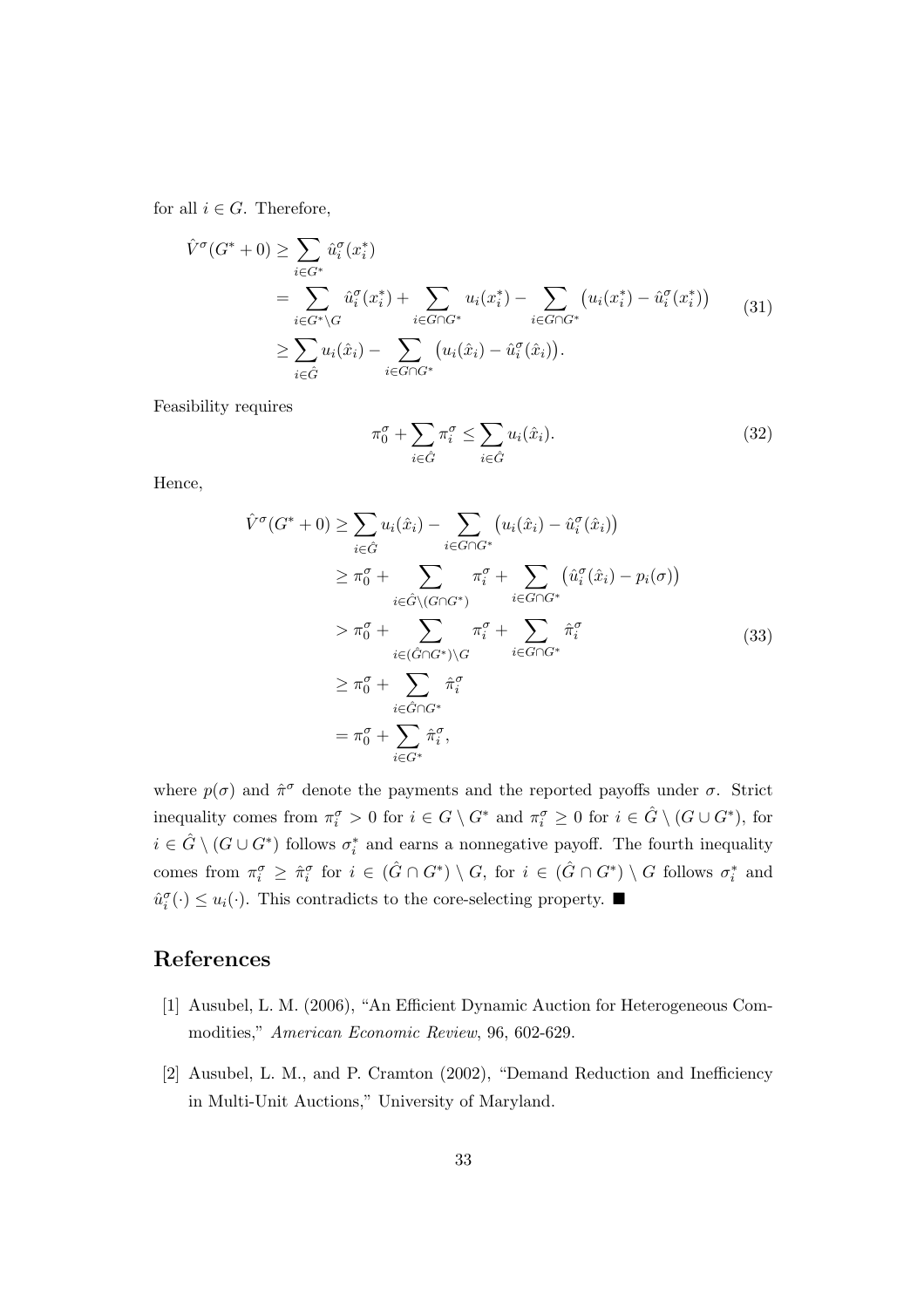- [3] Ausubel, L. M., and P. Milgrom (2002), "Ascending Auctions with Package Bidding," *Frontier of Theoretical Economics*, 1, 1-42.
- [4] Ausubel, L, M., and P. Milgrom (2006) "The Lovely but Lonely Vickrey Auction," in *Combinatorial Auctions*, eds. P. Cramton, Y. Shoam, and R. Steinberg, MIT Press, 17-40.
- [5] Ausubel, L. M., and J. A. Schwartz (1999), "The Ascending Auction Paradox," University of Maryland.
- [6] Bernheim, B. D., and M. Whinston (1986), "Menu Auctions, Resource Allocation and Economic Influence," *Quarterly Journal of Economics*, 101, 1-31.
- [7] Bikhchandani, S., and J. M. Ostroy (2002), "The Package Assignment Model," *Journal of Economic Theory*, 107, 377-406.
- [8] Blumrosen, L., and N. Nisan (2010), "Informational Limitations of Ascending Combinatorial Auctions," *Journal of Economic Theory*, 145, 1203-1223.
- [9] Bykowsky, M.M., R.J. Cull, and J.O. Ledyard (2000), "Mutually Destructive Bidding: The FCC Auction Design Ploblem," *Journal of Regulatory Economics*, 17, 205-228.
- [10] Cramton, P. (2009) "Spectrum Auction Design," Unversity of Maryland.
- [11] Day, R., and P. Milgrom (2008), "Core-Selecting Package Auctions," *International Journal of Game Theory*, 36, 393-407.
- [12] de Vries, S., J. Schummer, and R. V. Vohra (2007), "On the Ascending Vickrey Auctions for Heterogeneous Objects," *Journal of Economic Theory*, 132, 95-118.
- [13] Engelbrecht-Wiggans, R., and C. M. Kahn (1998), "Multi-Unit Auctions with Uniform Prices," *Economic Theory*, 12, 227-258.
- [14] Green, J., and J-J Laffont (1977), "Characterization of Satisfactory Mechanisms for the Revelation of Preferences for Public Goods," *Econometrica*, 45, 427-438.
- [15] Grimm, V., F. Riedel, and E. Wolfstetter (2003), "Low Price Equilibrium in Multi-Unit Auctions: the GSM Spectrum Auction in Germany," *International Journal of Industrial Organization*, 21, 1557-1569.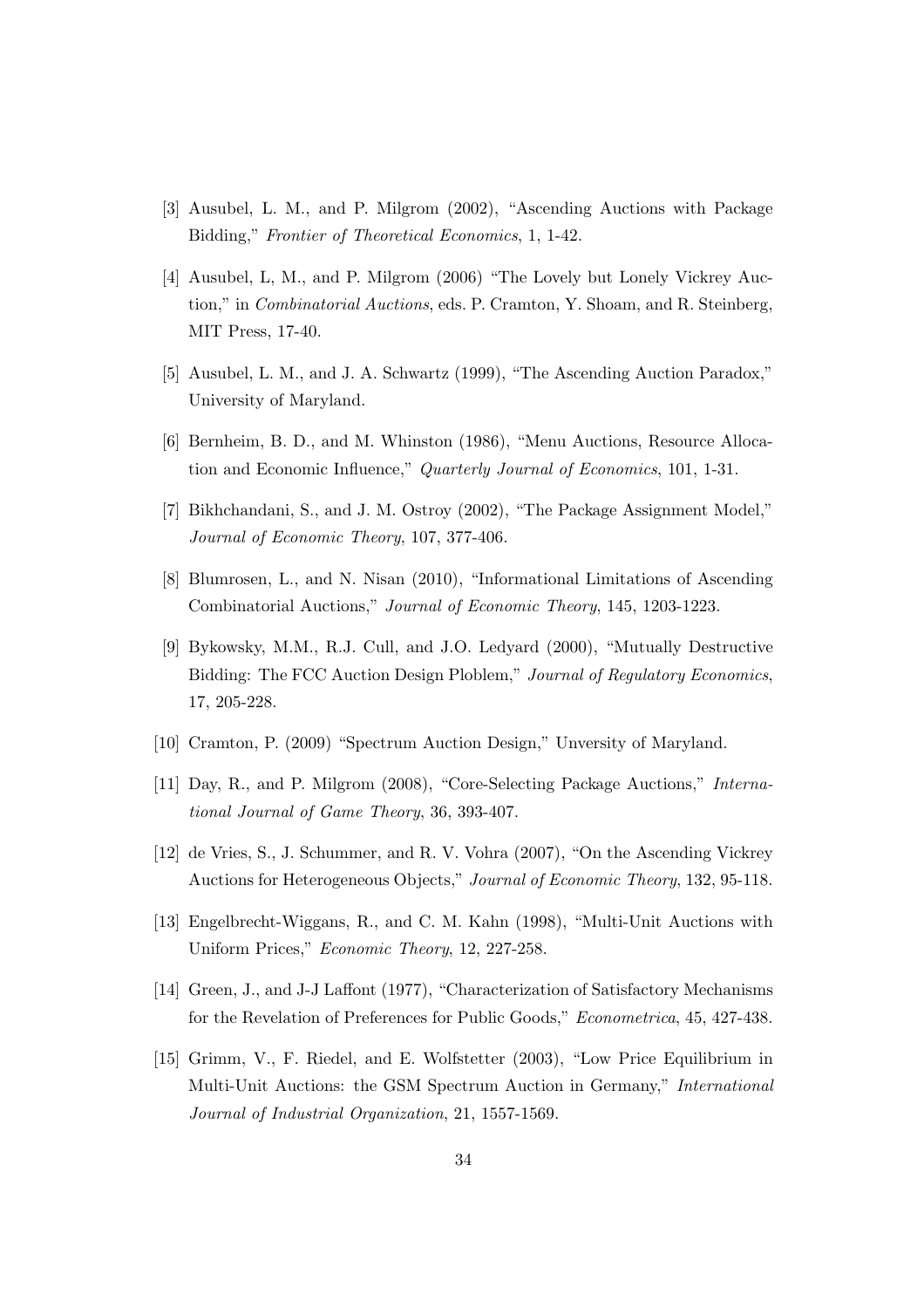- [16] Holmstrom, B. (1979), "Groves Schemes on Restricted Domains," *Econometrica*, 47, 1137-1144.
- [17] Mas-Collel, A., M.D. Whinston, and J.R. Green (1995), *Microeconomic Theory*, Oxford Unversity Press, Oxford, NY.
- [18] Matsushima, H. (2011), "Price-Based Combinatorial Auction Design: Representative Valuations," University of Tokyo, Discussion Paper, CIRJE-F-776.
- [19] Milgrom, P. (2000), "Putting Auction Theory to Work: the Simultaneous Ascending Auction," *Journal of Political Economy*, 108, 245-272.
- [20] Milgrom, P. (2007), "Package Auctions and Package Exchanges," *Econometrica*, 75, 935-965.
- [21] Mishra, D., and D. C. Parkes (2007), "Ascending Price Vickrey Auctions for General Valuations," *Journal of Economic Theory*, 132, 335-366.
- [22] Parkes, D. C. (2006), "Iterative Combinatorial Auctions," In: P. Cramton, Y. Shoham, and R. Steinberg (Eds.), *Combinatorial Auctions*, MIT Press, Cambridge, MA, pp. 41-77.
- [23] Parkes, D. C., and L. H. Ungar (2000), "Iterative Combinatorial Auctions: Theory and Practice," *Proceedings of the Seventeenth National Conference on Artificial Intelligence (AAAI-2000)*, 74-81.
- [24] Porter, D., S. Rassenti, A. Roopnarine, and V. Smith (2003), "Combinatorial Auction Design," *Proceedings of the National Academy of Sciences*, 100, 11153- 11157.
- [25] Reny, P. (1999), "On the Existence of Pure and Mixed Strategy Nash Equilibrium in Discontinuous Games," *Econometrica*, 67, 1029-1056.
- [26] Sano, R. (2011a), "Non-Bidding Equilibrium in an Ascending Core-Selecting Auction," *Games and Economic Behavior*, in press.
- [27] Sano, R. (2011b), "The Vickrey-Reserve Auctions and an Equilibrium Equivalence."